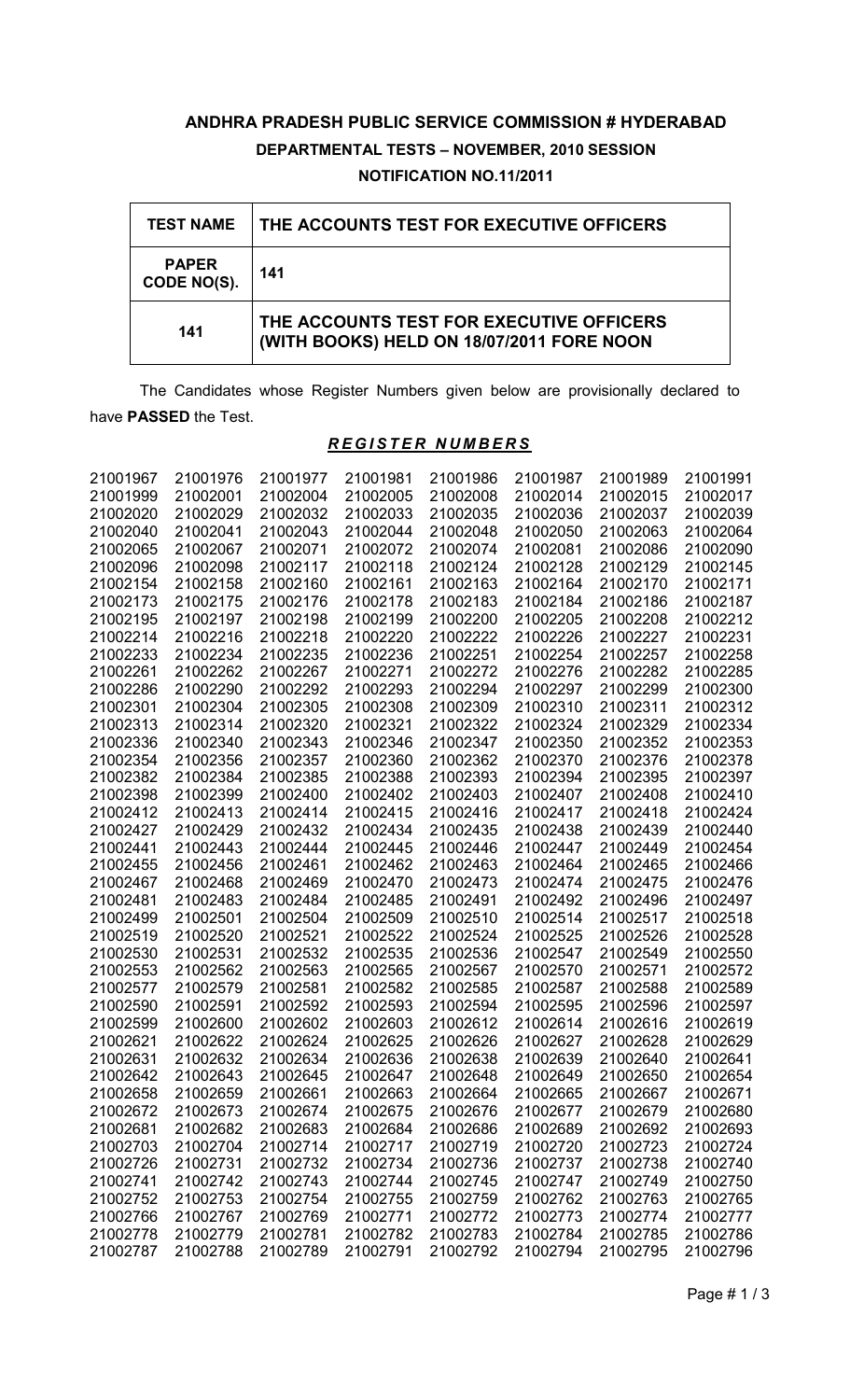| 21002797 | 21002799 | 21002800 | 21002802 | 21002803 | 21002806 | 21002807 | 21002809 |
|----------|----------|----------|----------|----------|----------|----------|----------|
|          |          |          |          |          |          |          |          |
| 21002811 | 21002812 | 21002814 | 21002816 | 21002817 | 21002818 | 21002820 | 21002821 |
| 21002822 | 21002824 | 21002826 | 21002827 | 21002828 | 21002829 | 21002834 | 21002836 |
| 21002837 | 21002843 | 21002844 | 21002848 | 21002849 | 21002850 | 21002851 | 21002855 |
| 21002857 | 21002859 | 21002862 | 21002863 | 21002868 | 21002869 | 21002870 | 21002872 |
|          |          |          |          |          |          |          |          |
| 21002877 | 21002878 | 21002880 | 21101680 | 21101682 | 21101687 | 21101691 | 21101700 |
| 21101703 | 21101704 | 21101712 | 21101715 | 21101721 | 21101732 | 21101736 | 21101748 |
| 21101753 | 21101757 | 21101758 | 21101768 | 21101771 | 21101777 | 21101789 | 21101792 |
| 21101793 | 21101813 | 21101817 | 21101822 | 21101823 | 21101827 | 21101830 | 21101831 |
|          |          |          |          |          |          |          |          |
| 21101835 | 21101836 | 21101841 | 21101842 | 21101843 | 21101848 | 21101850 | 21101858 |
| 21101863 | 21101874 | 21101877 | 21101878 | 21101880 | 21101884 | 21101890 | 21101892 |
| 21101893 | 21101894 | 21101895 | 21101899 | 21101900 | 21101905 | 21101908 | 21101909 |
| 21101916 | 21101917 | 21101919 | 21101922 | 21101923 | 21101925 | 21101928 | 21101931 |
| 21101932 | 21101940 | 21101942 | 21101943 | 21101945 | 21101946 | 21101947 | 21101948 |
|          |          |          |          |          |          |          |          |
| 21101949 | 21101950 | 21101953 | 21101954 | 21101959 | 21101960 | 21101963 | 21101964 |
| 21101969 | 21101972 | 21101973 | 21101975 | 21101977 | 21101981 | 21101982 | 21101983 |
| 21101985 | 21101986 | 21101994 | 21101998 | 21101999 | 21102002 | 21102003 | 21102005 |
| 21102006 | 21102007 | 21102008 | 21102009 | 21102010 | 21102014 | 21102020 | 21102021 |
|          | 21102030 |          |          | 21102035 |          |          |          |
| 21102029 |          | 21102032 | 21102033 |          | 21102038 | 21102039 | 21102042 |
| 21102044 | 21102045 | 21102047 | 21102052 | 21102053 | 21102055 | 21102066 | 21102067 |
| 21102068 | 21102075 | 21102078 | 21102079 | 21102080 | 21102081 | 21102082 | 21102083 |
| 21102086 | 21102087 | 21102089 | 21102090 | 21102099 | 21102102 | 21102105 | 21102112 |
| 21102120 | 21102121 | 21102122 | 21102123 | 21102128 | 21102129 | 21102130 | 21102131 |
|          |          |          |          |          |          |          |          |
| 21102132 | 21102134 | 21102137 | 21102142 | 21102145 | 21102147 | 21102150 | 21102151 |
| 21102153 | 21102154 | 21102155 | 21102156 | 21102160 | 21102161 | 21102163 | 21102165 |
| 21102167 | 21102171 | 21102173 | 21102175 | 21102176 | 21102179 | 21102181 | 21102182 |
| 21102184 | 21102186 | 21102187 | 21102190 | 21102191 | 21102193 | 21102194 | 21102196 |
| 21102197 | 21102198 | 21102199 | 21102202 | 21102205 | 21102206 | 21102211 | 21102212 |
|          |          |          |          |          |          |          |          |
| 21102213 | 21102214 | 21102216 | 21102217 | 21102221 | 21102222 | 21102225 | 21102227 |
| 21102228 | 21102229 | 21102231 | 21102232 | 21102235 | 21102239 | 21102240 | 21102241 |
| 21102242 | 21102244 | 21102245 | 21102246 | 21102247 | 21102248 | 21102251 | 21102255 |
| 21102256 | 21102257 | 21102261 | 21102265 | 21102266 | 21102269 | 21102272 | 21102273 |
| 21102277 | 21102278 | 21102279 | 21102280 | 21102282 | 21102283 | 21102286 | 21102289 |
| 21102291 | 21102293 | 21102295 | 21102299 | 21102300 | 21102301 | 21102302 | 21102303 |
| 21102305 | 21102307 | 21102308 | 21102309 | 21102311 | 21102312 | 21102313 | 21102314 |
|          |          |          |          |          |          |          |          |
| 21102318 | 21102319 | 21102320 | 21102321 | 21102322 | 21102323 | 21102326 | 21102327 |
| 21102328 | 21102329 | 21102330 | 21102331 | 21102333 | 21102334 | 21102335 | 21102336 |
| 21102337 | 21102341 | 21102342 | 21102343 | 21102345 | 21102347 | 21102348 | 21102349 |
| 21102351 | 21202751 | 21202752 | 21202754 | 21202756 | 21202760 | 21202761 | 21202769 |
| 21202775 | 21202786 | 21202793 | 21202798 | 21202799 | 21202804 | 21202814 | 21202819 |
| 21202821 | 21202825 | 21202826 | 21202828 | 21202829 | 21202834 | 21202841 | 21202842 |
|          |          |          |          |          |          |          |          |
| 21202846 | 21202848 | 21202849 | 21202850 | 21202854 | 21202856 | 21202860 | 21202870 |
| 21202878 | 21202879 | 21202886 | 21202887 | 21202890 | 21202894 | 21202900 | 21202901 |
| 21202903 | 21202905 | 21202906 | 21202911 | 21202912 | 21202916 | 21202917 | 21202918 |
| 21202919 | 21202921 | 21202922 | 21202923 | 21202927 | 21202930 | 21202933 | 21202934 |
| 21202936 | 21202938 | 21202941 | 21202944 | 21202945 | 21202946 | 21202948 | 21202953 |
|          |          | 21202964 |          |          |          | 21202978 |          |
| 21202955 | 21202961 |          | 21202965 | 21202966 | 21202972 |          | 21202980 |
| 21202981 | 21202982 | 21202983 | 21202985 | 21202990 | 21202991 | 21202993 | 21202995 |
| 21202998 | 21203006 | 21203009 | 21203010 | 21203012 | 21203015 | 21203016 | 21203018 |
| 21203021 | 21203024 | 21203025 | 21203026 | 21203028 | 21203030 | 21203032 | 21203033 |
| 21203035 | 21203036 | 21203038 | 21203039 | 21203040 | 21203048 | 21203050 | 21203051 |
| 21203052 | 21203053 | 21203055 | 21203057 | 21203058 | 21203059 | 21203061 | 21203062 |
|          |          |          |          |          |          |          |          |
| 21203063 | 21203065 | 21203067 | 21203076 | 21203077 | 21203078 | 21203080 | 21203083 |
| 21203086 | 21203087 | 21203089 | 21203094 | 21203099 | 21203101 | 21203103 | 21203105 |
| 21203108 | 21203110 | 21203115 | 21203116 | 21203120 | 21203121 | 21203123 | 21203124 |
| 21203126 | 21203131 | 21203134 | 21203140 | 21203142 | 21203149 | 21203150 | 21203154 |
| 21203157 | 21203158 | 21203159 | 21203160 | 21203161 | 21203162 | 21203163 | 21203164 |
|          |          |          |          |          |          |          |          |
| 21203166 | 21203167 | 21203170 | 21203171 | 21203172 | 21203177 | 21203178 | 21203179 |
| 21203181 | 21203183 | 21203184 | 21203185 | 21203189 | 21203190 | 21203192 | 21203193 |
| 21203194 | 21203203 | 21203204 | 21203210 | 21203212 | 21203214 | 21203215 | 21203216 |
| 21203218 | 21203227 | 21203237 | 21203240 | 21203247 | 21203252 | 21203254 | 21203255 |
| 21203256 | 21203257 | 21203262 | 21203265 | 21203266 | 21203269 | 21203271 | 21203272 |
| 21203276 | 21203278 | 21203283 | 21203285 | 21203286 | 21203288 | 21203295 | 21203296 |
|          |          |          |          |          |          |          |          |
| 21203297 | 21203298 | 21203299 | 21203300 | 21203301 | 21203302 | 21203304 | 21203305 |
| 21203307 | 21203311 | 21203312 | 21203321 | 21203324 | 21203325 | 21203328 | 21203330 |

Page # 2 / 20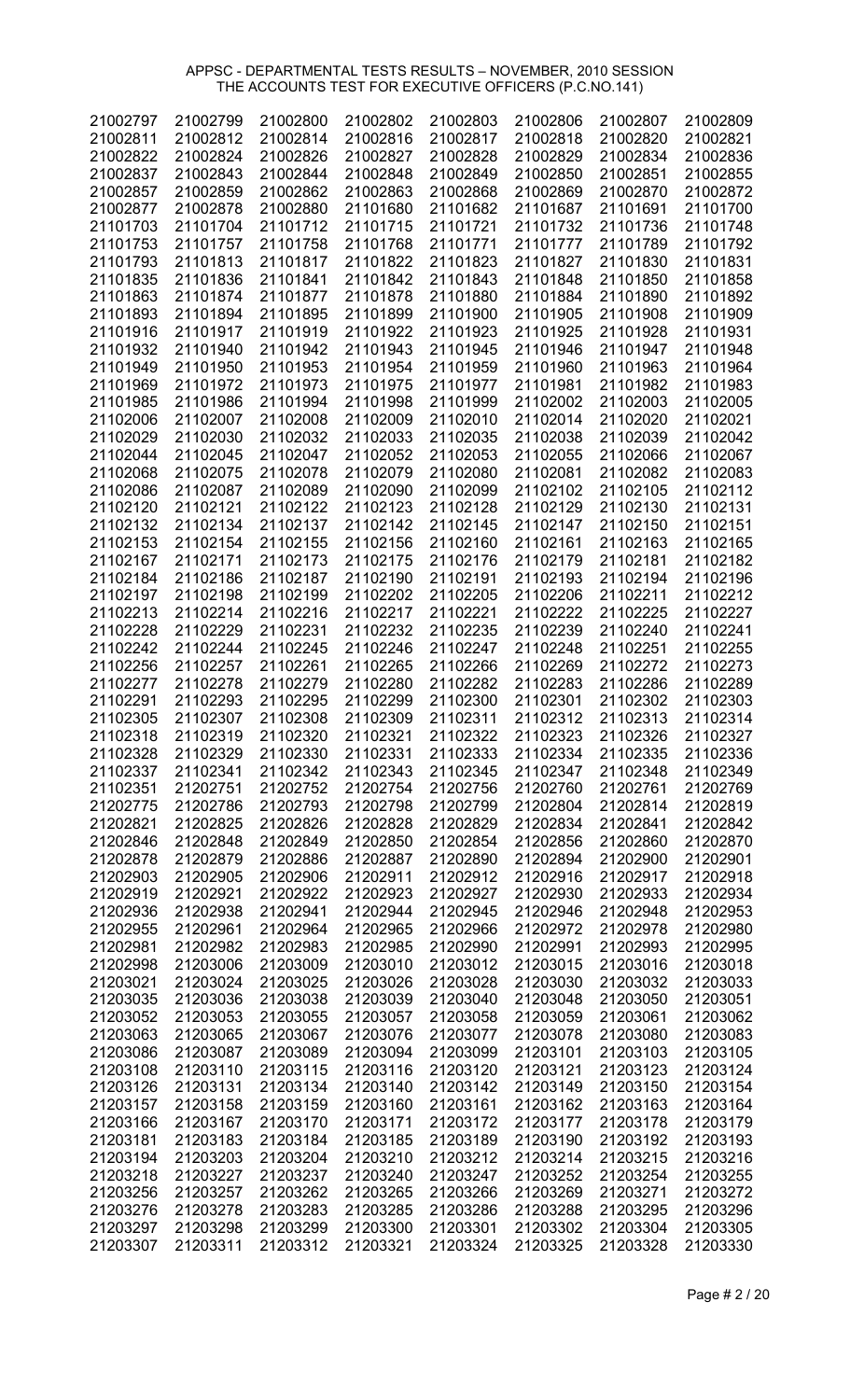| 21203331 | 21203333 | 21203334 | 21203335 | 21203337 | 21203339 | 21203343 | 21203346 |
|----------|----------|----------|----------|----------|----------|----------|----------|
| 21203348 | 21203349 | 21203350 | 21203352 | 21203353 | 21203354 | 21203362 | 21203370 |
| 21203373 | 21203374 | 21203375 | 21203376 | 21203378 | 21203381 | 21203382 | 21203384 |
|          |          |          |          |          |          |          |          |
| 21203385 | 21203386 | 21203387 | 21203388 | 21203389 | 21203390 | 21203391 | 21203394 |
| 21203395 | 21203396 | 21203397 | 21203401 | 21203403 | 21203406 | 21203410 | 21203411 |
| 21203412 | 21203413 | 21203414 | 21203415 | 21203416 | 21203417 | 21203418 | 21203419 |
|          |          |          |          |          |          |          |          |
| 21203420 | 21203421 | 21203422 | 21203423 | 21203424 | 21203426 | 21203427 | 21203429 |
| 21203434 | 21203435 | 21203437 | 21203441 | 21203442 | 21203445 | 21203446 | 21203447 |
| 21203450 | 21203452 | 21203453 | 21203457 | 21203458 | 21203459 | 21203462 | 21203463 |
| 21203464 | 21203465 | 21203466 | 21203467 | 21203470 | 21203473 | 21203475 | 21203478 |
|          |          |          |          |          |          |          |          |
| 21203479 | 21203484 | 21203486 | 21203488 | 21203491 | 21203492 | 21203493 | 21203495 |
| 21203497 | 21203498 | 21203499 | 21203500 | 21203501 | 21203502 | 21203503 | 21203504 |
| 21203513 | 21203514 | 21203515 | 21203517 | 21203519 | 21203524 | 21203525 | 21203527 |
|          |          |          |          |          |          |          |          |
| 21203528 | 21203529 | 21203534 | 21203536 | 21203537 | 21203539 | 21203543 | 21203544 |
| 21203547 | 21203548 | 21203549 | 21203550 | 21203551 | 21203554 | 21203561 | 21203562 |
| 21203563 | 21203564 | 21203565 | 21203567 | 21203569 | 21203573 | 21203574 | 21203575 |
| 21203576 | 21203578 | 21203579 | 21203580 | 21203582 | 21203583 | 21203587 | 21203588 |
|          |          |          |          |          |          |          |          |
| 21203590 | 21203595 | 21203597 | 21203598 | 21203599 | 21203602 | 21203603 | 21203604 |
| 21203605 | 21203607 | 21203609 | 21203617 | 21203618 | 21203621 | 21203622 | 21203623 |
| 21203624 | 21203625 | 21203626 | 21203627 | 21203628 | 21203629 | 21203630 | 21203632 |
| 21203635 | 21203637 | 21203638 | 21203639 | 21203640 | 21203641 | 21203643 | 21203644 |
|          |          |          |          |          |          |          |          |
| 21203648 | 21203650 | 21203656 | 21203658 | 21203659 | 21203660 | 21203661 | 21203663 |
| 21203669 | 21203670 | 21203671 | 21203674 | 21203675 | 21203676 | 21203678 | 21203681 |
| 21203682 | 21203685 | 21203688 | 21203690 | 21203692 | 21203695 | 21203696 | 21203699 |
|          |          |          |          |          |          |          |          |
| 21203705 | 21203711 | 21203714 | 21203715 | 21203716 | 21203718 | 21203719 | 21203722 |
| 21203723 | 21203724 | 21203725 | 21203727 | 21203728 | 21203730 | 21203732 | 21203734 |
| 21203738 | 21203749 | 21203751 | 21203753 | 21203764 | 21203765 | 21203766 | 21203767 |
| 21203770 | 21203773 | 21203774 | 21203775 | 21203777 | 21203778 | 21203779 | 21203780 |
|          |          |          |          |          |          |          |          |
| 21203783 | 21203784 | 21203785 | 21203786 | 21203788 | 21203790 | 21203791 | 21203792 |
| 21203793 | 21203795 | 21203796 | 21203797 | 21203798 | 21203802 | 21203803 | 21203804 |
| 21203805 | 21203806 | 21203809 | 21203810 | 21203812 | 21203813 | 21203814 | 21203815 |
| 21203819 | 21203821 | 21203823 | 21203827 | 21203830 | 21203831 | 21203832 | 21203833 |
|          |          |          |          |          |          |          |          |
| 21203834 | 21203835 | 21203836 | 21203837 | 21203841 | 21203842 | 21203845 | 21203847 |
| 21203848 | 21203850 | 21203851 | 21203855 | 21203856 | 21203861 | 21203863 | 21203865 |
| 21203867 | 21203869 | 21203874 | 21203876 | 21203877 | 21203878 | 21203879 | 21203882 |
| 21203883 | 21203885 | 21203888 | 21203890 | 21203891 | 21203892 | 21203899 | 21203900 |
|          |          |          |          |          |          |          |          |
| 21203901 | 21203903 | 21203904 | 21203905 | 21203907 | 21203908 | 21203911 | 21203912 |
| 21203913 | 21203915 | 21303644 | 21303646 | 21303653 | 21303655 | 21303656 | 21303661 |
| 21303662 | 21303663 | 21303665 | 21303667 | 21303668 | 21303675 | 21303678 | 21303681 |
| 21303682 | 21303684 | 21303685 | 21303688 | 21303689 | 21303690 | 21303691 | 21303693 |
|          |          |          |          |          |          |          |          |
| 21303694 | 21303695 | 21303696 | 21303699 | 21303700 | 21303701 | 21303702 | 21303704 |
| 21303706 | 21303707 | 21303709 | 21303712 | 21303714 | 21303715 | 21303717 | 21303720 |
| 21303721 | 21303723 | 21303724 | 21303726 | 21303736 | 21303739 | 21303740 | 21303741 |
|          |          |          |          | 21303751 |          | 21303753 |          |
| 21303743 | 21303744 | 21303747 | 21303748 |          | 21303752 |          | 21303754 |
| 21303755 | 21303756 | 21303757 | 21303758 | 21303759 | 21303760 | 21303761 | 21303763 |
| 21303764 | 21303767 | 21303770 | 21303772 | 21303774 | 21303775 | 21303776 | 21303777 |
| 21303778 | 21303779 | 21303780 | 21303781 | 21303784 | 21303785 | 21303787 | 21303788 |
|          |          |          |          |          |          |          |          |
| 21303790 | 21303794 | 21303797 | 21303798 | 21303800 | 21303804 | 21303807 | 21303810 |
| 21303811 | 21303816 | 21303817 | 21303819 | 21303820 | 21303821 | 21303822 | 21303825 |
| 21303826 | 21303827 | 21303829 | 21303830 | 21303832 | 21303833 | 21303834 | 21303836 |
| 21303837 | 21303838 | 21303840 | 21303841 | 21303842 | 21303846 | 21303848 | 21303849 |
|          |          |          |          |          |          |          |          |
| 21303852 | 21303859 | 21303862 | 21303863 | 21303869 | 21303874 | 21303875 | 21303877 |
| 21303883 | 21303884 | 21303886 | 21303887 | 21303890 | 21303891 | 21303892 | 21303894 |
| 21303896 | 21303899 | 21303902 | 21303909 | 21303911 | 21303912 | 21303913 | 21303914 |
| 21303916 | 21303917 | 21303919 | 21303922 | 21303923 | 21303924 | 21303925 | 21303927 |
|          |          |          |          |          |          |          |          |
| 21303929 | 21303930 | 21303932 | 21303933 | 21303935 | 21303936 | 21303938 | 21303942 |
| 21303943 | 21303944 | 21303946 | 21303947 | 21303948 | 21303949 | 21303954 | 21303955 |
| 21303956 | 21303957 | 21303958 | 21303959 | 21303964 | 21303965 | 21303966 | 21303967 |
| 21303968 | 21303970 | 21303971 | 21303974 | 21303975 | 21303978 | 21303980 | 21303983 |
|          |          |          |          |          |          |          |          |
| 21303985 | 21303986 | 21303987 | 21303988 | 21303989 | 21303990 | 21303992 | 21303994 |
| 21303995 | 21303996 | 21303997 | 21303998 | 21304001 | 21304002 | 21304004 | 21304005 |
| 21304006 | 21304009 | 21304013 | 21304015 | 21304017 | 21304019 | 21304023 | 21304024 |
| 21304025 | 21304026 | 21304029 | 21304030 | 21304031 | 21304032 | 21304033 | 21304034 |
|          |          |          |          |          |          |          |          |
| 21304036 | 21304037 | 21304038 | 21304041 | 21304042 | 21304044 | 21304047 | 21304049 |
| 21304052 | 21304053 | 21304054 | 21304055 | 21304056 | 21304057 | 21304058 | 21304060 |

Page # 3 / 20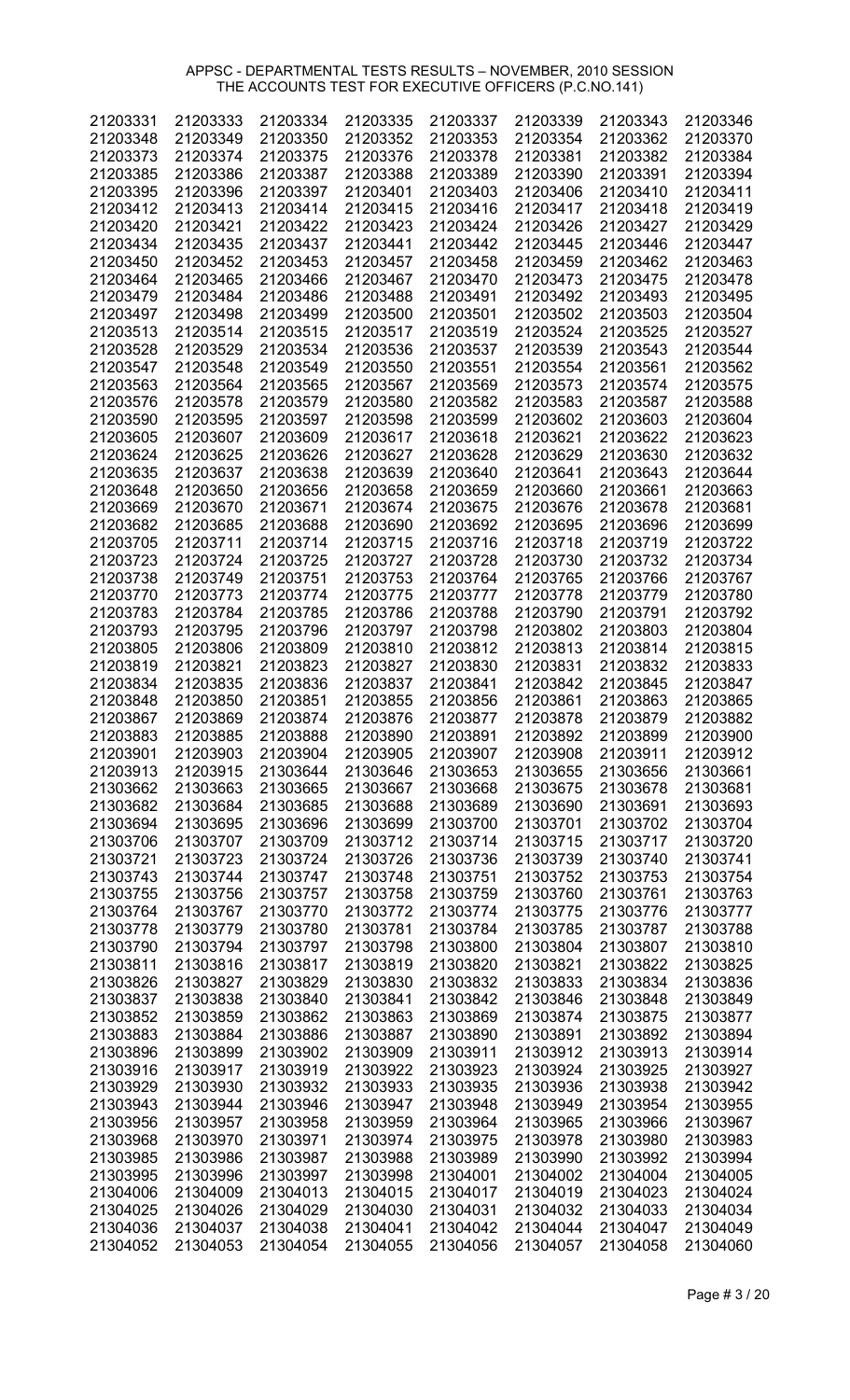| 21304062 | 21304063 | 21304065             | 21304066 | 21304067 | 21304068 | 21304070 | 21304072 |
|----------|----------|----------------------|----------|----------|----------|----------|----------|
| 21304073 | 21304074 | 21304075             | 21304078 | 21304079 | 21304080 | 21304081 | 21304082 |
| 21304083 | 21304084 | 21304085             | 21304086 | 21304088 | 21304089 | 21304091 | 21304092 |
| 21304093 | 21304097 | 21304098             | 21304101 | 21304104 | 21304105 | 21304108 | 21304109 |
| 21304110 | 21304114 | 21304117             | 21304118 | 21304120 | 21304122 | 21304123 | 21304125 |
| 21304126 | 21304128 | 21304129             | 21304130 | 21304131 | 21304132 | 21304133 | 21304134 |
| 21304135 | 21304137 | 21304138             | 21304139 | 21304140 | 21304142 | 21304143 | 21304144 |
| 21304145 | 21304146 | 21304147             | 21304149 | 21304150 | 21304151 | 21304152 | 21304154 |
| 21304155 |          |                      |          | 21304162 | 21304164 | 21304165 | 21304167 |
|          | 21304156 | 21304158             | 21304159 |          |          |          |          |
| 21304168 | 21304169 | 21304170             | 21304171 | 21304173 | 21304175 | 21304176 | 21304177 |
| 21304179 | 21304182 | 21304185             | 21304186 | 21304187 | 21304189 | 21304190 | 21304191 |
| 21304194 | 21304196 | 21304198             | 21304201 | 21304202 | 21304204 | 21304206 | 21304209 |
| 21304217 | 21304218 | 21304219             | 21304220 | 21304222 | 21304223 | 21304227 | 21304228 |
| 21304236 | 21304237 | 21304241             | 21304242 | 21304243 | 21304244 | 21304247 | 21304248 |
| 21304249 | 21304250 | 21304251             | 21304252 | 21304253 | 21304254 | 21304256 | 21304258 |
| 21304259 | 21304261 | 21304262             | 21304264 | 21304265 | 21304266 | 21304267 | 21304270 |
| 21304271 | 21304272 | 21304273             | 21304274 | 21304275 | 21304276 | 21304277 | 21304281 |
| 21304282 | 21304283 | 21304287             | 21304290 | 21304292 | 21304293 | 21304294 | 21304297 |
| 21304298 | 21304299 | 21304300             | 21304301 | 21304302 | 21304303 | 21304304 | 21304305 |
| 21304307 | 21304309 | 21304310             | 21304311 | 21304312 | 21304313 | 21304315 | 21304319 |
| 21304320 | 21304322 | 21304324             | 21304327 | 21304328 | 21304329 | 21304332 | 21304333 |
| 21304334 | 21304335 | 21304337             | 21304338 | 21304339 | 21304340 | 21304341 | 21304342 |
| 21304344 | 21304345 | 21304346             | 21304347 | 21304351 | 21304352 | 21304353 | 21304355 |
| 21304356 | 21304357 | 21304359             | 21304361 | 21304362 | 21304364 | 21304365 | 21304366 |
|          |          |                      |          |          |          |          |          |
| 21304367 | 21304368 | 21304370             | 21304372 | 21304373 | 21304375 | 21304377 | 21304379 |
| 21304380 | 21304381 | 21304384             | 21304385 | 21304386 | 21304387 | 21304388 | 21304389 |
| 21304390 | 21304392 | 21304394             | 21304395 | 21304396 | 21304397 | 21304398 | 21304399 |
| 21304400 | 21304401 | 21304403             | 21304404 | 21304405 | 21304407 | 21304408 | 21304410 |
| 21304415 | 21304417 | 21304418             | 21304421 | 21304422 | 21304424 | 21304426 | 21304428 |
| 21304429 | 21304430 | 21304431             | 21304433 | 21304434 | 21304435 | 21304436 | 21304437 |
| 21304438 | 21304439 | 21304440             | 21304443 | 21304444 | 21304445 | 21304446 | 21304450 |
| 21304451 | 21304452 | 21304454             | 21304455 | 21304457 | 21304459 | 21304460 | 21304461 |
| 21304463 | 21304464 | 21304465             | 21304467 | 21304468 | 21304469 | 21304470 | 21304471 |
| 21304472 | 21304475 | 21304476             | 21304477 | 21304478 | 21304479 | 21304480 | 21304481 |
| 21304482 | 21304483 | 21304484             | 21304485 | 21304486 | 21304487 | 21304488 | 21304489 |
| 21304493 | 21304494 | 21304495             | 21304497 | 21304498 | 21304501 | 21304502 | 21304503 |
| 21304504 | 21304505 | 21304506             | 21304507 | 21304508 | 21304511 | 21304514 | 21304515 |
| 21304516 | 21304517 | 21304519             | 21304520 | 21304521 | 21304523 | 21304524 | 21304525 |
| 21304526 | 21304527 | 21304528             | 21304529 | 21304530 | 21304531 | 21304532 | 21304533 |
| 21304534 | 21304535 | 21304536             | 21304538 | 21304539 | 21304541 | 21304542 | 21304543 |
| 21304544 | 21304545 | 21304546             | 21304547 | 21304548 | 21304549 | 21304550 | 21304551 |
| 21304553 | 21304554 | 21304555             | 21304556 | 21304557 | 21304559 | 21304562 | 21304563 |
| 21304566 | 21304567 | 21304570             | 21304571 | 21304573 | 21304574 | 21304575 | 21304576 |
| 21304577 |          |                      |          |          |          |          |          |
|          | 21304578 | 21304580<br>21304591 | 21304582 | 21304584 | 21304585 | 21304586 | 21304588 |
| 21304589 | 21304590 |                      | 21304592 | 21304593 | 21304594 | 21304595 | 21304596 |
| 21304597 | 21304598 | 21304599             | 21304600 | 21304601 | 21304602 | 21304603 | 21304604 |
| 21304606 | 21304608 | 21304609             | 21304610 | 21304612 | 21304614 | 21304615 | 21304616 |
| 21304617 | 21304619 | 21304620             | 21304622 | 21304623 | 21304624 | 21304625 | 21304626 |
| 21304628 | 21304629 | 21304630             | 21304631 | 21304632 | 21304633 | 21304634 | 21304635 |
| 21304636 | 21304637 | 21304638             | 21304640 | 21304641 | 21304645 | 21304647 | 21304649 |
| 21304650 | 21304651 | 21304656             | 21304657 | 21304659 | 21304660 | 21304662 | 21304663 |
| 21304664 | 21304665 | 21304666             | 21304667 | 21304669 | 21304674 | 21304675 | 21304676 |
| 21304677 | 21304679 | 21304682             | 21304683 | 21304684 | 21304688 | 21304689 | 21304691 |
| 21304693 | 21304694 | 21304695             | 21304697 | 21304698 | 21304699 | 21304700 | 21304701 |
| 21304702 | 21304703 | 21304704             | 21304705 | 21304706 | 21304707 | 21304708 | 21304709 |
| 21304711 | 21304712 | 21304713             | 21304714 | 21304715 | 21304716 | 21304717 | 21304719 |
| 21304721 | 21304722 | 21304723             | 21304724 | 21304725 | 21304726 | 21304727 | 21304728 |
| 21304729 | 21304731 | 21304732             | 21304734 | 21304736 | 21304737 | 21304738 | 21304741 |
| 21304745 | 21304746 | 21304748             | 21304751 | 21304752 | 21304753 | 21304754 | 21304755 |
| 21304757 | 21304758 | 21304759             | 21304760 | 21304762 | 21304763 | 21304765 | 21304767 |
| 21304769 | 21304770 | 21304773             | 21304774 | 21304775 | 21304776 | 21304778 | 21304780 |
| 21304781 | 21304782 | 21304783             | 21304784 | 21304785 | 21304786 | 21304787 | 21304788 |
| 21304792 | 21304793 | 21304795             | 21304796 | 21304797 | 21304798 | 21304799 | 21304800 |
| 21304801 | 21304802 | 21304803             | 21304805 | 21304806 | 21304807 | 21304808 | 21304809 |
| 21304810 | 21304811 | 21304812             | 21304813 | 21304816 | 21304817 | 21304818 | 21304819 |
|          |          |                      |          |          |          |          |          |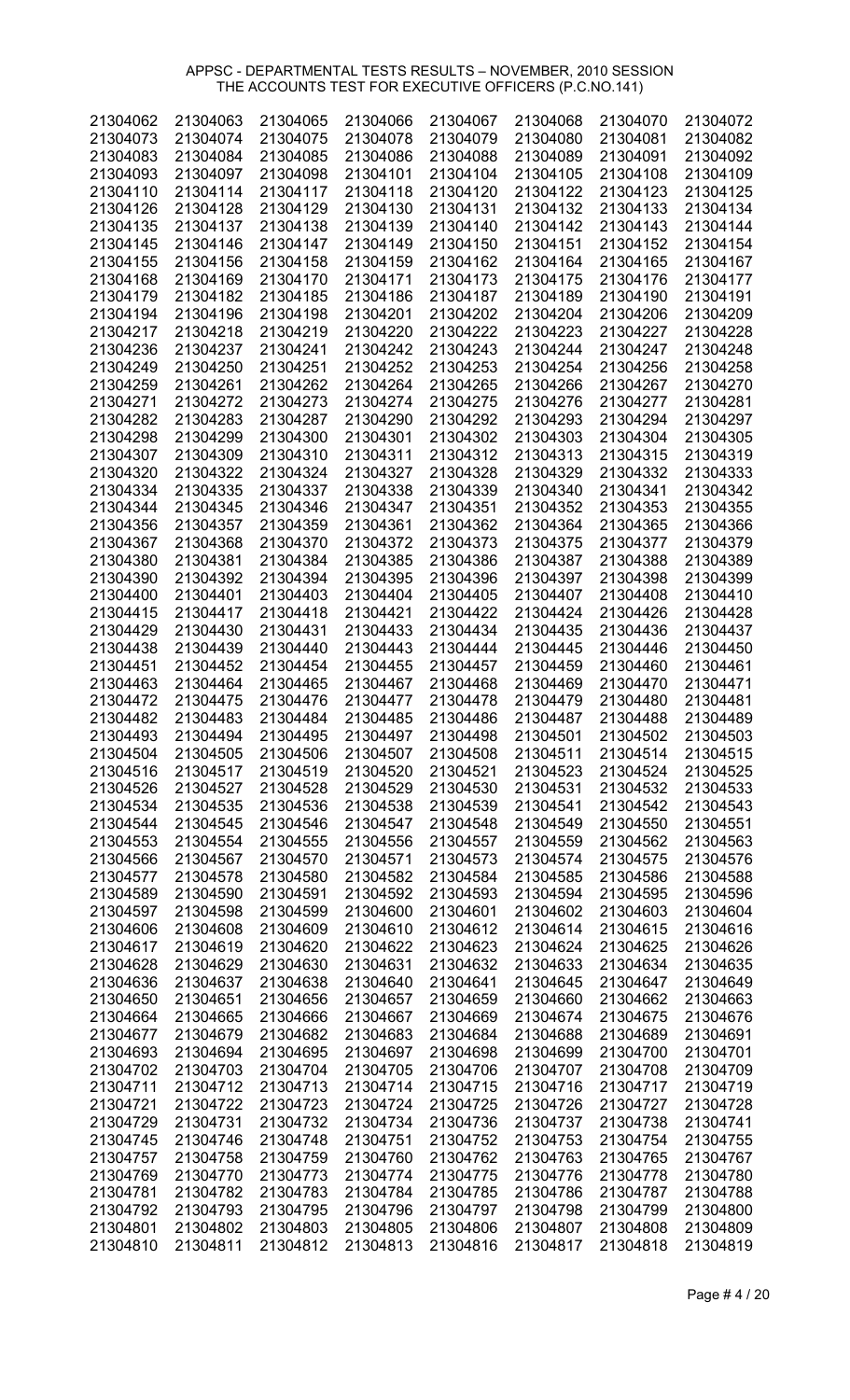| 21304820 | 21304823 | 21304825 | 21304826 | 21304830 | 21304831 | 21304832 | 21304833 |
|----------|----------|----------|----------|----------|----------|----------|----------|
| 21304834 | 21304836 | 21304838 | 21304840 | 21304841 | 21304842 | 21304844 | 21304845 |
| 21304846 | 21304847 | 21304850 | 21304851 | 21304852 | 21304853 | 21304856 | 21304857 |
| 21304858 | 21304859 | 21304860 | 21304861 | 21304862 | 21304863 | 21304864 | 21304865 |
|          |          |          |          |          |          |          |          |
| 21304866 | 21304867 | 21304868 | 21304871 | 21304873 | 21304874 | 21304875 | 21304876 |
| 21304877 | 21304878 | 21304879 | 21304880 | 21304881 | 21304882 | 21304883 | 21304884 |
| 21304885 | 21304886 | 21304887 | 21304888 | 21304889 | 21304890 | 21304892 | 21304894 |
| 21304895 | 21304896 | 21304898 | 21304900 | 21304902 | 21304904 | 21304905 | 21304906 |
| 21304907 | 21304908 | 21304910 | 21304911 | 21304912 | 21304913 | 21304914 | 21304915 |
| 21304917 | 21304918 | 21304919 | 21304920 | 21304921 | 21304922 | 21304923 | 21304924 |
| 21304925 | 21304926 | 21304928 | 21304929 | 21304930 | 21304932 | 21304933 | 21304935 |
|          |          |          |          |          |          |          |          |
| 21304938 | 21304939 | 21304940 | 21304949 | 21304950 | 21304951 | 21304952 | 21304956 |
| 21304958 | 21304959 | 21304960 | 21304961 | 21304962 | 21304963 | 21304964 | 21304966 |
| 21304967 | 21304969 | 21304972 | 21304973 | 21304974 | 21304976 | 21304978 | 21304979 |
| 21304981 | 21304982 | 21304985 | 21304986 | 21304988 | 21304989 | 21304991 | 21304994 |
| 21304997 | 21304998 | 21305003 | 21305005 | 21305007 | 21305008 | 21305009 | 21305011 |
| 21305012 | 21305014 | 21305017 | 21305018 | 21305019 | 21305022 | 21305023 | 21305026 |
| 21305027 | 21305028 | 21305029 | 21305030 | 21305031 | 21305032 | 21305033 | 21305036 |
|          |          |          |          |          |          |          |          |
| 21305037 | 21305038 | 21305039 | 21305040 | 21305041 | 21305042 | 21305043 | 21305045 |
| 21305046 | 21305047 | 21305049 | 21305051 | 21305052 | 21305053 | 21305054 | 21305056 |
| 21305057 | 21305058 | 21402188 | 21402190 | 21402191 | 21402193 | 21402194 | 21402195 |
| 21402196 | 21402198 | 21402199 | 21402201 | 21402202 | 21402204 | 21402206 | 21402208 |
| 21402214 | 21402227 | 21402228 | 21402230 | 21402234 | 21402235 | 21402236 | 21402237 |
| 21402238 | 21402242 | 21402243 | 21402245 | 21402246 | 21402247 | 21402248 | 21402249 |
| 21402250 | 21402251 | 21402252 | 21402253 | 21402254 | 21402255 | 21402257 | 21402259 |
|          |          |          |          |          |          |          |          |
| 21402260 | 21402261 | 21402262 | 21402263 | 21402264 | 21402267 | 21402268 | 21402270 |
| 21402271 | 21402272 | 21402273 | 21402276 | 21402277 | 21402278 | 21402282 | 21402283 |
| 21402291 | 21402298 | 21402300 | 21402301 | 21402303 | 21402305 | 21402306 | 21402307 |
| 21402313 | 21402314 | 21402317 | 21402321 | 21402323 | 21402326 | 21402328 | 21402329 |
| 21402330 | 21402332 | 21402336 | 21402339 | 21402340 | 21402341 | 21402342 | 21402343 |
| 21402344 | 21402345 | 21402346 | 21402347 | 21402350 | 21402352 | 21402356 | 21402359 |
| 21402366 | 21402367 | 21402368 | 21402369 | 21402371 | 21402372 | 21402376 | 21402377 |
|          |          |          |          |          |          |          |          |
| 21402382 | 21402389 | 21402392 | 21402393 | 21402394 | 21402396 | 21402400 | 21402401 |
| 21402402 | 21402409 | 21402410 | 21402412 | 21402413 | 21402414 | 21402415 | 21402417 |
| 21402418 | 21402419 | 21402420 | 21402421 | 21402423 | 21402424 | 21402425 | 21402426 |
| 21402428 | 21402430 | 21402431 | 21402434 | 21402436 | 21402437 | 21402438 | 21402439 |
| 21402440 | 21402441 | 21402443 | 21402445 | 21402448 | 21402452 | 21402458 | 21402461 |
| 21402462 | 21402464 | 21402465 | 21402466 | 21402471 | 21402472 | 21402479 | 21402483 |
| 21402490 | 21402491 | 21402492 | 21402493 | 21402494 | 21402495 | 21402496 | 21402497 |
| 21402498 | 21402500 | 21402501 | 21402502 | 21402509 | 21402510 | 21402511 | 21402512 |
|          |          |          |          |          |          |          |          |
| 21402513 | 21402514 | 21402515 | 21402516 | 21402517 | 21402519 | 21402526 | 21402530 |
| 21402531 | 21402537 | 21402539 | 21402540 | 21402547 | 21402550 | 21402552 | 21402558 |
| 21402559 | 21402560 | 21402561 | 21402563 | 21402564 | 21402565 | 21402566 | 21402569 |
| 21402570 | 21402573 | 21402575 | 21402576 | 21402577 | 21402579 | 21402581 | 21402586 |
| 21402590 | 21402591 | 21402593 | 21402594 | 21402595 | 21402601 | 21402603 | 21402607 |
| 21402609 | 21402612 | 21402613 | 21402614 | 21402615 | 21402616 | 21402617 | 21402619 |
| 21402624 | 21402625 | 21402628 | 21402629 | 21402630 | 21402632 | 21402634 | 21402635 |
| 21402636 | 21402638 | 21402639 | 21402640 | 21402643 | 21402644 | 21402645 | 21402646 |
|          |          |          |          |          |          |          |          |
| 21402647 | 21402648 | 21402649 | 21402650 | 21402651 | 21402652 | 21402653 | 21402655 |
| 21402656 | 21402657 | 21402658 | 21402660 | 21402661 | 21402662 | 21402663 | 21402664 |
| 21402665 | 21402668 | 21402670 | 21402671 | 21402673 | 21402674 | 21402675 | 21402677 |
| 21402682 | 21402683 | 21402685 | 21402686 | 21402688 | 21402691 | 21402693 | 21402694 |
| 21402696 | 21402697 | 21402700 | 21402701 | 21402702 | 21402703 | 21402705 | 21402706 |
| 21402707 | 21402708 | 21402709 | 21402711 | 21402713 | 21402714 | 21402715 | 21402716 |
| 21402717 | 21402719 | 21402722 | 21402723 | 21402728 | 21402732 | 21402733 | 21402736 |
| 21402739 | 21402740 | 21402745 | 21402747 | 21402749 | 21402750 | 21402753 | 21402754 |
|          |          |          |          |          |          |          |          |
| 21402756 | 21402757 | 21402759 | 21402761 | 21402762 | 21402763 | 21402764 | 21402765 |
| 21402767 | 21402768 | 21402769 | 21402770 | 21402771 | 21402772 | 21402773 | 21402779 |
| 21402780 | 21402781 | 21402784 | 21402785 | 21402787 | 21402788 | 21402789 | 21402792 |
| 21402794 | 21402795 | 21402799 | 21402800 | 21402803 | 21402804 | 21402805 | 21402806 |
| 21402808 | 21402809 | 21402811 | 21402812 | 21402813 | 21402815 | 21402817 | 21402818 |
| 21402821 | 21402823 | 21402824 | 21402825 | 21402827 | 21402829 | 21402830 | 21402832 |
| 21402833 | 21402834 | 21402837 | 21402839 | 21402843 | 21402844 | 21402846 | 21402847 |
| 21402848 | 21402850 | 21402851 | 21402853 | 21402854 | 21402855 | 21402856 | 21402860 |
|          |          |          |          |          |          |          |          |
| 21402861 | 21402862 | 21402863 | 21402865 | 21402866 | 21402867 | 21402868 | 21402869 |

Page # 5 / 20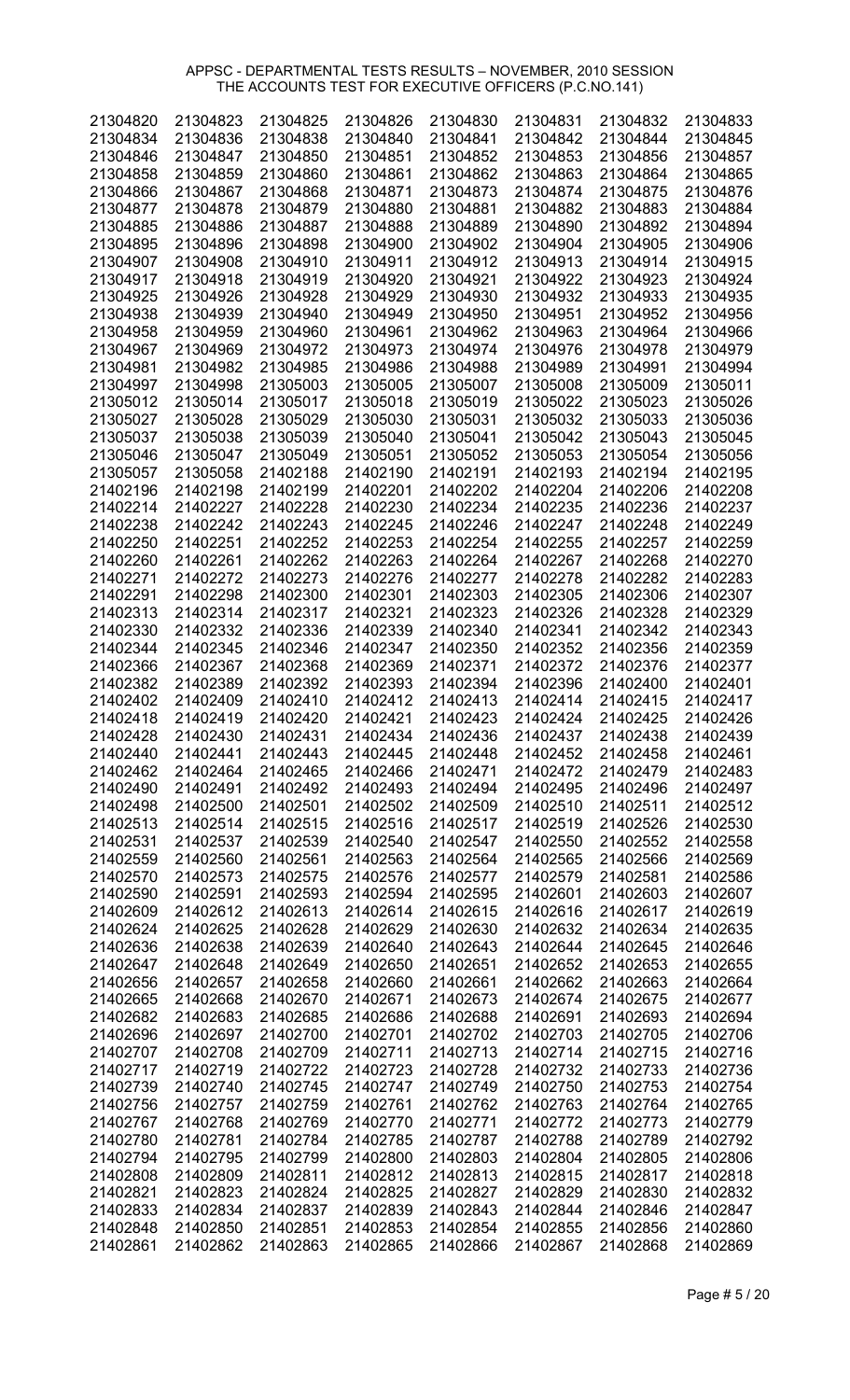| 21402870 | 21402871 | 21402873 | 21402874 | 21402875 | 21402882 | 21402883 | 21402884 |
|----------|----------|----------|----------|----------|----------|----------|----------|
| 21402885 | 21402886 | 21402887 | 21402889 | 21402891 | 21402892 | 21402893 | 21402894 |
| 21402895 | 21402897 | 21402899 | 21402903 | 21402906 | 21402907 | 21402909 | 21402910 |
| 21402911 | 21402912 | 21402915 | 21402918 | 21402919 | 21402920 | 21402923 | 21402924 |
| 21402925 | 21402926 | 21402929 | 21402931 | 21402932 | 21402933 | 21402936 | 21402937 |
|          |          |          |          |          |          |          |          |
| 21402938 | 21402939 | 21402940 | 21402941 | 21402945 | 21402946 | 21402947 | 21402948 |
| 21402949 | 21402950 | 21402951 | 21402955 | 21402956 | 21402957 | 21402958 | 21402960 |
| 21402962 | 21402963 | 21402964 | 21402968 | 21402970 | 21402971 | 21402973 | 21402975 |
| 21402979 | 21402980 | 21402982 | 21402986 | 21402987 | 21402988 | 21402991 | 21402992 |
| 21402993 | 21402994 | 21402997 | 21403002 | 21403003 | 21403004 | 21403006 | 21403009 |
| 21403011 | 21403012 | 21403013 | 21403014 | 21403015 | 21403018 | 21403019 | 21403020 |
| 21403021 | 21403022 | 21403023 | 21403027 | 21403028 | 21403029 | 21403033 | 21403037 |
| 21403039 | 21403040 | 21403041 | 21403042 | 21403044 | 21403048 | 21403051 | 21403052 |
| 21403054 | 21403056 | 21403057 | 21403058 | 21403059 | 21403060 | 21403063 | 21403064 |
| 21403067 | 21403068 | 21403070 | 21403071 | 21403072 | 21403073 | 21403075 | 21403076 |
| 21403077 | 21403078 | 21403079 | 21403080 | 21403081 | 21403083 | 21403084 | 21403086 |
| 21403088 | 21403089 | 21403090 | 21403091 | 21403092 | 21403093 | 21403094 | 21403095 |
|          |          |          |          |          |          |          |          |
| 21502748 | 21502751 | 21502753 | 21502754 | 21502760 | 21502761 | 21502764 | 21502765 |
| 21502767 | 21502768 | 21502769 | 21502770 | 21502771 | 21502772 | 21502773 | 21502774 |
| 21502775 | 21502778 | 21502781 | 21502782 | 21502787 | 21502788 | 21502795 | 21502796 |
| 21502799 | 21502802 | 21502803 | 21502808 | 21502809 | 21502810 | 21502811 | 21502815 |
| 21502819 | 21502824 | 21502825 | 21502828 | 21502829 | 21502831 | 21502832 | 21502836 |
| 21502839 | 21502846 | 21502854 | 21502856 | 21502857 | 21502858 | 21502859 | 21502860 |
| 21502864 | 21502865 | 21502866 | 21502870 | 21502872 | 21502875 | 21502876 | 21502879 |
| 21502884 | 21502885 | 21502887 | 21502888 | 21502889 | 21502891 | 21502892 | 21502894 |
| 21502895 | 21502896 | 21502899 | 21502902 | 21502907 | 21502908 | 21502911 | 21502913 |
| 21502914 | 21502916 | 21502917 | 21502918 | 21502919 | 21502920 | 21502924 | 21502928 |
| 21502930 | 21502933 | 21502936 | 21502939 | 21502940 | 21502941 | 21502943 | 21502944 |
|          |          |          |          |          | 21502957 |          |          |
| 21502947 | 21502948 | 21502949 | 21502951 | 21502955 |          | 21502960 | 21502961 |
| 21502963 | 21502964 | 21502968 | 21502969 | 21502974 | 21502975 | 21502979 | 21502983 |
| 21502984 | 21502986 | 21502987 | 21502988 | 21502992 | 21502996 | 21502998 | 21502999 |
| 21503000 | 21503001 | 21503003 | 21503014 | 21503015 | 21503017 | 21503018 | 21503019 |
| 21503020 | 21503021 | 21503022 | 21503024 | 21503027 | 21503028 | 21503029 | 21503030 |
| 21503032 | 21503035 | 21503036 | 21503037 | 21503040 | 21503042 | 21503051 | 21503053 |
| 21503056 | 21503059 | 21503061 | 21503062 | 21503069 | 21503071 | 21503073 | 21503074 |
| 21503080 | 21503084 | 21503091 | 21503092 | 21503097 | 21503098 | 21503100 | 21503101 |
| 21503102 | 21503105 | 21503110 | 21503111 | 21503112 | 21503114 | 21503116 | 21503117 |
| 21503118 | 21503119 | 21503120 | 21503121 | 21503122 | 21503123 | 21503131 | 21503133 |
| 21503135 | 21503138 | 21503139 | 21503141 | 21503146 | 21503149 | 21503150 | 21503151 |
| 21503152 | 21503165 | 21503168 | 21503174 | 21503175 | 21503176 | 21503177 | 21503180 |
| 21503186 | 21503189 | 21503195 | 21503196 | 21503198 | 21503199 | 21503204 | 21503210 |
|          |          |          |          |          |          |          |          |
| 21503216 | 21503217 | 21503218 | 21503225 | 21503229 | 21503230 | 21503235 | 21503236 |
| 21503239 | 21503244 | 21503245 | 21503248 | 21503249 | 21503252 | 21503253 | 21503255 |
| 21503256 | 21503258 | 21503259 | 21503261 | 21503262 | 21503263 | 21503268 | 21503269 |
| 21503270 | 21503276 | 21503277 | 21503290 | 21503298 | 21503301 | 21503307 | 21503310 |
| 21503316 | 21503317 | 21503322 | 21503323 | 21503324 | 21503325 | 21503327 | 21503329 |
| 21503330 | 21503335 | 21503338 | 21503342 | 21503343 | 21503344 | 21503345 | 21503346 |
| 21503350 | 21503351 | 21503352 | 21503356 | 21503357 | 21503358 | 21503362 | 21503368 |
| 21503369 | 21503370 | 21503371 | 21503372 | 21503380 | 21503381 | 21503382 | 21503383 |
| 21503387 | 21503388 | 21503389 | 21503395 | 21503396 | 21503399 | 21503400 | 21503403 |
| 21503405 | 21503408 | 21503410 | 21503411 | 21503412 | 21503413 | 21503414 | 21503415 |
| 21503416 | 21503418 | 21503419 | 21503420 | 21503422 | 21503423 | 21503424 | 21503425 |
| 21503426 | 21503427 | 21503430 | 21503431 | 21503432 | 21503433 | 21503434 | 21503435 |
| 21503436 | 21503438 | 21503439 | 21503442 | 21503443 | 21503445 | 21503446 | 21503448 |
|          |          |          |          |          |          |          |          |
| 21503449 | 21503453 | 21503454 | 21503455 | 21503456 | 21503459 | 21503460 | 21503464 |
| 21503466 | 21503467 | 21503469 | 21503473 | 21503483 | 21503485 | 21503486 | 21503487 |
| 21503489 | 21503490 | 21503492 | 21503493 | 21503496 | 21503498 | 21503500 | 21503501 |
| 21503502 | 21503504 | 21503505 | 21503506 | 21503507 | 21503508 | 21503509 | 21503510 |
| 21503513 | 21503515 | 21503516 | 21503517 | 21503518 | 21503520 | 21503521 | 21503522 |
| 21503523 | 21503524 | 21503525 | 21503529 | 21503534 | 21503535 | 21503536 | 21503539 |
| 21503541 | 21503542 | 21503544 | 21503551 | 21503552 | 21503553 | 21503556 | 21503557 |
| 21503561 | 21503562 | 21503563 | 21503565 | 21503567 | 21503569 | 21503570 | 21503571 |
| 21503574 | 21503575 | 21503576 | 21503577 | 21503583 | 21503584 | 21503585 | 21503586 |
| 21503587 | 21503589 | 21503590 | 21503591 | 21503592 | 21503596 | 21503597 | 21503598 |
| 21503599 | 21503600 | 21503602 | 21503605 | 21503606 | 21602206 | 21602217 | 21602222 |
|          |          |          |          |          |          |          |          |

Page # 6 / 20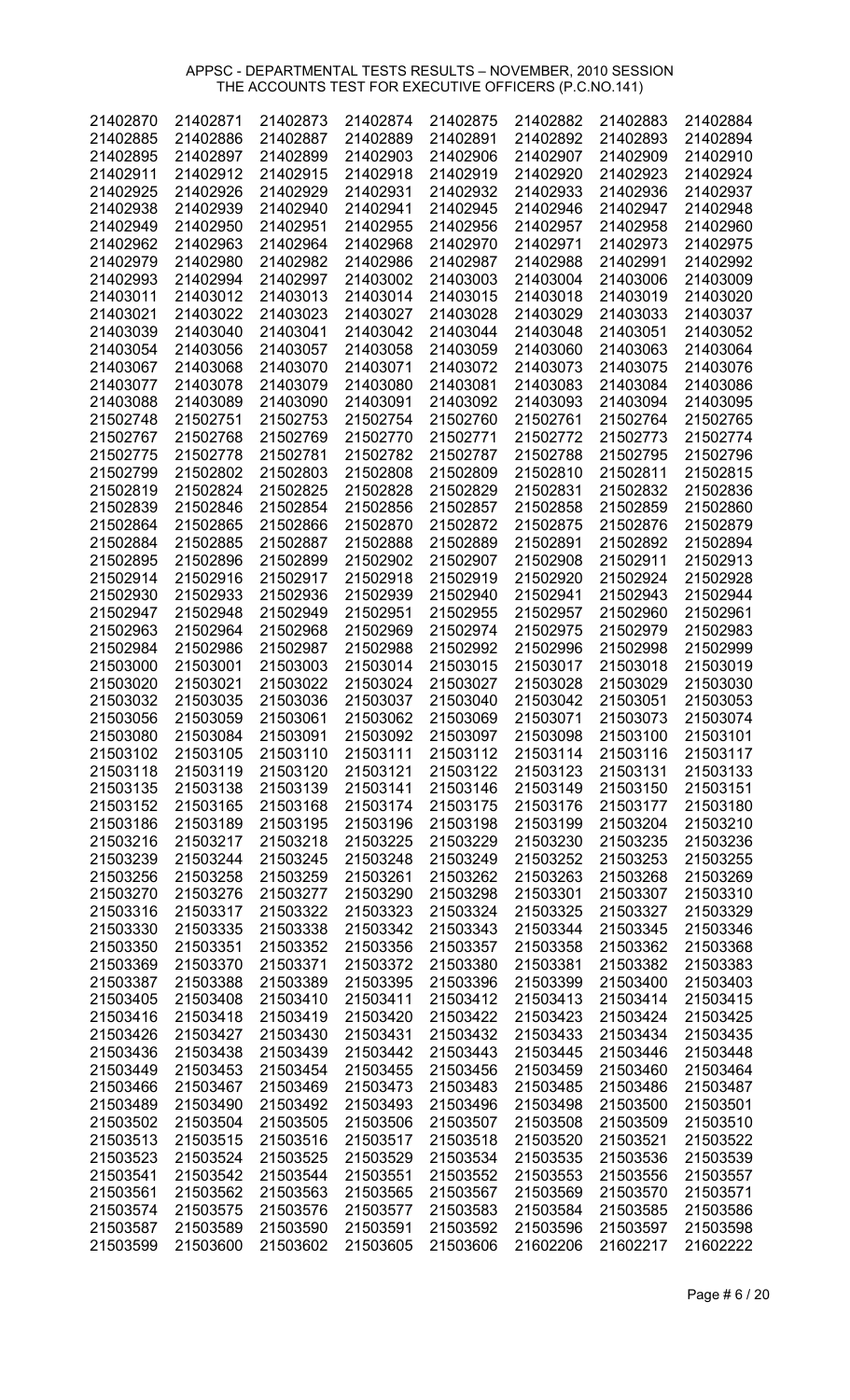| 21602225 | 21602226 | 21602227 | 21602229 | 21602230 | 21602236 | 21602237 | 21602238 |
|----------|----------|----------|----------|----------|----------|----------|----------|
| 21602240 | 21602241 | 21602244 | 21602248 | 21602256 | 21602258 | 21602259 | 21602260 |
| 21602261 | 21602262 | 21602263 | 21602268 | 21602269 | 21602270 | 21602271 | 21602273 |
| 21602285 | 21602287 | 21602289 | 21602290 | 21602291 | 21602292 | 21602294 | 21602295 |
| 21602296 | 21602297 | 21602308 | 21602313 | 21602314 | 21602318 | 21602319 | 21602322 |
|          |          |          |          |          |          |          |          |
| 21602323 | 21602328 | 21602331 | 21602335 | 21602336 | 21602337 | 21602339 | 21602340 |
| 21602342 | 21602343 | 21602345 | 21602346 | 21602348 | 21602351 | 21602352 | 21602353 |
| 21602355 | 21602361 | 21602363 | 21602366 | 21602367 | 21602370 | 21602375 | 21602378 |
| 21602387 | 21602389 | 21602390 | 21602391 | 21602395 | 21602396 | 21602399 | 21602408 |
| 21602409 | 21602410 | 21602412 | 21602413 | 21602416 | 21602417 | 21602418 | 21602422 |
| 21602423 | 21602424 | 21602425 | 21602426 | 21602432 | 21602433 | 21602435 | 21602439 |
| 21602440 | 21602444 | 21602445 | 21602446 | 21602451 | 21602453 | 21602456 | 21602457 |
| 21602459 | 21602461 | 21602462 | 21602463 | 21602464 | 21602467 | 21602469 | 21602470 |
| 21602471 | 21602474 | 21602475 | 21602476 | 21602477 | 21602479 | 21602481 | 21602482 |
| 21602484 | 21602487 | 21602489 | 21602490 | 21602498 | 21602500 | 21602501 | 21602502 |
| 21602504 | 21602507 | 21602508 | 21602509 | 21602513 | 21602514 | 21602521 | 21602524 |
|          |          |          |          |          |          |          |          |
| 21602529 | 21602530 | 21602531 | 21602533 | 21602535 | 21602536 | 21602542 | 21602545 |
| 21602548 | 21602549 | 21602552 | 21602560 | 21602561 | 21602564 | 21602569 | 21602571 |
| 21602572 | 21602573 | 21602578 | 21602579 | 21602581 | 21602583 | 21602584 | 21602585 |
| 21602587 | 21602588 | 21602589 | 21602590 | 21602593 | 21602599 | 21602603 | 21602604 |
| 21602612 | 21602613 | 21602617 | 21602619 | 21602623 | 21602625 | 21602631 | 21602632 |
| 21602633 | 21602635 | 21602639 | 21602640 | 21602642 | 21602643 | 21602646 | 21602647 |
| 21602649 | 21602651 | 21602653 | 21602654 | 21602655 | 21602656 | 21602658 | 21602659 |
| 21602663 | 21602665 | 21602667 | 21602671 | 21602672 | 21602673 | 21602674 | 21602675 |
| 21602676 | 21602684 | 21602686 | 21602692 | 21602696 | 21602697 | 21602700 | 21602702 |
| 21602704 | 21602705 | 21602709 | 21602712 | 21602713 | 21602716 | 21602720 | 21602721 |
| 21602724 | 21602726 | 21602727 | 21602731 | 21602732 | 21602734 | 21602737 | 21602738 |
| 21602741 | 21602744 | 21602745 | 21602747 | 21602748 | 21602752 | 21602753 | 21602755 |
|          |          |          |          |          |          |          |          |
| 21602756 | 21602759 | 21602760 | 21602762 | 21602764 | 21602765 | 21602767 | 21602768 |
| 21602770 | 21602771 | 21602774 | 21602776 | 21602778 | 21602786 | 21602788 | 21602791 |
| 21602792 | 21602793 | 21602796 | 21602798 | 21602799 | 21602802 | 21602803 | 21602804 |
| 21602806 | 21602807 | 21602808 | 21602810 | 21602811 | 21602813 | 21602815 | 21702486 |
| 21702487 | 21702489 | 21702491 | 21702493 | 21702494 | 21702495 | 21702496 | 21702497 |
| 21702504 | 21702508 | 21702509 | 21702513 | 21702516 | 21702517 | 21702518 | 21702519 |
| 21702520 | 21702521 | 21702522 | 21702523 | 21702524 | 21702525 | 21702526 | 21702529 |
| 21702530 | 21702531 | 21702532 | 21702533 | 21702534 | 21702535 | 21702536 | 21702538 |
| 21702539 | 21702543 | 21702545 | 21702550 | 21702551 | 21702552 | 21702554 | 21702555 |
| 21702556 | 21702557 | 21702559 | 21702560 | 21702562 | 21702564 | 21702565 | 21702566 |
| 21702567 | 21702568 | 21702574 | 21702575 | 21702576 | 21702577 | 21702578 | 21702580 |
| 21702581 | 21702587 | 21702588 | 21702590 | 21702591 | 21702593 | 21702596 | 21702597 |
|          |          |          |          |          |          |          |          |
| 21702598 | 21702599 | 21702600 | 21702604 | 21702605 | 21702608 | 21702609 | 21702610 |
| 21702611 | 21702613 | 21702614 | 21702615 | 21702616 | 21702617 | 21702618 | 21702619 |
| 21702621 | 21702622 | 21702623 | 21702625 | 21702626 | 21702629 | 21702631 | 21702632 |
| 21702633 | 21702634 | 21702635 | 21702636 | 21702637 | 21702639 | 21702643 | 21702645 |
| 21702646 | 21702647 | 21702648 | 21702649 | 21702650 | 21702651 | 21702653 | 21702655 |
| 21702657 | 21702660 | 21702662 | 21702663 | 21702664 | 21702665 | 21702666 | 21702667 |
| 21702669 | 21702671 | 21702672 | 21702673 | 21702674 | 21702675 | 21702676 | 21702678 |
| 21702680 | 21702681 | 21702682 | 21702684 | 21702685 | 21702686 | 21702688 | 21702689 |
| 21702690 | 21702693 | 21702694 | 21702696 | 21702697 | 21702698 | 21702699 | 21702700 |
| 21702701 | 21702702 | 21702703 | 21702704 | 21702708 | 21702710 | 21702711 | 21702714 |
| 21702715 | 21702716 | 21702717 | 21702720 | 21702721 | 21702722 | 21702723 | 21702724 |
| 21702727 | 21702729 | 21702731 | 21702733 | 21702735 | 21702738 | 21702743 | 21702747 |
| 21702749 | 21702750 | 21702752 | 21702753 | 21702756 | 21702757 | 21702758 | 21702761 |
|          |          |          |          |          |          |          |          |
| 21702762 | 21702763 | 21702764 | 21702765 | 21702766 | 21702767 | 21702771 | 21702772 |
| 21702773 | 21702774 | 21702775 | 21702776 | 21702779 | 21702780 | 21702783 | 21702784 |
| 21702786 | 21702790 | 21702791 | 21702793 | 21702794 | 21702795 | 21702802 | 21702805 |
| 21702806 | 21702807 | 21702808 | 21702809 | 21702810 | 21702811 | 21702812 | 21702813 |
| 21702816 | 21702817 | 21702818 | 21702819 | 21702822 | 21702823 | 21702829 | 21702830 |
| 21702831 | 21702832 | 21702833 | 21702834 | 21702835 | 21702836 | 21702837 | 21702839 |
| 21702840 | 21702841 | 21702843 | 21702844 | 21702845 | 21702846 | 21702847 | 21702848 |
| 21702849 | 21702856 | 21702857 | 21702858 | 21702860 | 21702861 | 21702863 | 21702865 |
| 21702867 | 21702868 | 21702870 | 21702872 | 21702874 | 21702875 | 21702876 | 21702877 |
| 21702878 | 21702879 | 21702880 | 21702881 | 21702882 | 21702883 | 21702885 | 21702889 |
| 21702890 | 21702891 | 21702892 | 21702894 | 21702895 | 21702896 | 21702897 | 21702898 |
| 21702899 | 21702902 | 21702903 | 21702904 | 21702905 | 21702906 | 21702907 | 21702908 |
|          |          |          |          |          |          |          |          |

Page # 7 / 20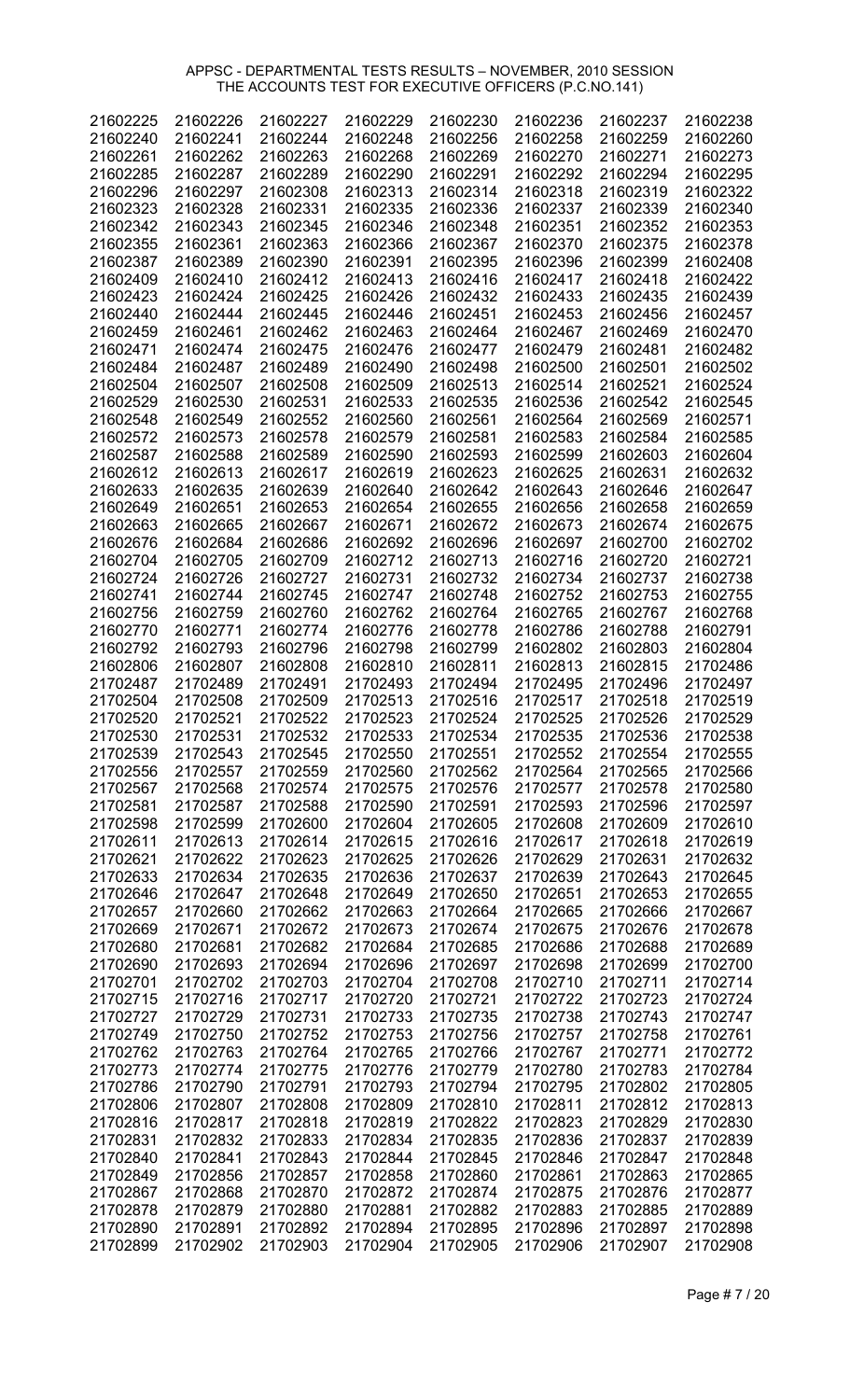| 21702910 | 21702912 | 21702913 | 21702915 | 21702917 | 21702925 | 21702927 | 21702928 |
|----------|----------|----------|----------|----------|----------|----------|----------|
| 21702929 | 21702930 | 21702934 | 21702935 | 21702938 | 21702941 | 21702943 | 21702945 |
| 21702947 | 21702949 | 21702950 | 21702951 | 21702952 | 21702955 | 21702958 | 21702959 |
| 21702963 | 21702964 | 21702965 | 21702967 | 21702970 | 21702976 | 21702977 | 21702978 |
| 21702979 | 21702980 | 21702982 | 21702986 | 21702987 | 21702989 | 21702990 | 21702994 |
| 21702996 | 21702997 | 21702998 | 21703000 | 21703001 | 21703002 | 21703003 | 21703004 |
| 21703005 | 21703007 | 21703010 | 21703011 | 21703012 | 21703013 | 21703014 | 21703015 |
|          |          |          |          |          |          |          |          |
| 21703016 | 21703017 | 21703018 | 21703020 | 21703021 | 21703025 | 21703026 | 21703027 |
| 21703029 | 21703030 | 21703031 | 21703032 | 21703033 | 21703035 | 21703036 | 21703037 |
| 21703038 | 21703039 | 21703040 | 21703041 | 21703042 | 21703043 | 21703044 | 21703048 |
| 21703050 | 21703052 | 21703053 | 21703056 | 21703057 | 21703059 | 21703060 | 21703061 |
| 21703062 | 21703064 | 21703071 | 21703072 | 21703076 | 21703077 | 21703078 | 21703079 |
| 21703080 | 21703081 | 21703082 | 21703083 | 21703084 | 21703086 | 21703087 | 21703090 |
| 21703091 | 21703095 | 21703096 | 21703100 | 21703101 | 21703102 | 21703104 | 21703105 |
| 21703106 | 21703108 | 21703109 | 21703111 | 21703112 | 21703113 | 21703115 | 21703117 |
| 21703120 | 21703121 | 21703122 | 21703123 | 21703125 | 21703126 | 21703128 | 21703129 |
| 21703130 | 21703131 | 21703132 | 21703133 | 21703134 | 21703136 | 21703137 | 21703139 |
| 21703140 | 21703141 | 21703142 | 21703145 | 21703146 | 21703147 | 21703149 | 21703150 |
| 21703151 | 21703153 | 21703156 | 21703157 | 21703159 | 21703160 | 21703161 | 21703162 |
| 21703163 | 21703164 | 21703166 | 21703168 | 21703170 | 21703171 | 21703175 | 21703177 |
| 21703178 | 21703179 | 21703180 | 21703182 | 21703183 | 21703184 | 21703186 | 21703187 |
|          |          |          |          |          |          |          |          |
| 21703188 | 21703192 | 21703193 | 21703194 | 21703195 | 21703196 | 21703197 | 21703199 |
| 21703200 | 21703201 | 21703203 | 21703204 | 21703205 | 21703206 | 21703207 | 21703209 |
| 21703210 | 21703211 | 21703212 | 21703213 | 21703214 | 21703215 | 21703216 | 21703218 |
| 21703219 | 21703220 | 21703222 | 21703223 | 21703225 | 21703227 | 21703228 | 21703232 |
| 21703233 | 21703235 | 21703236 | 21703237 | 21703239 | 21703241 | 21703242 | 21703244 |
| 21703247 | 21703248 | 21703249 | 21703251 | 21703252 | 21703253 | 21703254 | 21703255 |
| 21703256 | 21703261 | 21703263 | 21703264 | 21703266 | 21703267 | 21703269 | 21703270 |
| 21703271 | 21703273 | 21703274 | 21703275 | 21703276 | 21703279 | 21703280 | 21703281 |
| 21703282 | 21703284 | 21703287 | 21703288 | 21703289 | 21703291 | 21703292 | 21703294 |
| 21703297 | 21703299 | 21703300 | 21703301 | 21703302 | 21703303 | 21703306 | 21703307 |
| 21703308 | 21703309 | 21703310 | 21703313 | 21703314 | 21703315 | 21703316 | 21703317 |
| 21703318 | 21703319 | 21703320 | 21703321 | 21703323 | 21703326 | 21703327 | 21703329 |
| 21703331 | 21703332 | 21703333 | 21703334 | 21703335 | 21703338 | 21703341 | 21703343 |
| 21703344 | 21703346 | 21703348 | 21703349 | 21703350 | 21703354 | 21703356 | 21703357 |
| 21703363 | 21703364 | 21703366 | 21703367 | 21703369 | 21703371 | 21802171 | 21802172 |
|          | 21802188 | 21802194 | 21802195 |          | 21802198 | 21802199 | 21802203 |
| 21802181 |          |          |          | 21802197 |          |          |          |
| 21802204 | 21802205 | 21802207 | 21802213 | 21802215 | 21802217 | 21802221 | 21802223 |
| 21802226 | 21802227 | 21802229 | 21802235 | 21802238 | 21802241 | 21802242 | 21802243 |
| 21802244 | 21802248 | 21802251 | 21802254 | 21802255 | 21802257 | 21802258 | 21802263 |
| 21802265 | 21802272 | 21802273 | 21802279 | 21802281 | 21802282 | 21802284 | 21802285 |
| 21802286 | 21802288 | 21802289 | 21802290 | 21802293 | 21802294 | 21802298 | 21802299 |
| 21802301 | 21802302 | 21802303 | 21802304 | 21802306 | 21802307 | 21802310 | 21802311 |
| 21802326 | 21802332 | 21802333 | 21802336 | 21802337 | 21802339 | 21802347 | 21802355 |
| 21802356 | 21802357 | 21802358 | 21802359 | 21802363 | 21802364 | 21802365 | 21802372 |
| 21802377 | 21802379 | 21802381 | 21802386 | 21802387 | 21802388 | 21802389 | 21802390 |
| 21802391 | 21802392 | 21802395 | 21802397 | 21802398 | 21802399 | 21802400 | 21802402 |
| 21802404 | 21802405 | 21802407 | 21802408 | 21802409 | 21802410 | 21802411 | 21802422 |
| 21802423 | 21802424 | 21802425 | 21802427 | 21802428 | 21802442 | 21802443 | 21802448 |
| 21802452 | 21802454 | 21802456 | 21802457 | 21802462 | 21802480 | 21802481 | 21802485 |
| 21802486 | 21802487 | 21802488 | 21802491 | 21802492 | 21802497 | 21802502 | 21802503 |
| 21802506 | 21802508 | 21802511 | 21802513 | 21802519 | 21802524 | 21802528 | 21802530 |
| 21802531 | 21802533 | 21802546 | 21802547 | 21802549 | 21802550 | 21802551 | 21802559 |
| 21802560 | 21802564 | 21802565 | 21802567 | 21802569 | 21802570 | 21802571 | 21802572 |
| 21802574 | 21802575 | 21802577 | 21802578 | 21802580 | 21802581 | 21802582 | 21802583 |
| 21802584 | 21802585 | 21802586 | 21802587 | 21802596 |          | 21802598 | 21802599 |
|          |          |          |          |          | 21802597 |          |          |
| 21802600 | 21802601 | 21802602 | 21802603 | 21802604 | 21802607 | 21802608 | 21802609 |
| 21802610 | 21802611 | 21802612 | 21802614 | 21802615 | 21802616 | 21802617 | 21802620 |
| 21802621 | 21802623 | 21802627 | 21802630 | 21802632 | 21802634 | 21802635 | 21802636 |
| 21802641 | 21802644 | 21802645 | 21802646 | 21802648 | 21802650 | 21802651 | 21802652 |
| 21802654 | 21802655 | 21802657 | 21802658 | 21802660 | 21802664 | 21802665 | 21802667 |
| 21802668 | 21802669 | 21802670 | 21802672 | 21802674 | 21802675 | 21802676 | 21802679 |
| 21802680 | 21802681 | 21802683 | 21802685 | 21802686 | 21802688 | 21802690 | 21802691 |
| 21802695 | 21802696 | 21802697 | 21802701 | 21802702 | 21802705 | 21802706 | 21802707 |
| 21802708 | 21802711 | 21802713 | 21802714 | 21802715 | 21802716 | 21802717 | 21802720 |

Page # 8 / 20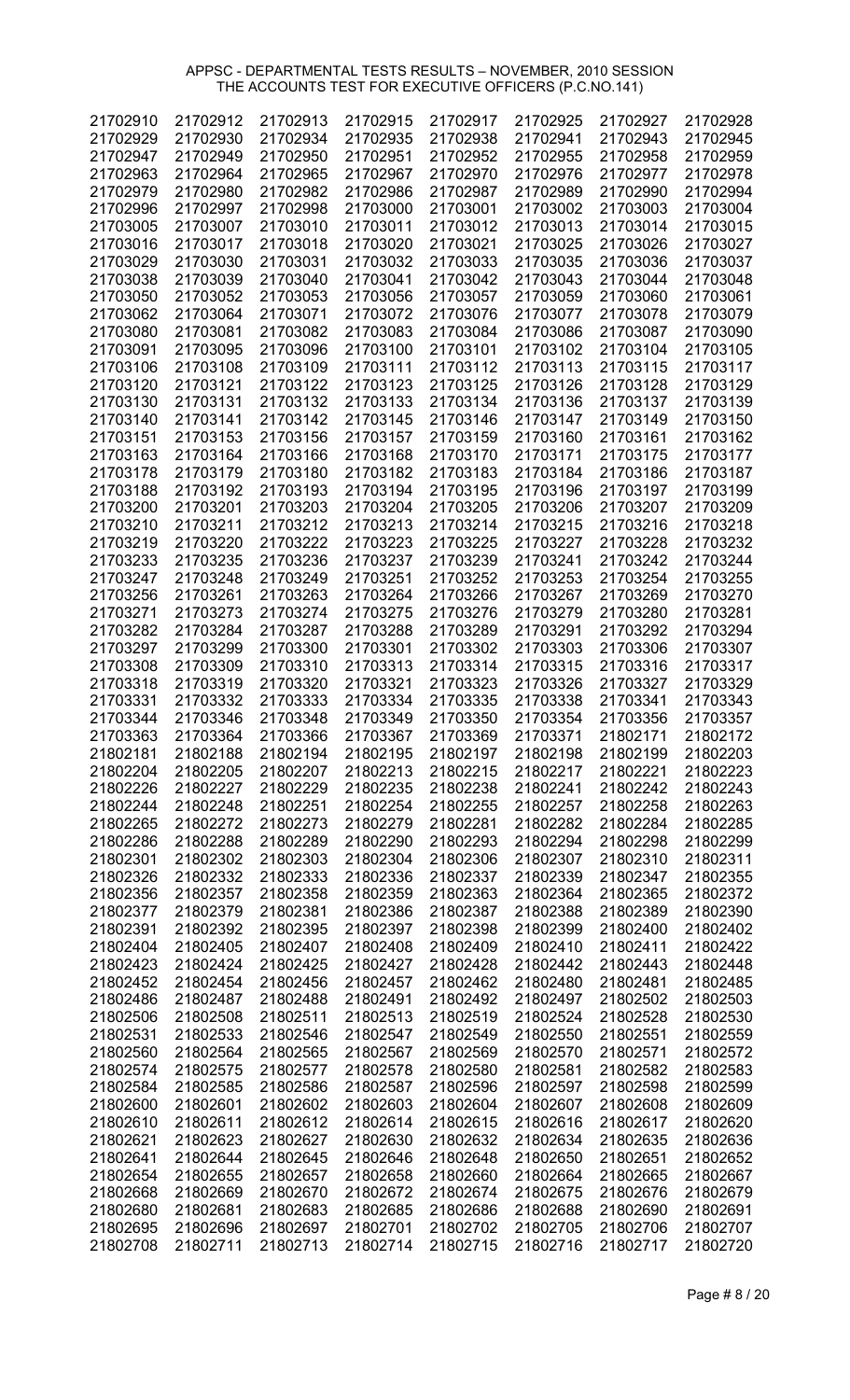| 21802722 | 21802723 | 21802734 | 21802735 | 21802741 | 21802742 | 21802743 | 21802745 |
|----------|----------|----------|----------|----------|----------|----------|----------|
| 21802747 | 21802748 | 21802755 | 21802757 | 21802758 | 21802762 | 21802764 | 21802765 |
| 21802768 | 21802770 | 21802771 | 21802772 | 21802774 | 21802775 | 21802776 | 21802778 |
| 21802779 | 21802780 | 21802782 | 21802785 | 21802786 | 21802789 | 21802793 | 21802794 |
| 21802795 | 21802802 | 21802803 | 21802804 | 21802805 | 21802808 | 21802809 | 21802810 |
| 21802811 | 21802815 | 21802818 | 21802823 | 21802824 | 21802825 | 21802829 | 21802831 |
| 21802832 | 21802833 | 21802835 | 21802836 | 21802837 | 21802838 | 21802839 | 21802842 |
| 21802845 | 21802847 | 21802854 | 21802855 | 21802859 | 21802860 | 21802868 | 21802869 |
| 21802870 | 21802871 | 21802872 | 21802873 | 21802874 | 21802875 | 21802882 | 21802883 |
| 21802885 | 21802886 | 21802887 |          | 21802890 | 21802891 | 21802893 | 21802894 |
|          | 21903503 |          | 21802888 |          |          |          |          |
| 21802896 |          | 21903504 | 21903509 | 21903515 | 21903516 | 21903520 | 21903521 |
| 21903522 | 21903525 | 21903528 | 21903529 | 21903530 | 21903531 | 21903532 | 21903533 |
| 21903534 | 21903536 | 21903539 | 21903542 | 21903548 | 21903549 | 21903555 | 21903556 |
| 21903558 | 21903561 | 21903562 | 21903563 | 21903564 | 21903566 | 21903570 | 21903579 |
| 21903583 | 21903590 | 21903591 | 21903592 | 21903596 | 21903598 | 21903600 | 21903601 |
| 21903605 | 21903608 | 21903609 | 21903610 | 21903619 | 21903620 | 21903622 | 21903626 |
| 21903627 | 21903628 | 21903629 | 21903630 | 21903631 | 21903633 | 21903634 | 21903636 |
| 21903637 | 21903638 | 21903639 | 21903640 | 21903643 | 21903644 | 21903645 | 21903647 |
| 21903650 | 21903653 | 21903655 | 21903656 | 21903660 | 21903662 | 21903663 | 21903664 |
| 21903665 | 21903667 | 21903669 | 21903670 | 21903671 | 21903672 | 21903673 | 21903675 |
| 21903678 | 21903679 | 21903680 | 21903681 | 21903682 | 21903684 | 21903685 | 21903686 |
| 21903687 | 21903689 | 21903690 | 21903691 | 21903692 | 21903693 | 21903694 | 21903697 |
| 21903699 | 21903700 | 21903701 | 21903704 | 21903707 | 21903708 | 21903711 | 21903712 |
| 21903713 | 21903716 | 21903717 | 21903718 | 21903720 | 21903721 | 21903722 | 21903723 |
| 21903724 | 21903726 | 21903727 | 21903728 | 21903729 | 21903732 | 21903733 | 21903734 |
| 21903736 | 21903738 | 21903739 | 21903740 | 21903741 | 21903742 | 21903743 | 21903744 |
| 21903745 | 21903746 | 21903747 | 21903748 | 21903750 | 21903751 | 21903752 | 21903753 |
| 21903754 | 21903756 | 21903758 | 21903759 | 21903765 | 21903766 | 21903768 | 21903769 |
| 21903772 | 21903774 | 21903775 | 21903776 | 21903777 | 21903778 | 21903779 | 21903782 |
| 21903783 | 21903786 | 21903788 | 21903789 | 21903792 | 21903793 | 21903795 | 21903798 |
| 21903802 | 21903805 | 21903806 | 21903809 | 21903810 | 21903811 | 21903812 | 21903813 |
| 21903814 | 21903816 | 21903817 | 21903818 | 21903822 | 21903824 | 21903825 | 21903826 |
| 21903828 | 21903832 | 21903837 | 21903839 | 21903844 | 21903845 | 21903848 | 21903851 |
| 21903853 | 21903854 | 21903855 | 21903857 | 21903859 | 21903860 | 21903861 | 21903862 |
| 21903863 | 21903864 | 21903869 | 21903870 | 21903871 | 21903873 | 21903875 | 21903876 |
| 21903879 | 21903880 | 21903881 | 21903882 | 21903884 | 21903887 | 21903888 | 21903889 |
| 21903890 | 21903891 | 21903895 | 21903896 | 21903900 | 21903901 | 21903902 | 21903903 |
| 21903904 | 21903905 | 21903906 | 21903907 | 21903909 | 21903912 | 21903913 | 21903914 |
| 21903915 | 21903917 | 21903918 | 21903921 | 21903922 | 21903923 | 21903924 | 21903925 |
| 21903927 | 21903928 | 21903929 | 21903931 | 21903932 | 21903933 | 21903934 | 21903935 |
| 21903937 | 21903939 | 21903943 | 21903944 | 21903945 | 21903946 | 21903947 | 21903948 |
| 21903951 | 21903955 | 21903956 | 21903960 | 21903961 | 21903962 | 21903963 | 21903964 |
| 21903965 | 21903966 | 21903967 | 21903971 | 21903972 | 21903973 | 21903974 | 21903975 |
| 21903977 | 21903978 | 21903979 | 21903984 | 21903987 | 21903988 | 21903990 | 21903991 |
| 21903992 | 21903993 | 21903994 | 21903995 | 21903997 | 21903998 | 21903999 | 21904001 |
| 21904002 | 21904006 | 21904007 | 21904008 | 21904009 | 21904012 | 21904013 | 21904014 |
| 21904015 | 21904016 | 21904017 | 21904018 | 21904020 | 21904024 | 21904025 | 21904027 |
| 21904028 | 21904029 | 21904031 | 21904032 | 21904033 | 21904034 | 21904035 | 21904036 |
| 21904038 | 21904040 | 21904042 | 21904043 | 21904044 | 21904046 | 21904047 | 21904049 |
| 21904050 | 21904051 | 21904052 | 21904053 | 21904054 | 21904056 | 21904058 | 21904059 |
| 21904060 | 21904061 | 21904063 | 21904066 | 21904067 | 21904068 | 21904069 | 21904072 |
| 21904073 | 21904076 | 21904077 | 21904078 | 21904079 | 21904080 | 21904081 | 21904082 |
| 21904084 | 21904085 | 21904086 | 21904088 | 21904089 | 21904091 | 21904092 | 21904094 |
| 21904096 | 21904097 | 21904098 | 21904099 | 21904100 | 21904101 | 21904102 | 21904103 |
| 21904104 | 21904105 | 21904106 | 21904107 | 21904108 | 21904109 | 21904110 | 21904111 |
| 21904113 | 21904114 |          |          |          | 21904122 |          |          |
|          |          | 21904116 | 21904119 | 21904120 |          | 21904123 | 21904124 |
| 21904125 | 21904127 | 21904130 | 21904132 | 21904133 | 21904136 | 21904138 | 21904139 |
| 21904141 | 21904143 | 21904144 | 21904146 | 21904147 | 21904149 | 21904150 | 21904152 |
| 21904153 | 21904155 | 21904156 | 21904157 | 21904158 | 21904160 | 21904162 | 21904163 |
| 21904164 | 21904165 | 21904166 | 21904167 | 21904168 | 21904169 | 21904170 | 21904173 |
| 21904175 | 21904176 | 21904177 | 21904179 | 21904180 | 21904181 | 21904182 | 21904183 |
| 21904185 | 21904186 | 21904188 | 21904194 | 21904196 | 21904197 | 21904198 | 21904199 |
| 21904200 | 21904201 | 21904203 | 21904206 | 21904207 | 21904208 | 21904209 | 21904210 |
| 21904212 | 21904213 | 21904214 | 21904217 | 21904218 | 21904219 | 21904220 | 21904221 |
| 21904222 | 21904224 | 21904225 | 21904226 | 21904227 | 21904228 | 21904229 | 21904230 |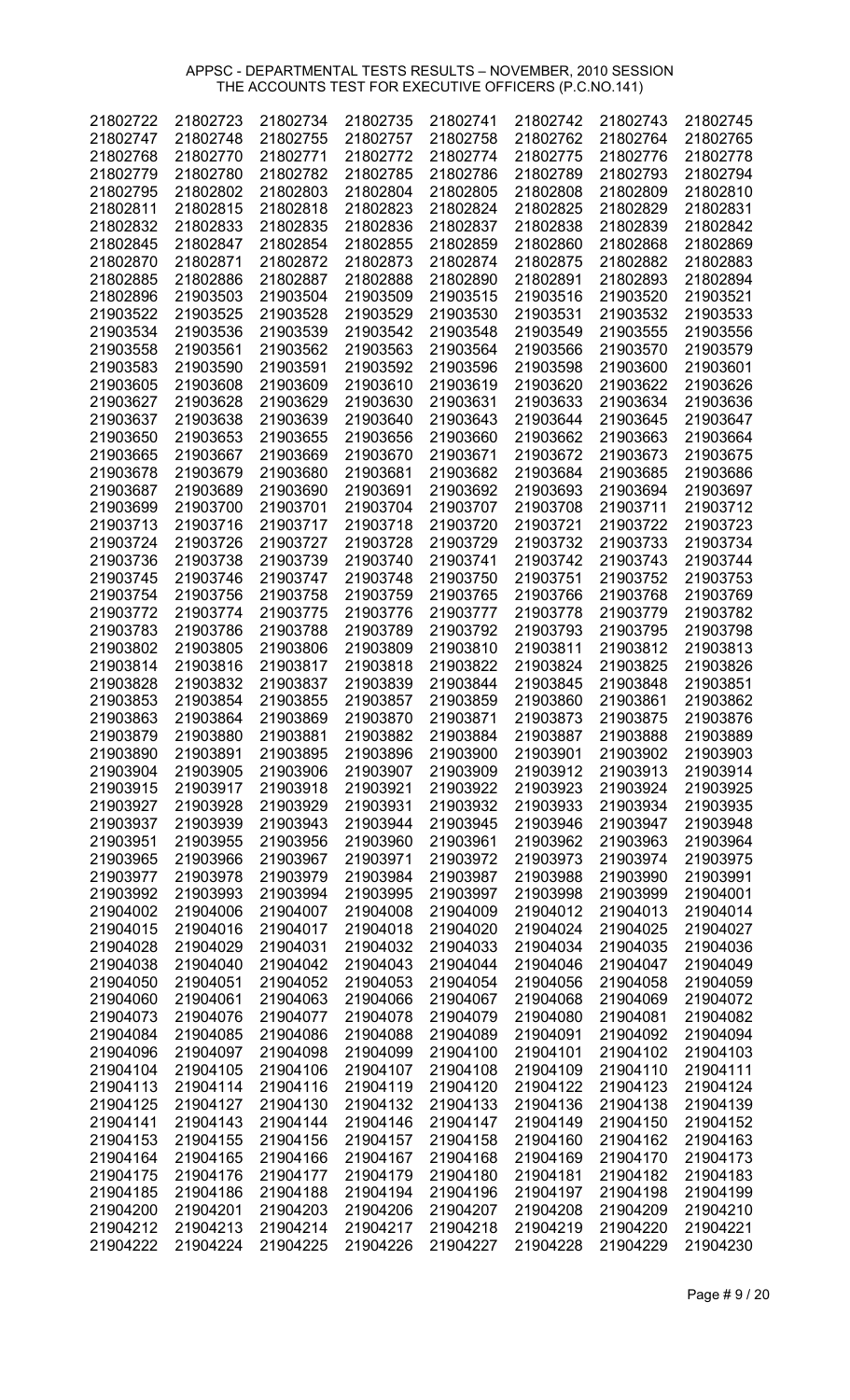| 21904231 | 21904233 | 21904235 | 21904236 | 21904237 | 21904239 | 21904244 | 21904245 |
|----------|----------|----------|----------|----------|----------|----------|----------|
| 21904247 | 21904248 | 21904249 | 21904251 | 21904252 | 21904253 | 21904255 | 21904256 |
| 21904257 | 21904259 | 21904262 | 21904265 | 21904266 | 21904267 | 21904268 | 21904269 |
| 21904270 | 21904272 | 21904273 | 21904274 | 21904275 | 21904276 | 21904278 | 21904280 |
| 21904281 | 21904282 | 21904283 | 21904284 | 21904288 | 21904289 | 21904291 | 21904292 |
| 21904293 | 21904294 | 21904295 | 21904296 | 21904297 | 21904299 | 21904300 | 21904301 |
| 21904302 | 21904303 | 21904304 | 21904306 | 21904307 | 21904308 | 21904310 | 21904311 |
| 21904313 | 21904314 | 21904316 | 21904319 | 21904320 | 21904321 | 21904323 | 21904324 |
|          |          |          |          |          |          | 21904333 |          |
| 21904325 | 21904327 | 21904328 | 21904329 | 21904330 | 21904331 |          | 21904334 |
| 21904335 | 21904336 | 21904337 | 21904338 | 21904339 | 21904340 | 21904341 | 21904344 |
| 21904345 | 21904346 | 21904347 | 21904348 | 21904351 | 21904356 | 21904357 | 21904358 |
| 21904359 | 21904360 | 21904361 | 21904364 | 21904365 | 21904366 | 21904367 | 21904368 |
| 21904370 | 21904371 | 21904372 | 21904373 | 21904374 | 21904375 | 21904377 | 21904379 |
| 21904380 | 21904381 | 21904382 | 21904383 | 21904384 | 21904386 | 21904387 | 21904388 |
| 21904389 | 21904391 | 21904392 | 21904393 | 21904396 | 21904397 | 21904399 | 21904400 |
| 21904401 | 21904402 | 21904403 | 21904404 | 21904405 | 21904406 | 21904407 | 21904409 |
| 21904410 | 21904411 | 21904413 | 21904414 | 21904415 | 21904416 | 21904417 | 21904418 |
| 21904419 | 21904420 | 21904421 | 21904422 | 21904423 | 21904424 | 21904426 | 21904428 |
| 21904429 | 21904430 | 21904432 | 21904433 | 21904434 | 21904436 | 21904438 | 21904439 |
| 21904441 | 21904442 | 21904443 | 21904444 | 21904445 | 21904448 | 21904449 | 21904451 |
| 21904453 | 21904454 | 21904455 | 21904456 | 21904458 | 21904459 | 21904461 | 21904463 |
| 21904464 | 21904465 | 21904466 | 21904467 | 21904468 | 21904470 | 21904471 | 21904472 |
| 21904473 | 21904474 | 21904475 | 21904478 | 21904479 | 21904481 | 21904482 | 21904483 |
| 21904484 | 21904485 | 21904486 | 21904487 | 21904489 | 21904490 | 21904491 | 21904493 |
| 21904495 | 21904497 | 21904498 | 21904499 | 21904500 | 21904501 | 21904502 | 21904503 |
| 21904504 | 21904506 | 21904508 | 21904509 | 21904510 | 21904511 | 21904514 | 21904515 |
| 21904516 | 21904518 | 21904519 | 21904520 | 21904521 | 21904522 | 21904523 | 21904525 |
|          |          |          |          |          |          |          |          |
| 21904527 | 21904528 | 21904529 | 21904530 | 21904531 | 21904532 | 21904533 | 21904534 |
| 21904535 | 21904536 | 21904538 | 21904541 | 21904542 | 21904543 | 21904544 | 21904545 |
| 21904546 | 21904548 | 21904551 | 21904553 | 21904554 | 21904556 | 21904558 | 21904559 |
| 21904560 | 21904561 | 21904562 | 21904563 | 21904565 | 21904566 | 21904568 | 21904569 |
| 21904570 | 21904572 | 21904575 | 21904576 | 21904578 | 21904579 | 21904580 | 21904581 |
| 21904583 | 21904584 | 21904585 | 21904587 | 21904588 | 21904589 | 21904590 | 21904591 |
| 21904592 | 21904593 | 21904594 | 21904595 | 21904596 | 21904597 | 21904598 | 21904599 |
| 21904600 | 21904602 | 21904603 | 21904604 | 21904605 | 21904606 | 21904608 | 21904609 |
| 21904610 | 21904611 | 21904615 | 21904616 | 21904617 | 21904618 | 21904619 | 21904620 |
| 21904621 | 21904624 | 21904626 | 21904627 | 21904628 | 21904629 | 21904630 | 21904631 |
| 21904634 | 21904635 | 21904636 | 21904637 | 21904638 | 21904639 | 21904640 | 21904641 |
| 21904642 | 21904643 | 21904646 | 21904647 | 21904648 | 21904649 | 21904650 | 21904651 |
| 21904652 | 21904654 | 21904655 | 21904656 | 21904657 | 21904658 | 21904659 | 21904660 |
| 21904661 | 21904662 | 21904663 | 21904667 | 21904668 | 21904669 | 21904670 | 21904671 |
| 21904672 | 21904673 | 21904676 | 21904677 | 21904679 | 21904680 | 21904681 | 21904682 |
| 21904683 | 21904685 | 21904687 | 21904688 | 21904689 | 21904690 | 21904691 | 21904693 |
| 21904694 | 21904696 | 21904697 | 21904698 | 21904701 | 21904702 | 21904703 | 21904704 |
| 21904705 | 21904707 | 21904708 | 21904712 | 21904715 | 21904716 | 21904717 | 21904718 |
| 21904719 | 21904720 | 21904721 | 21904722 | 21904723 | 21904724 | 21904725 | 21904726 |
| 21904727 | 21904728 | 21904729 | 21904730 | 21904732 | 21904733 | 21904734 | 21904735 |
| 21904736 | 21904737 | 21904738 | 21904739 | 21904740 | 21904742 | 21904743 | 21904745 |
| 21904747 | 21904749 | 21904751 | 21904752 | 21904753 | 21904755 | 21904757 | 21904758 |
| 21904761 | 21904762 | 21904763 | 21904767 | 21904769 | 21904770 | 21904771 | 21904772 |
| 21904773 | 21904774 | 21904777 | 21904778 | 21904779 | 21904780 | 21904781 | 21904783 |
| 21904784 | 21904785 | 21904786 | 21904789 | 21904792 | 21904794 | 21904795 | 21904797 |
| 21904799 | 21904800 | 21904801 | 21904802 | 21904805 | 21904806 | 21904808 | 21904809 |
| 21904810 | 21904811 | 21904812 | 21904814 | 21904815 | 21904816 | 21904819 | 21904820 |
| 21904821 | 21904822 | 21904823 | 21904824 | 21904825 | 21904826 | 21904828 | 21904829 |
| 21904831 | 21904833 | 21904835 | 21904836 | 21904837 | 21904838 | 21904839 | 21904840 |
| 21904841 | 21904842 | 21904843 | 21904844 | 21904845 | 21904848 | 21904849 | 21904851 |
| 21904853 | 21904855 | 21904856 | 21904861 | 21904863 | 21904865 | 21904868 | 21904869 |
|          |          |          |          |          |          |          |          |
| 21904870 | 21904871 | 21904872 | 21904874 | 21904875 | 21904877 | 21904878 | 21904879 |
| 21904881 | 22002090 | 22002097 | 22002099 | 22002100 | 22002101 | 22002102 | 22002103 |
| 22002104 | 22002105 | 22002111 | 22002112 | 22002113 | 22002114 | 22002115 | 22002117 |
| 22002118 | 22002119 | 22002120 | 22002121 | 22002122 | 22002124 | 22002125 | 22002130 |
| 22002131 | 22002133 | 22002134 | 22002135 | 22002136 | 22002142 | 22002143 | 22002145 |
| 22002147 | 22002151 | 22002152 | 22002159 | 22002160 | 22002161 | 22002162 | 22002164 |
| 22002167 | 22002172 | 22002173 | 22002174 | 22002175 | 22002176 | 22002178 | 22002179 |

Page # 10 / 20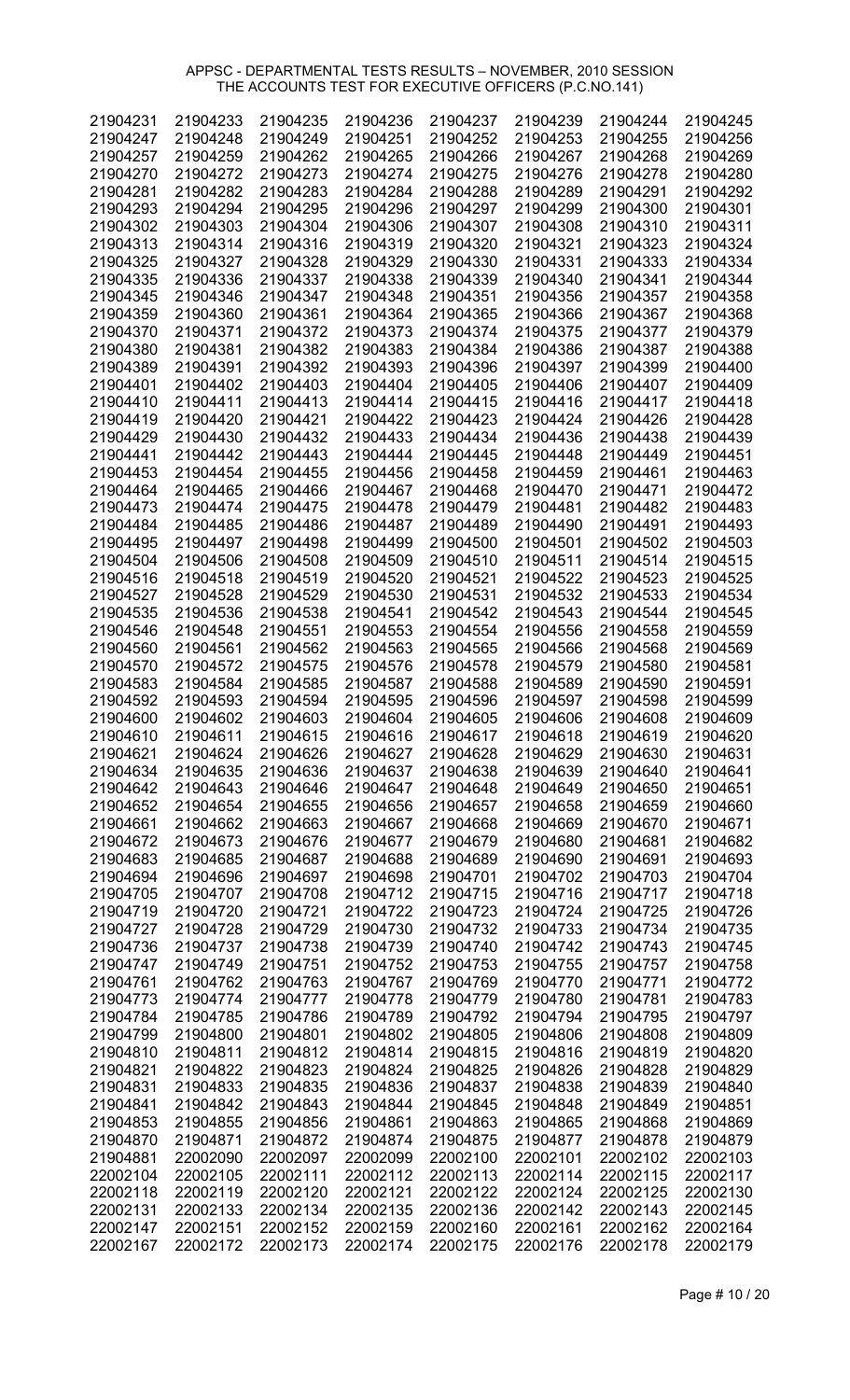| 22002180 | 22002182 | 22002183 | 22002184 | 22002185 | 22002189 | 22002191 | 22002192 |
|----------|----------|----------|----------|----------|----------|----------|----------|
| 22002193 | 22002195 | 22002196 | 22002197 | 22002199 | 22002201 | 22002202 | 22002203 |
| 22002205 | 22002206 | 22002209 | 22002212 | 22002213 | 22002215 | 22002219 | 22002220 |
| 22002221 | 22002223 | 22002225 | 22002226 | 22002227 | 22002228 | 22002229 | 22002230 |
| 22002233 | 22002235 | 22002236 | 22002237 | 22002238 | 22002240 | 22002242 | 22002244 |
| 22002245 | 22002246 | 22002247 | 22002248 | 22002251 | 22002252 | 22002257 | 22002258 |
| 22002259 | 22002261 | 22002263 | 22002264 | 22002265 | 22002267 | 22002268 | 22002272 |
|          |          |          |          |          |          |          |          |
| 22002273 | 22002275 | 22002277 | 22002280 | 22002281 | 22002284 | 22002288 | 22002291 |
| 22002294 | 22002295 | 22002297 | 22002299 | 22002302 | 22002307 | 22002309 | 22002311 |
| 22002313 | 22002314 | 22002315 | 22002316 | 22002317 | 22002321 | 22002322 | 22002327 |
| 22002328 | 22002329 | 22002330 | 22002335 | 22002336 | 22002338 | 22002339 | 22002340 |
| 22002341 | 22002344 | 22002346 | 22002349 | 22002350 | 22002351 | 22002352 | 22002354 |
| 22002355 | 22002356 | 22002359 | 22002362 | 22002363 | 22002364 | 22002366 | 22002369 |
| 22002372 | 22002375 | 22002376 | 22002378 | 22002380 | 22002382 | 22002383 | 22002384 |
| 22002389 | 22002390 | 22002391 | 22002392 | 22002400 | 22002402 | 22002403 | 22002404 |
| 22002405 | 22002407 | 22002412 | 22002416 | 22002420 | 22002422 | 22002425 | 22002426 |
| 22002438 | 22002440 | 22002444 | 22002449 | 22002456 | 22002458 | 22002460 | 22002461 |
| 22002462 | 22002463 | 22002464 | 22002465 | 22002467 | 22002470 | 22002471 | 22002473 |
| 22002475 | 22002477 | 22002478 | 22002479 | 22002480 | 22002482 | 22002483 | 22002485 |
| 22002487 | 22002488 | 22002489 | 22002490 | 22002491 | 22002492 | 22002494 | 22002495 |
|          |          |          |          |          |          |          |          |
| 22002496 | 22002497 | 22002498 | 22002499 | 22002500 | 22002503 | 22002505 | 22002506 |
| 22002507 | 22002508 | 22002510 | 22002512 | 22002516 | 22002518 | 22002519 | 22002520 |
| 22002523 | 22002524 | 22002525 | 22002526 | 22002527 | 22002529 | 22002530 | 22002531 |
| 22002532 | 22002533 | 22002534 | 22002535 | 22002540 | 22002541 | 22002542 | 22002543 |
| 22002544 | 22002545 | 22002546 | 22002547 | 22002548 | 22002549 | 22002550 | 22002551 |
| 22002552 | 22002553 | 22002556 | 22002557 | 22002558 | 22002561 | 22002562 | 22002563 |
| 22002564 | 22002565 | 22002568 | 22002569 | 22002571 | 22002572 | 22002574 | 22002575 |
| 22002576 | 22002578 | 22002579 | 22002580 | 22002581 | 22002582 | 22002583 | 22002584 |
| 22002586 | 22002587 | 22002591 | 22002592 | 22002595 | 22002596 | 22002597 | 22002599 |
| 22002602 | 22002603 | 22002604 | 22002606 | 22002607 | 22002610 | 22002612 | 22002613 |
| 22002614 | 22002615 | 22002616 | 22002618 | 22002619 | 22002620 | 22002621 | 22002623 |
| 22002624 | 22002625 | 22002626 | 22002628 | 22002630 | 22002631 | 22002632 | 22002633 |
| 22002634 | 22002635 | 22002639 | 22002642 | 22002643 | 22002644 | 22002645 | 22002647 |
| 22002648 | 22002650 | 22002652 | 22002653 | 22002654 | 22002656 | 22002657 | 22002658 |
|          | 22002662 |          |          |          |          |          |          |
| 22002659 |          | 22002663 | 22002664 | 22002669 | 22002671 | 22002672 | 22002676 |
| 22002677 | 22002679 | 22002680 | 22002681 | 22002682 | 22002684 | 22002685 | 22002688 |
| 22002689 | 22002690 | 22002691 | 22002692 | 22002693 | 22002694 | 22002696 | 22002697 |
| 22002698 | 22002699 | 22002701 | 22002702 | 22002703 | 22002704 | 22002705 | 22002707 |
| 22002708 | 22002711 | 22002712 | 22002713 | 22002714 | 22002715 | 22002716 | 22002717 |
| 22002718 | 22002719 | 22002721 | 22002722 | 22002723 | 22002724 | 22002725 | 22002727 |
| 22002730 | 22002731 | 22002732 | 22002733 | 22002735 | 22002736 | 22002737 | 22002739 |
| 22002740 | 22002741 | 22002743 | 22002744 | 22002745 | 22002746 | 22002747 | 22002750 |
| 22002752 | 22002754 | 22002756 | 22002757 | 22002758 | 22002759 | 22002760 | 22002761 |
| 22002762 | 22002763 | 22002764 | 22002765 | 22002766 | 22002768 | 22002769 | 22002770 |
| 22002771 | 22002772 | 22002773 | 22002774 | 22002775 | 22002776 | 22002779 | 22002780 |
| 22002783 | 22002784 | 22002785 | 22002786 | 22002787 | 22002789 | 22002790 | 22002791 |
| 22002792 | 22002793 | 22002795 | 22002796 | 22002797 | 22002798 | 22002799 | 22002800 |
| 22002803 | 22002805 | 22002806 | 22002807 | 22002812 | 22002813 | 22002814 | 22002816 |
| 22002818 | 22002819 | 22002822 | 22002823 | 22002824 | 22002827 | 22002829 | 22002830 |
|          | 22002832 | 22002834 | 22002835 | 22002837 | 22002838 | 22002839 | 22002840 |
| 22002831 |          |          |          |          |          |          |          |
| 22002841 | 22002843 | 22002844 | 22002845 | 22002846 | 22002847 | 22002851 | 22002852 |
| 22002853 | 22002854 | 22002856 | 22002860 | 22002861 | 22002862 | 22002867 | 22002868 |
| 22002871 | 22002872 | 22002873 | 22002874 | 22002875 | 22002877 | 22002880 | 22002881 |
| 22002882 | 22002884 | 22002885 | 22002886 | 22002887 | 22002888 | 22002889 | 22002892 |
| 22002893 | 22002895 | 22002896 | 22002897 | 22002898 | 22002900 | 22002901 | 22002902 |
| 22002903 | 22002907 | 22002908 | 22002909 | 22002910 | 22002915 | 22002916 | 22102537 |
| 22102538 | 22102540 | 22102541 | 22102542 | 22102543 | 22102545 | 22102548 | 22102549 |
| 22102550 | 22102554 | 22102555 | 22102556 | 22102558 | 22102560 | 22102562 | 22102563 |
| 22102564 | 22102566 | 22102569 | 22102572 | 22102576 | 22102577 | 22102578 | 22102579 |
| 22102586 | 22102591 | 22102593 | 22102595 | 22102596 | 22102607 | 22102608 | 22102612 |
| 22102613 | 22102614 | 22102615 | 22102617 | 22102619 | 22102620 | 22102621 | 22102622 |
| 22102623 | 22102624 | 22102627 | 22102628 | 22102630 | 22102634 | 22102636 | 22102637 |
| 22102639 | 22102640 | 22102641 | 22102645 | 22102648 | 22102652 | 22102653 | 22102654 |
| 22102655 | 22102656 | 22102657 | 22102658 | 22102659 | 22102661 | 22102662 | 22102663 |
| 22102664 | 22102665 | 22102666 | 22102671 | 22102672 | 22102673 | 22102674 | 22102675 |
|          |          |          |          |          |          |          |          |

Page # 11 / 20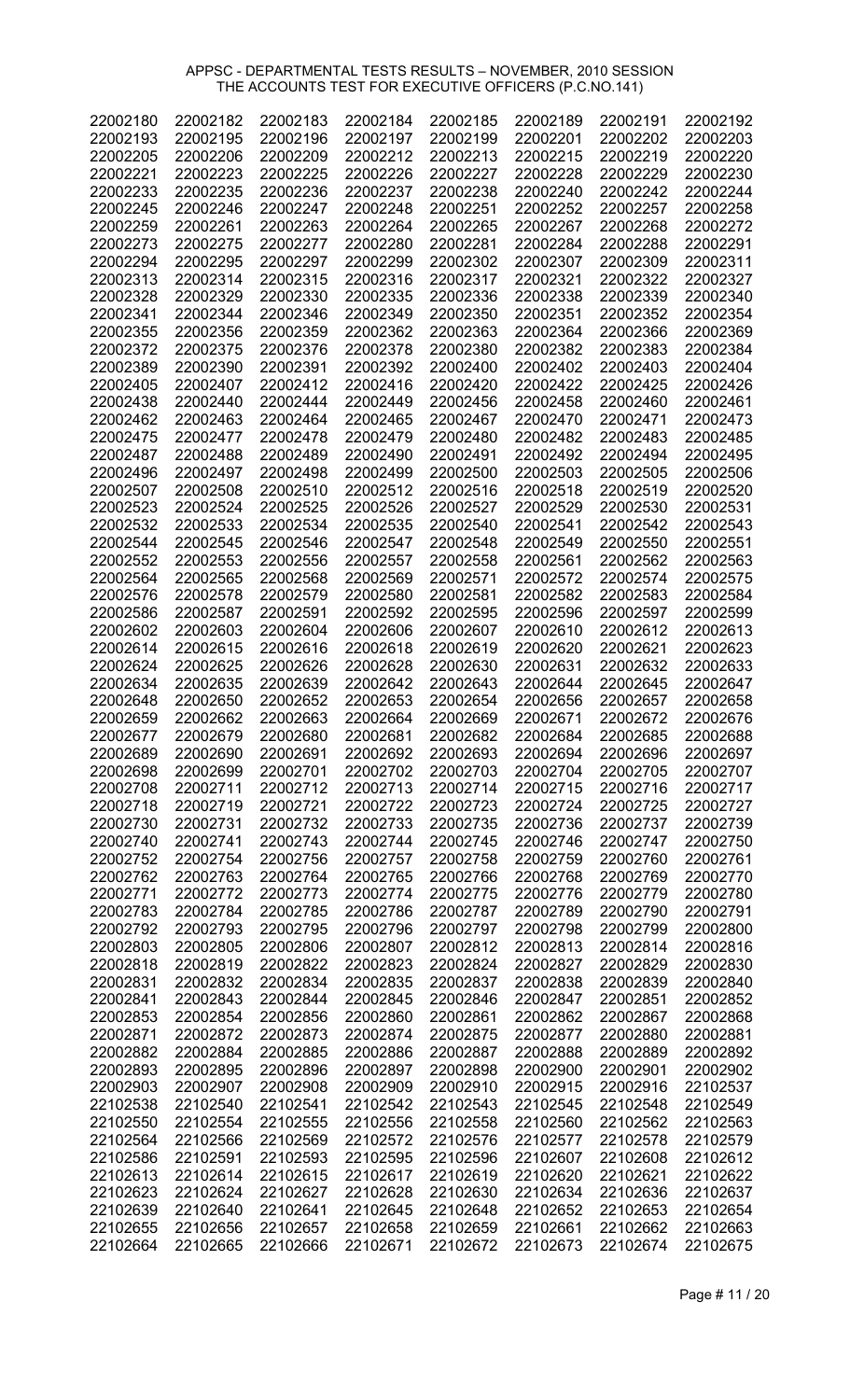| 22102676 | 22102677 | 22102679 | 22102681 | 22102683 | 22102684 | 22102685 | 22102686 |
|----------|----------|----------|----------|----------|----------|----------|----------|
| 22102687 | 22102688 | 22102689 | 22102690 | 22102692 | 22102694 | 22102697 | 22102698 |
| 22102699 | 22102701 | 22102702 | 22102703 | 22102705 | 22102706 | 22102707 | 22102708 |
| 22102709 | 22102710 | 22102711 | 22102716 | 22102717 | 22102719 | 22102722 | 22102723 |
|          |          |          |          |          |          |          |          |
| 22102725 | 22102726 | 22102727 | 22102728 | 22102731 | 22102735 | 22102736 | 22102737 |
| 22102739 | 22102740 | 22102743 | 22102744 | 22102745 | 22102746 | 22102748 | 22102749 |
| 22102750 | 22102752 | 22102754 | 22102759 | 22102761 | 22102766 | 22102768 | 22102772 |
| 22102773 | 22102774 | 22102775 | 22102776 | 22102781 | 22102783 | 22102785 | 22102788 |
| 22102791 | 22102792 | 22102793 | 22102794 | 22102796 | 22102802 | 22102808 | 22102811 |
| 22102812 | 22102814 | 22102818 | 22102819 | 22102821 | 22102824 | 22102827 | 22102828 |
| 22102829 | 22102830 | 22102832 | 22102833 | 22102835 | 22102838 | 22102839 | 22102843 |
| 22102845 | 22102847 | 22102848 | 22102849 | 22102850 | 22102851 | 22102852 | 22102854 |
| 22102855 | 22102856 | 22102857 | 22102858 | 22102859 | 22102860 | 22102861 | 22102862 |
| 22102863 | 22102864 | 22102865 | 22102869 | 22102870 | 22102873 | 22102875 | 22102877 |
|          |          |          |          |          |          |          |          |
| 22102881 | 22102884 | 22102885 | 22102887 | 22102888 | 22102889 | 22102890 | 22102891 |
| 22102893 | 22102894 | 22102897 | 22102898 | 22102902 | 22102903 | 22102905 | 22102907 |
| 22102909 | 22102911 | 22102912 | 22102913 | 22102914 | 22102915 | 22102920 | 22102922 |
| 22102927 | 22102929 | 22102930 | 22102931 | 22102932 | 22102935 | 22102936 | 22102937 |
| 22102939 | 22102940 | 22102946 | 22102950 | 22102952 | 22102953 | 22102955 | 22102957 |
| 22102958 | 22102959 | 22102960 | 22102961 | 22102965 | 22102966 | 22102968 | 22102969 |
| 22102970 | 22102974 | 22102976 | 22102979 | 22102980 | 22102981 | 22102983 | 22102984 |
| 22102985 | 22102986 | 22102987 | 22102993 | 22102994 | 22102995 | 22102996 | 22102997 |
| 22102998 | 22102999 | 22103001 | 22103002 | 22103003 | 22103004 | 22103006 | 22103008 |
| 22103009 | 22103010 | 22103012 | 22103015 | 22103016 | 22103017 | 22103020 | 22103021 |
|          |          |          |          |          |          |          |          |
| 22103024 | 22103025 | 22103027 | 22103029 | 22103031 | 22103034 | 22103036 | 22103038 |
| 22103057 | 22103058 | 22103059 | 22103060 | 22103061 | 22103062 | 22103063 | 22103064 |
| 22103067 | 22103069 | 22103070 | 22103071 | 22103072 | 22103073 | 22103074 | 22103076 |
| 22103077 | 22103079 | 22103080 | 22103081 | 22103087 | 22103092 | 22103095 | 22103096 |
| 22103097 | 22103098 | 22103101 | 22103103 | 22103104 | 22103105 | 22103106 | 22103108 |
| 22103109 | 22103110 | 22103115 | 22103116 | 22103117 | 22103119 | 22103121 | 22103122 |
| 22103124 | 22103125 | 22103128 | 22103130 | 22103132 | 22103133 | 22103134 | 22103135 |
| 22103136 | 22103138 | 22103141 | 22103142 | 22103145 | 22103151 | 22103153 | 22103154 |
| 22103156 | 22103157 | 22103165 | 22103166 | 22103167 | 22103169 | 22103173 | 22103175 |
| 22103177 | 22103179 | 22103182 | 22103183 | 22103187 | 22103188 | 22103191 | 22103195 |
|          |          |          |          |          |          | 22103208 |          |
| 22103196 | 22103197 | 22103199 | 22103202 | 22103203 | 22103207 |          | 22103209 |
| 22103212 | 22103215 | 22103216 | 22103217 | 22103219 | 22103220 | 22103221 | 22103222 |
| 22103226 | 22103227 | 22103230 | 22103233 | 22103234 | 22103236 | 22103237 | 22103238 |
| 22103243 | 22103244 | 22103245 | 22103249 | 22103251 | 22103253 | 22103256 | 22103257 |
| 22103258 | 22103259 | 22103261 | 22103263 | 22103265 | 22103267 | 22103268 | 22103269 |
| 22103271 | 22103272 | 22103273 | 22103274 | 22103275 | 22103277 | 22103279 | 22103281 |
| 22103284 | 22103285 | 22103287 | 22103288 | 22103289 | 22103290 | 22103291 | 22103292 |
| 22103293 | 22103295 | 22103298 | 22103299 | 22103300 | 22103302 | 22103303 | 22103304 |
| 22103305 | 22103306 | 22103307 | 22103308 | 22103309 | 22103310 | 22103311 | 22103312 |
| 22103314 | 22103315 | 22103316 | 22103318 | 22103319 | 22103320 | 22103324 | 22103327 |
| 22103328 | 22103329 | 22103331 | 22103332 | 22103333 | 22103334 | 22103335 | 22103336 |
| 22103337 |          |          | 22103341 |          |          |          |          |
|          | 22103338 | 22103339 |          | 22103342 | 22103343 | 22103344 | 22103345 |
| 22103347 | 22103348 | 22103349 | 22103352 | 22103354 | 22103355 | 22103356 | 22103357 |
| 22103361 | 22103362 | 22103363 | 22103365 | 22103366 | 22103372 | 22103374 | 22103375 |
| 22103376 | 22103377 | 22103381 | 22103382 | 22103383 | 22103384 | 22103386 | 22103387 |
| 22103388 | 22103392 | 22103397 | 22103398 | 22103399 | 22103402 | 22103403 | 22103405 |
| 22103409 | 22103411 | 22103412 | 22103414 | 22103415 | 22103416 | 22103417 | 22103420 |
| 22103424 | 22103425 | 22103428 | 22103429 | 22103430 | 22103431 | 22103432 | 22103433 |
| 22103434 | 22103436 | 22103437 | 22103438 | 22103439 | 22103440 | 22103450 | 22103459 |
| 22103460 | 22103461 | 22103466 | 22103469 | 22103474 | 22103475 | 22103478 | 22103480 |
| 22202659 | 22202661 | 22202662 | 22202663 | 22202665 | 22202666 | 22202667 | 22202669 |
| 22202672 | 22202677 | 22202679 | 22202681 | 22202682 | 22202690 | 22202691 | 22202692 |
|          |          |          |          |          |          |          |          |
| 22202696 | 22202697 | 22202698 | 22202699 | 22202703 | 22202704 | 22202706 | 22202707 |
| 22202708 | 22202713 | 22202716 | 22202717 | 22202722 | 22202723 | 22202724 | 22202726 |
| 22202727 | 22202731 | 22202732 | 22202735 | 22202739 | 22202742 | 22202743 | 22202744 |
| 22202746 | 22202747 | 22202748 | 22202750 | 22202751 | 22202752 | 22202753 | 22202754 |
| 22202757 | 22202758 | 22202773 | 22202776 | 22202778 | 22202779 | 22202780 | 22202786 |
| 22202787 | 22202788 | 22202789 | 22202791 | 22202793 | 22202794 | 22202795 | 22202798 |
| 22202799 | 22202800 | 22202802 | 22202804 | 22202805 | 22202807 | 22202808 | 22202809 |
| 22202811 | 22202813 | 22202814 | 22202815 | 22202819 | 22202820 | 22202822 | 22202823 |
| 22202824 | 22202827 | 22202828 | 22202829 | 22202830 | 22202831 | 22202835 | 22202838 |
|          |          |          |          |          |          |          |          |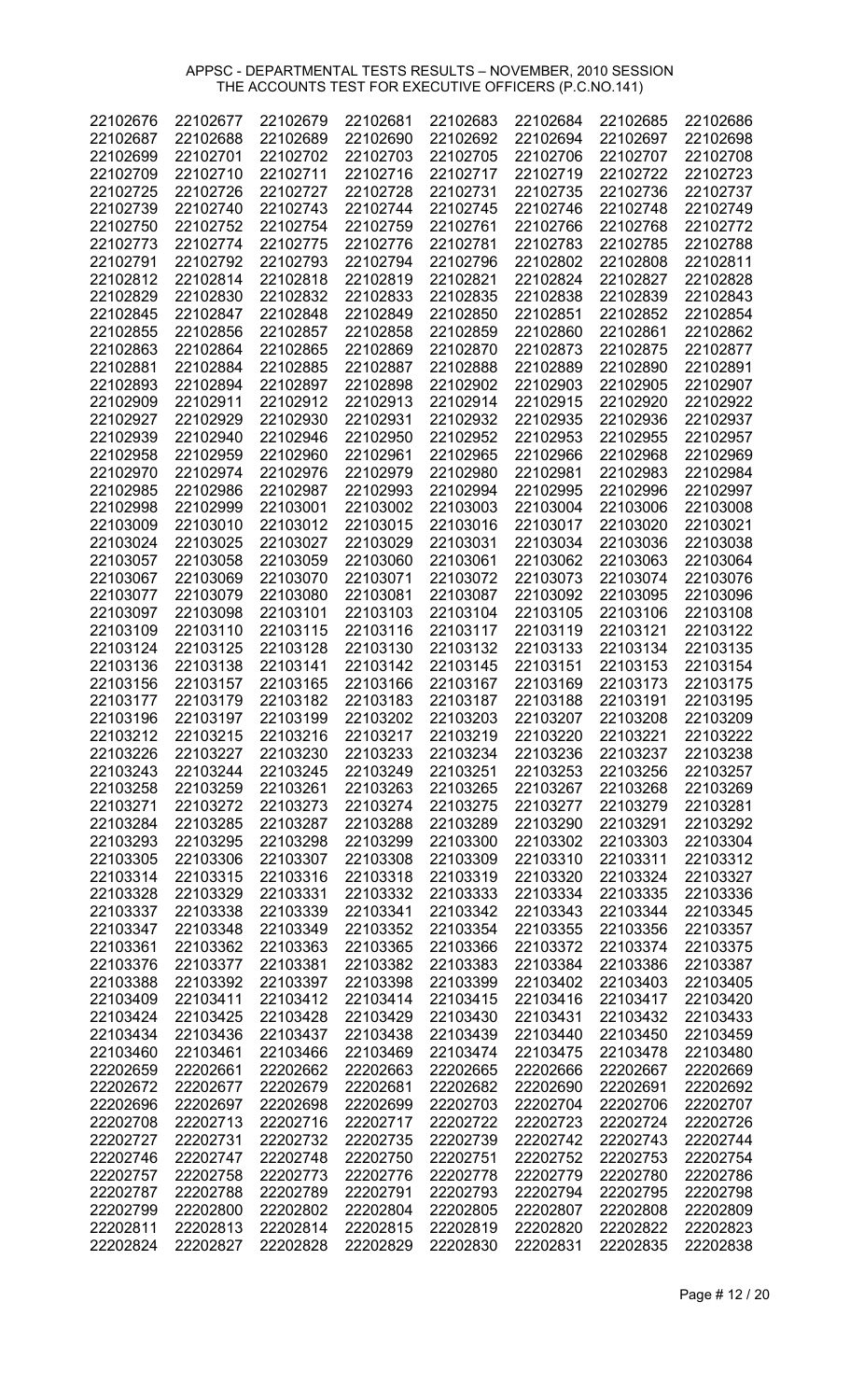| 22202839 | 22202840 | 22202841 | 22202844 | 22202850 | 22202851 | 22202853 | 22202854 |
|----------|----------|----------|----------|----------|----------|----------|----------|
| 22202856 | 22202859 | 22202860 | 22202862 | 22202863 | 22202865 | 22202866 | 22202867 |
| 22202870 | 22202871 | 22202872 | 22202873 | 22202874 | 22202876 | 22202882 | 22202885 |
| 22202886 | 22202887 | 22202888 | 22202892 | 22202894 | 22202895 | 22202896 | 22202898 |
|          |          |          |          |          |          |          |          |
| 22202899 | 22202900 | 22202901 | 22202902 | 22202903 | 22202907 | 22202909 | 22202910 |
| 22202911 | 22202913 | 22202914 | 22202915 | 22202916 | 22202917 | 22202920 | 22202921 |
| 22202923 | 22202924 | 22202925 | 22202926 | 22202927 | 22202928 | 22202931 | 22202934 |
|          |          |          |          |          |          |          |          |
| 22202935 | 22202936 | 22202937 | 22202938 | 22202943 | 22202945 | 22202948 | 22202950 |
| 22202952 | 22202954 | 22202956 | 22202957 | 22202961 | 22202963 | 22202967 | 22202972 |
| 22202973 | 22202976 | 22202977 | 22202979 | 22202982 | 22202983 | 22202984 | 22202989 |
| 22203006 | 22203007 | 22203008 | 22203009 | 22203010 | 22203013 | 22203016 | 22203017 |
|          |          |          |          |          |          |          |          |
| 22203021 | 22203022 | 22203030 | 22203031 | 22203032 | 22203033 | 22203034 | 22203036 |
| 22203037 | 22203038 | 22203040 | 22203041 | 22203043 | 22203044 | 22203045 | 22203046 |
| 22203047 | 22203048 | 22203049 | 22203050 | 22203051 | 22203053 | 22203054 | 22203055 |
|          |          |          |          |          |          |          |          |
| 22203057 | 22203059 | 22203060 | 22203061 | 22203062 | 22203063 | 22203064 | 22203065 |
| 22203066 | 22203068 | 22203069 | 22203070 | 22203072 | 22203073 | 22203076 | 22203077 |
| 22203078 | 22203079 | 22203080 | 22203082 | 22203083 | 22203084 | 22203085 | 22203087 |
| 22203090 | 22203091 | 22203092 | 22203096 | 22203098 | 22203099 | 22203101 | 22203103 |
|          |          |          |          |          |          |          |          |
| 22203104 | 22203105 | 22203106 | 22203107 | 22203109 | 22203112 | 22203113 | 22203117 |
| 22203119 | 22203121 | 22203125 | 22203126 | 22203127 | 22203128 | 22203132 | 22203135 |
| 22203138 | 22203139 | 22203140 | 22203141 | 22203145 | 22203153 | 22203155 | 22203156 |
|          |          |          | 22203160 |          |          |          | 22203168 |
| 22203157 | 22203158 | 22203159 |          | 22203163 | 22203164 | 22203167 |          |
| 22203169 | 22203175 | 22203176 | 22203177 | 22203180 | 22203181 | 22203184 | 22203185 |
| 22203187 | 22203191 | 22203193 | 22203196 | 22203197 | 22203202 | 22203203 | 22203204 |
| 22203206 | 22203207 | 22203212 | 22203213 | 22203214 | 22203215 | 22203216 | 22203217 |
|          |          |          |          |          |          |          |          |
| 22203220 | 22203221 | 22203223 | 22203224 | 22203228 | 22203229 | 22203230 | 22203231 |
| 22203232 | 22203233 | 22203235 | 22203239 | 22203242 | 22203243 | 22203244 | 22203245 |
| 22203247 | 22203248 | 22203249 | 22203250 | 22203251 | 22203252 | 22203254 | 22203255 |
| 22203257 | 22203258 | 22203259 | 22203261 | 22203262 | 22203263 | 22203264 | 22203265 |
|          |          |          |          |          |          |          |          |
| 22203267 | 22203268 | 22203269 | 22203270 | 22203272 | 22203274 | 22203277 | 22203288 |
| 22203289 | 22203290 | 22203291 | 22203293 | 22203299 | 22203300 | 22203302 | 22203306 |
| 22203310 | 22203312 | 22203314 | 22203316 | 22203320 | 22203323 | 22203325 | 22203326 |
|          |          |          |          |          |          |          |          |
| 22203327 | 22203328 | 22203330 | 22203331 | 22203333 | 22203334 | 22203335 | 22203336 |
| 22203337 | 22203339 | 22203340 | 22203341 | 22203342 | 22203343 | 22203344 | 22203346 |
| 22203347 | 22203349 | 22203351 | 22203352 | 22203354 | 22203355 | 22203358 | 22203359 |
| 22203362 | 22203363 | 22203364 | 22203366 | 22203367 | 22203369 | 22203371 | 22203379 |
|          |          |          |          |          |          |          |          |
| 22203380 | 22203382 | 22203383 | 22203384 | 22203385 | 22203386 | 22203387 | 22203389 |
| 22203391 | 22203392 | 22203394 | 22203397 | 22203404 | 22203405 | 22203410 | 22203411 |
| 22203414 | 22203417 | 22203420 | 22203422 | 22203426 | 22203427 | 22203428 | 22203429 |
| 22203430 | 22203434 | 22203435 | 22203436 | 22203438 | 22203441 | 22203442 | 22203446 |
|          |          |          |          |          |          |          |          |
| 22203448 | 22203451 | 22203452 | 22203453 | 22203454 | 22203456 | 22203457 | 22203459 |
| 22203461 | 22203462 | 22203463 | 22203465 | 22203466 | 22203468 | 22203469 | 22203471 |
| 22203472 | 22203473 | 22302150 | 22302151 | 22302153 | 22302156 | 22302158 | 22302160 |
|          |          |          | 22302174 |          |          |          | 22302183 |
| 22302164 | 22302166 | 22302173 |          | 22302178 | 22302180 | 22302181 |          |
| 22302184 | 22302185 | 22302198 | 22302201 | 22302204 | 22302206 | 22302208 | 22302209 |
| 22302210 | 22302218 | 22302220 | 22302222 | 22302224 | 22302226 | 22302231 | 22302235 |
| 22302236 | 22302238 | 22302241 | 22302242 | 22302244 | 22302253 | 22302257 | 22302258 |
|          |          |          |          |          |          |          |          |
| 22302263 | 22302265 | 22302267 | 22302268 | 22302271 | 22302272 | 22302276 | 22302277 |
| 22302278 | 22302280 | 22302284 | 22302287 | 22302288 | 22302292 | 22302293 | 22302295 |
| 22302296 | 22302299 | 22302308 | 22302312 | 22302315 | 22302316 | 22302317 | 22302319 |
| 22302320 | 22302324 | 22302325 | 22302326 | 22302327 | 22302332 | 22302337 | 22302340 |
|          |          |          |          |          |          |          |          |
| 22302341 | 22302346 | 22302349 | 22302355 | 22302357 | 22302364 | 22302374 | 22302386 |
| 22302391 | 22302392 | 22302393 | 22302395 | 22302396 | 22302397 | 22302398 | 22302400 |
| 22302402 | 22302403 | 22302404 | 22302405 | 22302406 | 22302407 | 22302409 | 22302411 |
|          |          |          |          |          |          |          |          |
| 22302423 | 22302427 | 22302436 | 22302439 | 22302443 | 22302444 | 22302445 | 22302446 |
| 22302447 | 22302448 | 22302449 | 22302450 | 22302456 | 22302458 | 22302460 | 22302464 |
| 22302467 | 22302468 | 22302469 | 22302471 | 22302475 | 22302476 | 22302477 | 22302480 |
| 22302481 | 22302484 | 22302487 | 22302488 | 22302489 | 22302496 | 22302497 | 22302501 |
|          |          |          |          |          |          |          |          |
| 22302502 | 22302505 | 22302509 | 22302511 | 22302512 | 22302514 | 22302516 | 22302517 |
| 22302518 | 22302521 | 22302522 | 22302523 | 22302526 | 22302528 | 22302529 | 22302530 |
| 22302538 | 22302539 | 22302540 | 22302542 | 22302544 | 22302552 | 22302556 | 22302557 |
| 22302559 | 22302560 | 22302561 | 22302562 | 22302567 | 22302571 | 22302575 | 22302578 |
|          |          |          |          |          |          |          |          |
| 22302579 | 22302587 | 22302588 | 22302589 | 22302593 | 22302594 | 22302595 | 22302597 |
| 22302599 | 22302602 | 22302611 | 22302612 | 22302617 | 22302619 | 22302622 | 22302628 |
| 22302631 | 22302632 | 22302633 | 22302634 | 22302635 | 22302637 | 22302640 | 22302642 |

Page # 13 / 20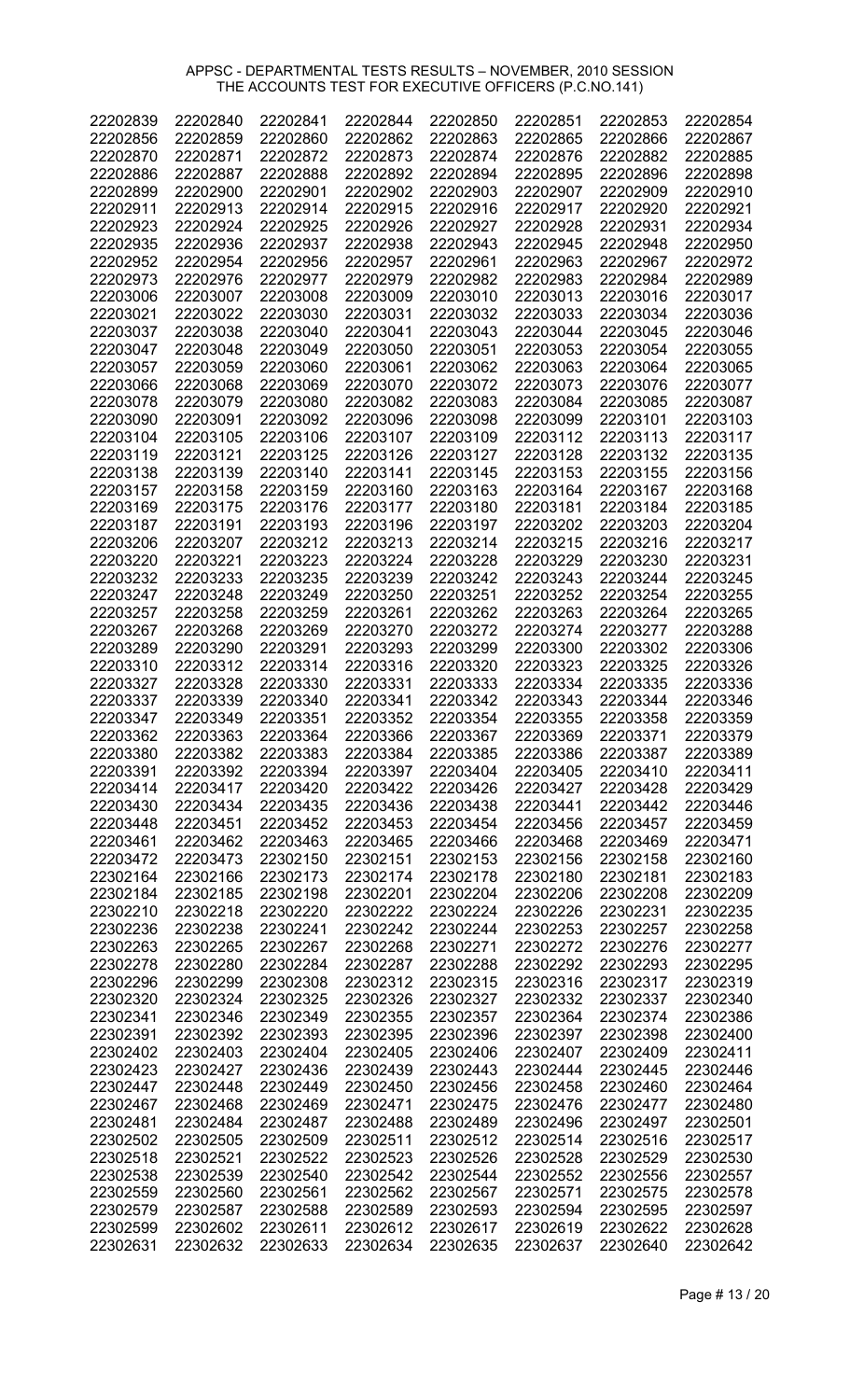| 22302643 | 22302644 | 22302645 | 22302646 | 22302648 | 22302650 | 22302652 | 22302654 |
|----------|----------|----------|----------|----------|----------|----------|----------|
| 22302655 | 22302659 | 22302663 | 22302665 | 22302669 | 22302671 | 22302672 | 22302674 |
|          |          |          |          |          |          |          |          |
| 22302675 | 22302676 | 22302678 | 22302679 | 22302685 | 22302686 | 22302689 | 22302690 |
| 22302691 | 22302693 | 22302697 | 22302698 | 22302699 | 22302701 | 22302702 | 22302704 |
| 22302705 | 22302706 |          | 22302716 | 22302721 |          |          | 22302725 |
|          |          | 22302712 |          |          | 22302722 | 22302724 |          |
| 22302726 | 22302729 | 22302730 | 22302731 | 22302735 | 22302739 | 22302741 | 22302743 |
| 22302744 | 22302749 | 22302752 | 22302753 | 22302756 | 22302757 | 22302758 | 22302759 |
|          |          |          |          |          |          |          |          |
| 22302760 | 22302761 | 22302763 | 22302764 | 22302766 | 22302767 | 22302777 | 22302778 |
| 22302779 | 22302782 | 22302783 | 22302784 | 22302785 | 22302786 | 22302787 | 22302788 |
|          |          |          |          |          |          |          |          |
| 22302789 | 22302791 | 22302793 | 22302794 | 22302795 | 22302797 | 22302798 | 22302800 |
| 22302802 | 22302805 | 22302807 | 22302810 | 22302818 | 22302825 | 22302826 | 22302827 |
| 22302828 | 22302830 | 22302831 | 22302833 | 22302835 | 22302836 | 22302838 | 22302839 |
|          |          |          |          |          |          |          |          |
| 22302840 | 22302843 | 22302844 | 22302845 | 22302848 | 22302850 | 22402412 | 22402415 |
| 22402416 | 22402418 | 22402423 | 22402430 | 22402435 | 22402436 | 22402437 | 22402438 |
|          |          |          |          |          |          |          |          |
| 22402439 | 22402442 | 22402443 | 22402447 | 22402450 | 22402452 | 22402453 | 22402454 |
| 22402457 | 22402458 | 22402459 | 22402461 | 22402462 | 22402464 | 22402465 | 22402469 |
|          |          |          |          |          |          |          |          |
| 22402474 | 22402475 | 22402479 | 22402484 | 22402487 | 22402488 | 22402494 | 22402497 |
| 22402499 | 22402503 | 22402505 | 22402507 | 22402508 | 22402512 | 22402515 | 22402516 |
| 22402517 | 22402518 | 22402520 | 22402544 | 22402545 | 22402552 | 22402554 | 22402556 |
|          |          |          |          |          |          |          |          |
| 22402557 | 22402558 | 22402560 | 22402563 | 22402564 | 22402565 | 22402567 | 22402570 |
| 22402571 | 22402573 | 22402577 | 22402578 | 22402579 | 22402580 | 22402583 | 22402584 |
|          |          |          |          |          |          |          |          |
| 22402586 | 22402587 | 22402588 | 22402595 | 22402596 | 22402597 | 22402598 | 22402599 |
| 22402600 | 22402602 | 22402607 | 22402609 | 22402610 | 22402615 | 22402634 | 22402641 |
| 22402643 | 22402644 | 22402649 | 22402654 | 22402663 | 22402664 | 22402665 | 22402669 |
|          |          |          |          |          |          |          |          |
| 22402670 | 22402671 | 22402676 | 22402678 | 22402683 | 22402686 | 22402687 | 22402690 |
| 22402697 | 22402698 | 22402699 | 22402706 | 22402709 | 22402710 | 22402711 | 22402713 |
| 22402715 | 22402716 | 22402717 | 22402719 | 22402724 | 22402726 | 22402728 | 22402729 |
|          |          |          |          |          |          |          |          |
| 22402731 | 22402732 | 22402734 | 22402737 | 22402738 | 22402740 | 22402741 | 22402743 |
| 22402744 | 22402745 | 22402746 | 22402747 | 22402749 | 22402751 | 22402753 | 22402757 |
| 22402758 | 22402761 | 22402762 | 22402763 | 22402764 | 22402766 | 22402768 | 22402769 |
|          |          |          |          |          |          |          |          |
| 22402770 | 22402771 | 22402773 | 22402777 | 22402778 | 22402779 | 22402782 | 22402785 |
| 22402787 | 22402788 | 22402791 | 22402793 | 22402796 | 22402798 | 22402803 | 22402807 |
| 22402819 | 22402820 | 22402821 | 22402826 | 22402827 | 22402832 | 22402833 | 22402834 |
|          |          |          |          |          |          |          |          |
| 22402836 | 22402837 | 22402842 | 22402847 | 22402856 | 22402858 | 22402859 | 22402861 |
| 22402862 | 22402870 | 22402874 | 22402878 | 22402881 | 22402887 | 22402888 | 22402889 |
| 22402891 |          |          | 22402902 |          |          |          |          |
|          | 22402895 | 22402898 |          | 22402903 | 22402905 | 22402907 | 22402909 |
| 22402910 | 22402911 | 22402920 | 22402927 | 22402928 | 22402930 | 22402931 | 22402932 |
| 22402934 | 22402936 | 22402937 | 22402938 | 22402942 | 22402943 | 22402948 | 22402949 |
|          |          |          |          |          |          |          |          |
| 22402950 | 22402951 | 22402957 | 22402958 | 22402959 | 22402961 | 22402962 | 22402964 |
| 22402965 | 22402968 | 22402969 | 22402979 | 22402982 | 22402984 | 22402985 | 22402986 |
| 22402987 | 22402988 | 22402991 | 22402992 | 22402994 | 22402998 | 22402999 | 22403000 |
|          |          |          |          |          |          |          |          |
| 22403001 | 22403002 | 22403009 | 22403011 | 22403012 | 22403014 | 22403015 | 22403016 |
| 22403017 | 22403019 | 22403023 | 22403024 | 22403026 | 22403034 | 22403037 | 22403038 |
| 22403042 | 22403043 | 22403044 | 22403045 | 22403049 | 22403050 | 22403053 | 22403055 |
|          |          |          |          |          |          |          |          |
| 22403058 | 22403062 | 22403066 | 22403069 | 22403072 | 22403073 | 22403075 | 22403077 |
| 22403081 | 22403082 | 22403089 | 22403092 | 22403096 | 22403098 | 22403099 | 22403101 |
| 22403108 | 22403109 | 22403110 | 22403111 | 22403113 | 22403116 | 22403121 | 22403123 |
|          |          |          |          |          |          |          |          |
| 22403124 | 22403130 | 22403131 | 22403140 | 22403142 | 22403144 | 22403146 | 22403148 |
| 22403150 | 22403155 | 22403156 | 22403158 | 22403159 | 22403160 | 22403163 | 22403167 |
|          | 22403172 | 22403174 | 22403177 | 22403178 | 22403180 | 22403182 |          |
| 22403169 |          |          |          |          |          |          | 22403185 |
| 22403186 | 22403187 | 22403188 | 22403189 | 22403190 | 22403191 | 22403192 | 22403194 |
| 22403196 | 22403199 | 22403204 | 22403212 | 22403221 | 22502346 | 22502347 | 22502352 |
|          |          |          |          |          |          |          |          |
| 22502354 | 22502355 | 22502356 | 22502360 | 22502361 | 22502364 | 22502367 | 22502370 |
| 22502373 | 22502374 | 22502377 | 22502378 | 22502384 | 22502387 | 22502391 | 22502395 |
| 22502397 | 22502399 | 22502407 | 22502409 | 22502415 | 22502417 | 22502418 | 22502421 |
|          |          |          |          |          |          |          |          |
| 22502423 | 22502427 | 22502428 | 22502430 | 22502431 | 22502455 | 22502457 | 22502459 |
| 22502471 | 22502475 | 22502476 | 22502478 | 22502486 | 22502488 | 22502494 | 22502495 |
| 22502496 | 22502497 | 22502500 | 22502504 | 22502505 | 22502508 | 22502510 | 22502512 |
|          |          |          |          |          |          |          |          |
| 22502513 | 22502515 | 22502516 | 22502518 | 22502527 | 22502529 | 22502530 | 22502531 |
| 22502532 | 22502535 | 22502536 | 22502541 | 22502544 | 22502545 | 22502546 | 22502547 |
| 22502548 | 22502552 | 22502554 | 22502555 | 22502556 | 22502559 | 22502560 | 22502562 |
|          |          |          |          |          |          |          |          |
| 22502563 | 22502567 | 22502573 | 22502575 | 22502580 | 22502581 | 22502582 | 22502586 |
| 22502587 | 22502589 | 22502590 | 22502594 | 22502598 | 22502599 | 22502602 | 22502604 |
| 22502605 | 22502608 | 22502609 | 22502619 | 22502621 | 22502622 | 22502624 | 22502626 |
|          |          |          |          |          |          |          |          |
| 22502627 | 22502631 | 22502632 | 22502637 | 22502639 | 22502641 | 22502653 | 22502655 |

Page # 14 / 20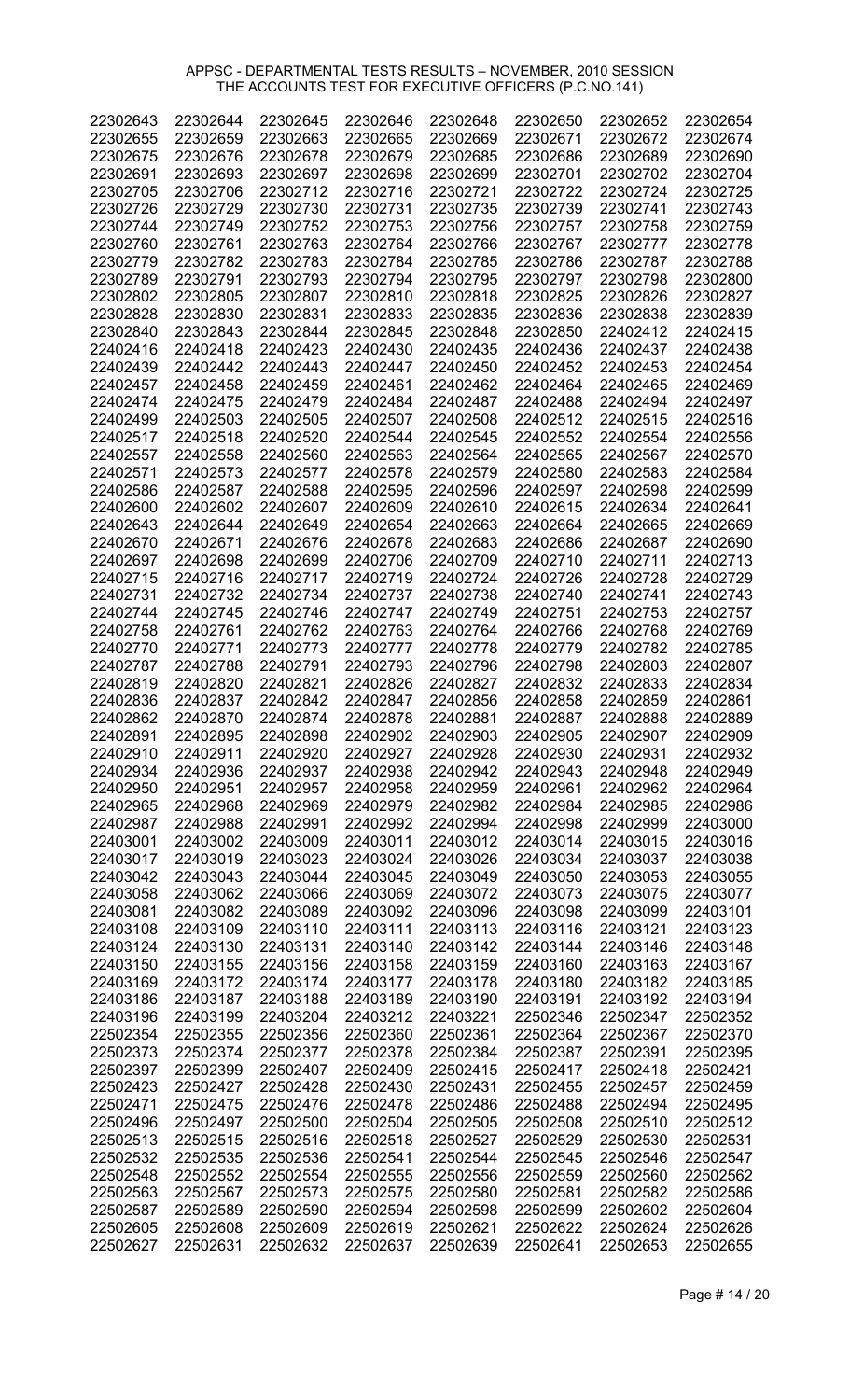| 22502659 | 22502660 | 22502661 | 22502662 | 22502663 | 22502665 | 22502667 | 22502668 |
|----------|----------|----------|----------|----------|----------|----------|----------|
| 22502675 | 22502680 | 22502684 | 22502685 | 22502686 | 22502687 | 22502689 | 22502690 |
| 22502691 | 22502694 | 22502695 | 22502697 | 22502698 | 22502699 | 22502701 | 22502702 |
| 22502703 | 22502704 | 22502708 | 22502709 | 22502710 | 22502712 | 22502716 | 22502717 |
| 22502718 | 22502719 | 22502720 | 22502722 | 22502723 | 22502724 | 22502726 | 22502727 |
| 22502732 | 22502734 | 22502735 | 22502736 | 22502737 | 22502738 | 22502739 | 22502744 |
| 22502746 | 22502747 | 22502748 | 22502750 | 22502752 | 22502753 | 22502754 | 22502755 |
| 22502757 | 22502759 | 22502760 | 22502761 | 22502762 | 22502763 | 22502764 | 22502765 |
| 22502766 | 22502769 | 22502770 | 22502771 | 22502776 | 22502782 | 22502786 | 22502791 |
|          |          |          |          |          | 22502800 |          | 22502807 |
| 22502792 | 22502793 | 22502795 | 22502798 | 22502799 |          | 22502806 |          |
| 22502811 | 22502812 | 22502814 | 22502815 | 22502816 | 22502817 | 22502818 | 22502819 |
| 22502820 | 22502821 | 22502822 | 22502823 | 22502824 | 22502826 | 22502827 | 22502829 |
| 22502830 | 22502831 | 22502833 | 22502834 | 22502836 | 22502837 | 22502838 | 22502840 |
| 22502841 | 22502842 | 22502843 | 22502844 | 22502845 | 22502847 | 22502849 | 22502850 |
| 22502856 | 22502857 | 22502858 | 22502859 | 22502861 | 22502862 | 22502865 | 22502866 |
| 22502868 | 22502869 | 22502871 | 22502872 | 22502873 | 22502874 | 22502875 | 22502882 |
| 22502883 | 22502886 | 22502888 | 22502889 | 22502891 | 22502894 | 22502897 | 22502900 |
| 22502902 | 22502903 | 22502905 | 22502907 | 22502908 | 22502909 | 22502911 | 22502916 |
| 22502917 | 22502921 | 22502922 | 22502923 | 22502924 | 22502925 | 22502926 | 22502929 |
| 22502930 | 22502931 | 22502933 | 22502935 | 22502936 | 22502937 | 22502941 | 22502944 |
| 22502947 | 22502949 | 22502950 | 22502954 | 22502958 | 22502959 | 22502960 | 22502961 |
| 22502962 | 22502965 | 22502967 | 22502968 | 22502969 | 22502977 | 22502979 | 22502981 |
| 22502982 | 22502983 | 22502984 | 22502985 | 22502987 | 22502988 | 22502989 | 22502991 |
| 22502997 | 22503000 | 22503001 | 22503002 | 22503003 | 22503005 | 22503006 | 22503007 |
| 22503008 | 22503009 | 22503010 | 22503011 | 22503012 | 22503014 | 22503016 | 22503017 |
| 22503020 | 22503022 | 22503023 | 22503024 | 22503025 | 22503026 | 22503027 | 22503028 |
| 22503029 | 22503030 | 22503031 | 22503032 | 22503034 | 22503035 | 22503037 | 22503038 |
| 22503039 | 22503046 | 22503047 | 22503048 | 22503050 | 22503051 | 22503052 | 22503053 |
| 22503054 | 22503057 | 22503059 | 22503060 | 22503061 | 22503062 | 22503064 | 22503066 |
| 22503068 | 22503069 | 22503070 | 22503071 | 22503072 | 22503073 | 22503074 | 22503075 |
| 22503076 | 22503077 | 22503078 | 22503079 | 22503080 | 22503085 | 22503086 | 22503087 |
| 22503088 | 22503090 | 22503091 | 22503092 | 22503093 | 22503094 | 22503095 | 22503096 |
| 22503097 | 22503098 | 22503099 | 22503100 | 22503101 | 22503102 | 22503103 | 22503104 |
| 22503106 | 22503107 | 22503109 | 22503110 | 22503111 | 22503112 | 22503113 | 22503114 |
| 22503115 | 22503116 | 22503118 | 22503123 | 22503124 | 22503125 | 22503127 | 22503128 |
| 22503129 | 22503131 | 22503132 | 22503133 | 22503134 | 22503136 | 22503137 | 22503142 |
| 22503143 | 22503144 | 22503145 | 22503147 | 22503148 | 22503149 | 22503150 | 22503152 |
| 22503153 | 22503154 | 22503157 | 22503158 | 22602211 | 22602217 | 22602219 | 22602220 |
| 22602224 | 22602233 | 22602238 | 22602239 | 22602241 | 22602243 | 22602244 | 22602245 |
| 22602248 | 22602250 | 22602251 | 22602253 | 22602254 | 22602255 | 22602256 | 22602258 |
| 22602260 | 22602265 | 22602267 | 22602270 | 22602272 | 22602274 | 22602278 | 22602281 |
|          |          |          |          |          |          |          | 22602290 |
| 22602282 | 22602283 | 22602284 | 22602285 | 22602286 | 22602287 | 22602288 |          |
| 22602294 | 22602295 | 22602299 | 22602301 | 22602302 | 22602303 | 22602304 | 22602306 |
| 22602307 | 22602308 | 22602309 | 22602310 | 22602315 | 22602316 | 22602318 | 22602321 |
| 22602325 | 22602330 | 22602332 | 22602334 | 22602335 | 22602339 | 22602341 | 22602343 |
| 22602345 | 22602349 | 22602350 | 22602351 | 22602352 | 22602357 | 22602363 | 22602366 |
| 22602367 | 22602368 | 22602370 | 22602372 | 22602376 | 22602377 | 22602380 | 22602381 |
| 22602382 | 22602384 | 22602386 | 22602387 | 22602390 | 22602391 | 22602393 | 22602394 |
| 22602396 | 22602399 | 22602400 | 22602401 | 22602402 | 22602403 | 22602404 | 22602405 |
| 22602407 | 22602408 | 22602409 | 22602412 | 22602414 | 22602416 | 22602417 | 22602418 |
| 22602420 | 22602421 | 22602423 | 22602425 | 22602426 | 22602428 | 22602429 | 22602432 |
| 22602433 | 22602434 | 22602435 | 22602437 | 22602439 | 22602441 | 22602444 | 22602445 |
| 22602446 | 22602447 | 22602448 | 22602454 | 22602455 | 22602456 | 22602457 | 22602458 |
| 22602460 | 22602462 | 22602463 | 22602465 | 22602466 | 22602467 | 22602469 | 22602474 |
| 22602477 | 22602480 | 22602482 | 22602483 | 22602485 | 22602491 | 22602496 | 22602498 |
| 22602502 | 22602506 | 22602508 | 22602519 | 22602528 | 22602529 | 22602530 | 22602531 |
| 22602532 | 22602535 | 22602538 | 22602541 | 22602542 | 22602543 | 22602545 | 22602546 |
| 22602548 | 22602552 | 22602553 | 22602554 | 22602569 | 22602576 | 22602577 | 22602578 |
| 22602579 | 22602580 | 22602582 | 22602583 | 22602586 | 22602587 | 22602588 | 22602589 |
| 22602590 | 22602592 | 22602593 | 22602596 | 22602597 | 22602598 | 22602599 | 22602600 |
| 22602601 | 22602603 | 22602604 | 22602605 | 22602606 | 22602607 | 22602608 | 22602609 |
| 22602610 | 22602611 | 22602612 | 22602613 | 22602615 | 22602618 | 22602620 | 22602627 |
| 22602632 | 22602633 | 22602635 | 22602636 | 22602637 | 22602639 | 22602640 | 22602642 |
| 22602643 | 22602648 | 22602649 | 22602651 | 22602652 | 22602654 | 22602656 | 22602657 |
| 22602658 | 22602659 | 22602661 | 22602664 | 22602665 | 22602668 | 22602670 | 22602674 |

Page # 15 / 20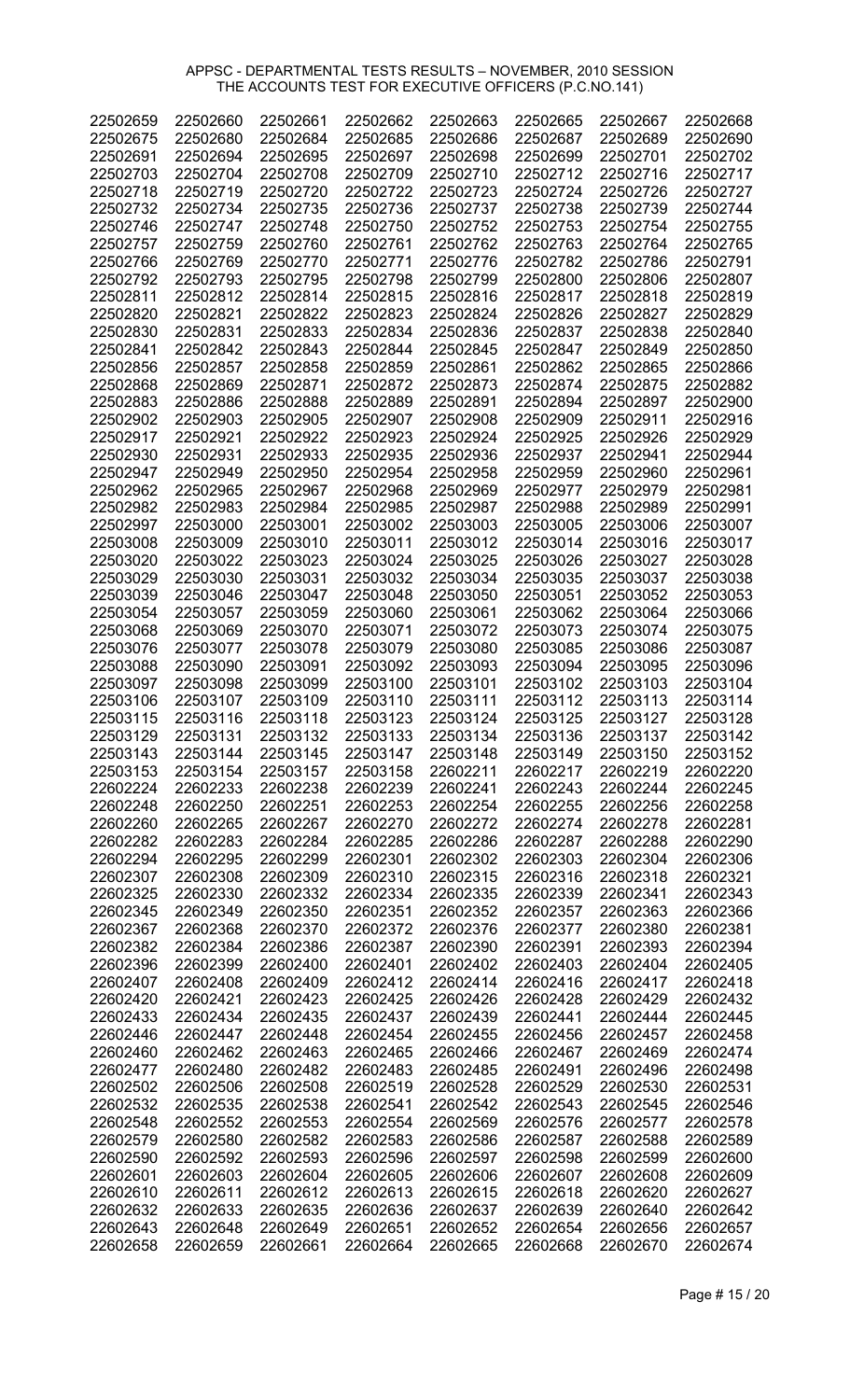| 22602677 | 22602680 | 22602681 | 22602682 | 22602685 | 22602689 | 22602691 | 22602692 |
|----------|----------|----------|----------|----------|----------|----------|----------|
| 22602693 | 22602694 | 22602698 | 22602700 | 22602701 | 22602704 | 22602707 | 22602710 |
|          |          |          |          |          |          |          |          |
| 22602711 | 22602712 | 22602713 | 22602715 | 22602716 | 22602717 | 22602718 | 22602719 |
| 22602722 | 22602723 | 22602724 | 22602726 | 22602727 | 22602730 | 22602731 | 22602737 |
|          |          |          |          |          |          |          |          |
| 22602739 | 22602740 | 22602742 | 22602743 | 22602746 | 22602747 | 22602748 | 22602750 |
| 22602751 | 22602757 | 22602758 | 22602759 | 22602761 | 22602763 | 22602765 | 22602767 |
| 22602773 | 22602775 | 22602782 | 22602783 | 22602793 | 22602794 | 22602797 | 22602802 |
|          |          |          |          |          |          |          |          |
| 22602804 | 22602805 | 22602809 | 22602810 | 22602814 | 22602818 | 22602819 | 22602827 |
| 22602828 | 22602829 | 22602830 | 22602831 | 22602832 | 22602833 | 22602835 | 22602837 |
|          |          |          |          |          |          |          |          |
| 22602839 | 22602840 | 22602841 | 22602842 | 22602843 | 22602847 | 22602849 | 22602850 |
| 22602853 | 22602854 | 22602858 | 22602860 | 22602864 | 22602868 | 22602870 | 22602874 |
|          |          |          |          |          |          |          |          |
| 22602876 | 22602878 | 22602879 | 22602880 | 22602881 | 22602882 | 22602884 | 22602887 |
| 22602888 | 22602889 | 22602890 | 22602891 | 22602892 | 22602894 | 22602895 | 22602896 |
| 22602897 | 22602902 | 22602903 | 22602904 | 22602905 | 22602906 | 22602908 | 22602910 |
|          |          |          |          |          |          |          |          |
| 22602918 | 22602922 | 22602923 | 22602927 | 22602928 | 22602929 | 22602931 | 22602932 |
| 22602933 | 22602934 | 22602938 | 22602940 | 22602941 | 22706721 | 22706731 | 22706733 |
|          |          |          |          |          |          |          |          |
| 22706734 | 22706742 | 22706745 | 22706746 | 22706747 | 22706759 | 22706762 | 22706764 |
| 22706769 | 22706770 | 22706777 | 22706778 | 22706780 | 22706782 | 22706783 | 22706785 |
| 22706786 | 22706787 | 22706789 | 22706790 | 22706793 | 22706796 | 22706798 | 22706810 |
|          |          |          |          |          |          |          |          |
| 22706812 | 22706813 | 22706815 | 22706817 | 22706821 | 22706828 | 22706830 | 22706835 |
| 22706846 | 22706849 | 22706850 | 22706851 | 22706853 | 22706856 | 22706864 | 22706868 |
| 22706869 | 22706870 | 22706872 | 22706873 | 22706874 | 22706875 | 22706878 | 22706879 |
|          |          |          |          |          |          |          |          |
| 22706880 | 22706881 | 22706884 | 22706885 | 22706886 | 22706889 | 22706893 | 22706895 |
| 22706899 | 22706900 | 22706901 | 22706902 | 22706905 | 22706906 | 22706907 | 22706912 |
|          | 22706915 |          |          |          | 22706924 |          | 22706927 |
| 22706914 |          | 22706917 | 22706921 | 22706923 |          | 22706925 |          |
| 22706929 | 22706930 | 22706931 | 22706936 | 22706937 | 22706957 | 22706958 | 22706965 |
| 22706985 | 22706986 | 22706987 | 22706991 | 22706993 | 22706995 | 22706996 | 22706997 |
|          |          |          |          |          |          |          |          |
| 22706999 | 22707000 | 22707001 | 22707004 | 22707005 | 22707006 | 22707013 | 22707016 |
| 22707020 | 22707021 | 22707025 | 22707029 | 22707032 | 22707034 | 22707037 | 22707039 |
| 22707040 | 22707041 | 22707042 | 22707044 | 22707045 | 22707046 | 22707047 | 22707048 |
|          |          |          |          |          |          |          |          |
| 22707051 | 22707053 | 22707055 | 22707060 | 22707063 | 22707068 | 22707072 | 22707075 |
| 22707076 | 22707077 | 22707078 | 22707081 | 22707082 | 22707083 | 22707084 | 22707087 |
| 22707090 | 22707091 | 22707094 | 22707097 | 22707104 | 22707109 | 22707113 | 22707114 |
|          |          |          |          |          |          |          |          |
| 22707115 | 22707117 | 22707118 | 22707119 | 22707120 | 22707121 | 22707125 | 22707126 |
| 22707129 | 22707132 | 22707136 | 22707138 | 22707143 | 22707146 | 22707147 | 22707148 |
| 22707150 | 22707151 | 22707152 | 22707153 | 22707154 | 22707157 | 22707158 | 22707159 |
|          |          |          |          |          |          |          |          |
| 22707170 | 22707174 | 22707178 | 22707180 | 22707181 | 22707182 | 22707184 | 22707185 |
| 22707188 | 22707189 | 22707191 | 22707192 | 22707193 | 22707194 | 22707196 | 22707198 |
| 22707199 | 22707201 | 22707202 | 22707203 | 22707204 | 22707207 | 22707208 | 22707210 |
|          |          |          |          |          |          |          |          |
| 22707211 | 22707215 | 22707218 | 22707219 | 22707222 | 22707226 | 22707229 | 22707230 |
| 22707232 | 22707236 | 22707241 | 22707245 | 22707246 | 22707247 | 22707252 | 22707253 |
| 22707255 | 22707256 | 22707259 | 22707260 | 22707264 | 22707269 | 22707278 | 22707281 |
|          |          |          |          |          |          |          |          |
| 22707288 | 22707289 | 22707290 | 22707291 | 22707295 | 22707296 | 22707301 | 22707304 |
| 22707305 | 22707306 | 22707307 | 22707309 | 22707311 | 22707312 | 22707313 | 22707317 |
|          |          |          |          |          |          |          |          |
| 22707320 | 22707322 | 22707324 | 22707325 | 22707327 | 22707332 | 22707333 | 22707335 |
| 22707336 | 22707337 | 22707340 | 22707341 | 22707343 | 22707344 | 22707348 | 22707349 |
| 22707350 | 22707359 | 22707361 | 22707362 | 22707369 | 22707370 | 22707371 | 22707372 |
|          | 22707374 | 22707375 | 22707377 | 22707380 | 22707382 | 22707383 |          |
| 22707373 |          |          |          |          |          |          | 22707385 |
| 22707388 | 22707389 | 22707393 | 22707394 | 22707396 | 22707399 | 22707401 | 22707402 |
| 22707403 | 22707404 | 22707407 | 22707408 | 22707410 | 22707414 | 22707415 | 22707418 |
|          |          |          |          |          |          |          |          |
| 22707423 | 22707424 | 22707426 | 22707427 | 22707431 | 22707432 | 22707435 | 22707438 |
| 22707439 | 22707441 | 22707443 | 22707444 | 22707447 | 22707448 | 22707453 | 22707457 |
| 22707458 | 22707460 | 22707466 | 22707467 | 22707471 | 22707472 | 22707480 | 22707483 |
|          |          |          |          |          |          |          |          |
| 22707484 | 22707485 | 22707490 | 22707493 | 22707495 | 22707496 | 22707497 | 22707501 |
| 22707504 | 22707518 | 22707520 | 22707521 | 22707522 | 22707523 | 22707526 | 22707527 |
| 22707531 | 22707532 | 22707533 | 22707535 | 22707536 | 22707539 | 22707541 | 22707542 |
|          |          |          |          |          |          |          |          |
| 22707544 | 22707545 | 22707547 | 22707548 | 22707550 | 22707552 | 22707553 | 22707555 |
| 22707558 | 22707564 | 22707565 | 22707566 | 22707567 | 22707568 | 22707569 | 22707570 |
| 22707571 | 22707572 | 22707573 | 22707575 | 22707577 | 22707578 | 22707582 | 22707585 |
|          |          |          |          |          |          |          |          |
| 22707588 | 22707589 | 22707594 | 22707596 | 22707597 | 22707598 | 22707601 | 22707602 |
| 22707604 | 22707606 | 22707607 | 22707611 | 22707613 | 22707615 | 22707619 | 22707620 |
| 22707623 | 22707626 | 22707630 | 22707631 | 22707638 | 22707639 | 22707642 | 22707644 |
|          |          |          | 22707650 |          |          |          | 22707654 |
| 22707646 | 22707647 | 22707648 |          | 22707651 | 22707652 | 22707653 |          |
| 22707656 | 22707657 | 22707658 | 22707661 | 22707662 | 22707663 | 22707667 | 22707668 |
| 22707670 | 22707671 | 22707673 | 22707675 | 22707677 | 22707678 | 22707681 | 22707683 |
|          |          |          |          |          |          |          |          |

Page # 16 / 20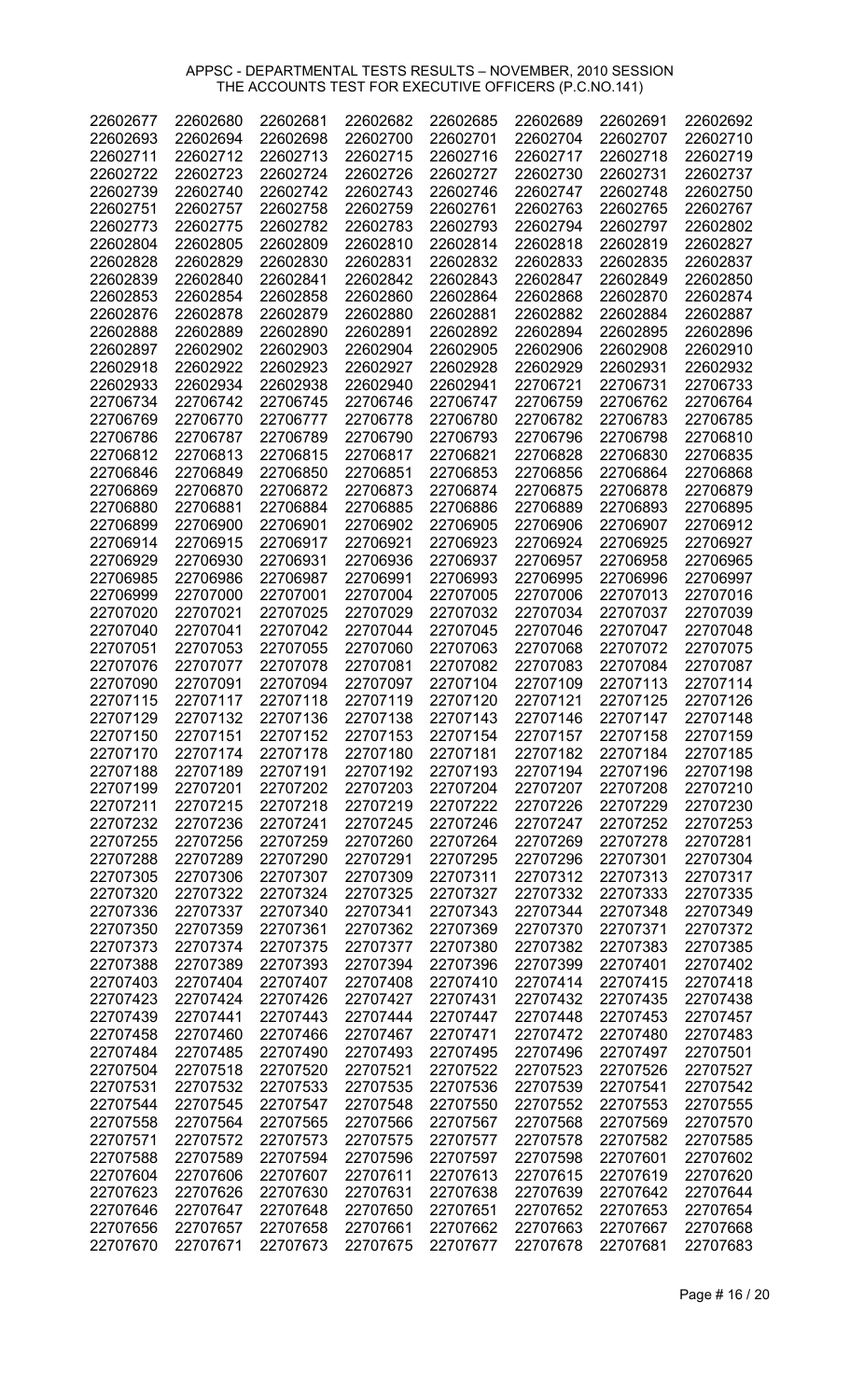| 22707685 | 22707689 | 22707696 | 22707697 | 22707699 | 22707701 | 22707703 | 22707704 |
|----------|----------|----------|----------|----------|----------|----------|----------|
| 22707705 | 22707707 | 22707708 | 22707709 | 22707710 | 22707711 | 22707712 | 22707713 |
| 22707714 | 22707715 | 22707716 | 22707717 | 22707718 | 22707719 | 22707720 | 22707721 |
| 22707723 | 22707724 | 22707725 | 22707726 | 22707727 | 22707729 | 22707730 | 22707731 |
| 22707733 | 22707734 | 22707735 | 22707736 | 22707737 | 22707738 | 22707740 | 22707742 |
| 22707746 | 22707747 | 22707748 | 22707750 | 22707751 | 22707752 | 22707753 | 22707754 |
| 22707755 | 22707756 | 22707757 | 22707758 | 22707763 | 22707764 | 22707765 | 22707766 |
| 22707768 | 22707770 | 22707771 | 22707774 | 22707776 | 22707777 | 22707778 | 22707780 |
| 22707781 | 22707782 | 22707783 | 22707784 | 22707787 | 22707788 | 22707789 | 22707791 |
| 22707792 | 22707793 | 22707794 | 22707795 | 22707797 | 22707803 | 22707804 | 22707805 |
| 22707806 | 22707809 | 22707812 | 22707813 | 22707814 | 22707815 | 22707816 | 22707817 |
| 22707818 | 22707819 | 22707820 | 22707821 | 22707822 | 22707823 | 22707824 | 22707829 |
| 22707834 | 22707838 | 22707839 | 22707840 | 22707841 | 22707843 | 22707844 | 22707845 |
|          | 22707848 |          | 22707851 |          | 22707855 | 22707857 | 22707858 |
| 22707847 |          | 22707850 |          | 22707854 |          |          |          |
| 22707860 | 22707868 | 22707869 | 22707871 | 22707872 | 22707875 | 22707877 | 22707878 |
| 22707880 | 22707882 | 22707883 | 22707884 | 22707885 | 22707886 | 22707887 | 22707888 |
| 22707892 | 22707893 | 22707895 | 22707897 | 22707901 | 22707904 | 22707905 | 22707906 |
| 22707907 | 22707908 | 22707909 | 22707910 | 22707913 | 22707915 | 22707916 | 22707917 |
| 22707921 | 22707927 | 22707928 | 22707929 | 22707932 | 22707936 | 22707937 | 22707938 |
| 22707939 | 22707940 | 22707941 | 22707946 | 22707947 | 22707954 | 22707955 | 22707960 |
| 22707961 | 22707964 | 22707965 | 22707969 | 22707971 | 22707973 | 22707976 | 22707977 |
| 22707978 | 22707981 | 22707982 | 22707983 | 22707984 | 22707985 | 22707986 | 22707988 |
| 22707989 | 22707991 | 22707992 | 22707993 | 22707994 | 22707995 | 22707997 | 22707998 |
| 22707999 | 22708000 | 22708001 | 22708002 | 22708003 | 22708004 | 22708005 | 22708007 |
| 22708008 | 22708010 | 22708011 | 22708013 | 22708014 | 22708016 | 22708017 | 22708019 |
| 22708020 | 22708021 | 22708022 | 22708023 | 22708025 | 22708027 | 22708028 | 22708030 |
| 22708031 | 22708032 | 22708033 | 22708035 | 22708036 | 22708037 | 22708039 | 22708040 |
| 22708041 | 22708044 | 22708050 | 22708051 | 22708054 | 22708055 | 22708058 | 22708061 |
| 22708067 | 22708069 | 22708073 | 22708074 | 22708080 | 22708082 | 22708085 | 22708087 |
| 22708088 | 22708089 | 22708090 | 22708091 | 22708092 | 22708093 | 22708094 | 22708096 |
| 22708100 | 22708101 | 22708102 | 22708103 | 22708106 | 22708107 | 22708108 | 22708110 |
| 22708111 | 22708112 | 22708116 | 22708118 | 22708119 | 22708121 | 22708124 | 22708127 |
| 22708128 | 22708129 | 22708130 | 22708131 | 22708134 | 22708135 | 22708139 | 22708141 |
| 22708142 | 22708144 | 22708145 | 22708148 | 22708149 | 22708150 | 22708151 | 22708152 |
| 22708153 | 22708154 | 22708156 | 22708157 | 22708161 | 22708164 | 22708165 | 22708167 |
| 22708168 | 22708170 | 22708171 | 22708172 | 22708174 | 22708175 | 22708176 | 22708178 |
| 22708179 | 22708180 | 22708182 | 22708183 | 22708186 | 22708187 | 22708188 | 22708191 |
| 22708192 | 22708193 | 22708194 | 22708195 | 22708196 | 22708198 | 22708199 | 22708200 |
| 22708201 | 22708204 | 22708205 | 22708206 | 22901780 | 22901781 | 22901782 | 22901784 |
| 22901786 | 22901787 | 22901789 | 22901793 | 22901794 | 22901795 | 22901796 | 22901801 |
| 22901805 | 22901806 | 22901811 | 22901812 | 22901817 | 22901818 | 22901822 | 22901824 |
| 22901829 | 22901832 | 22901833 | 22901834 | 22901835 | 22901836 | 22901838 | 22901839 |
| 22901840 | 22901841 | 22901843 | 22901845 | 22901849 | 22901850 | 22901851 | 22901852 |
| 22901856 | 22901857 | 22901858 | 22901861 | 22901862 | 22901863 | 22901864 | 22901865 |
| 22901866 | 22901867 | 22901868 | 22901871 | 22901872 | 22901873 | 22901875 | 22901876 |
| 22901878 | 22901882 | 22901883 | 22901885 | 22901888 | 22901892 | 22901893 | 22901894 |
| 22901897 | 22901903 | 22901906 | 22901908 | 22901911 | 22901912 | 22901913 | 22901914 |
| 22901915 | 22901917 | 22901918 | 22901920 | 22901921 | 22901922 | 22901924 | 22901925 |
| 22901926 | 22901929 | 22901930 | 22901931 | 22901934 | 22901935 | 22901937 | 22901938 |
|          | 22901940 | 22901941 | 22901942 |          |          | 22901946 |          |
| 22901939 |          |          |          | 22901943 | 22901944 |          | 22901947 |
| 22901949 | 22901953 | 22901954 | 22901955 | 22901956 | 22901957 | 22901959 | 22901960 |
| 22901961 | 22901966 | 22901968 | 22901969 | 22901972 | 22901973 | 22901974 | 22901975 |
| 22901977 | 22901978 | 22901979 | 22901980 | 22901982 | 22901984 | 22901986 | 22901987 |
| 22901990 | 22901991 | 22901992 | 22901993 | 22901994 | 22901995 | 22901996 | 22901997 |
| 22901998 | 22902000 | 22902003 | 22902004 | 22902005 | 22902006 | 22902007 | 22902008 |
| 22902009 | 22902010 | 22902012 | 22902013 | 22902014 | 22902016 | 22902017 | 22902019 |
| 22902020 | 22902021 | 22902022 | 22902023 | 22902026 | 22902027 | 22902028 | 22902030 |
| 22902031 | 22902033 | 22902034 | 22902035 | 22902036 | 22902038 | 22902039 | 22902040 |
| 22902042 | 22902043 | 22902048 | 22902049 | 22902050 | 22902051 | 22902053 | 22902056 |
| 22902058 | 22902060 | 22902061 | 22902062 | 22902064 | 22902065 | 22902066 | 22902067 |
| 22902068 | 22902069 | 22902071 | 22902073 | 22902074 | 22902075 | 22902077 | 22902078 |
| 22902080 | 22902081 | 22902082 | 22902083 | 22902084 | 22902085 | 22902086 | 22902087 |
| 22902088 | 22902089 | 22902090 | 22902091 | 22902092 | 22902093 | 22902094 | 22902095 |
| 22902096 | 22902097 | 22902098 | 22902099 | 22902100 | 22902101 | 22902102 | 22902103 |
| 22902104 | 22902105 | 22902106 | 22902108 | 22902109 | 22902110 | 22902111 | 22902112 |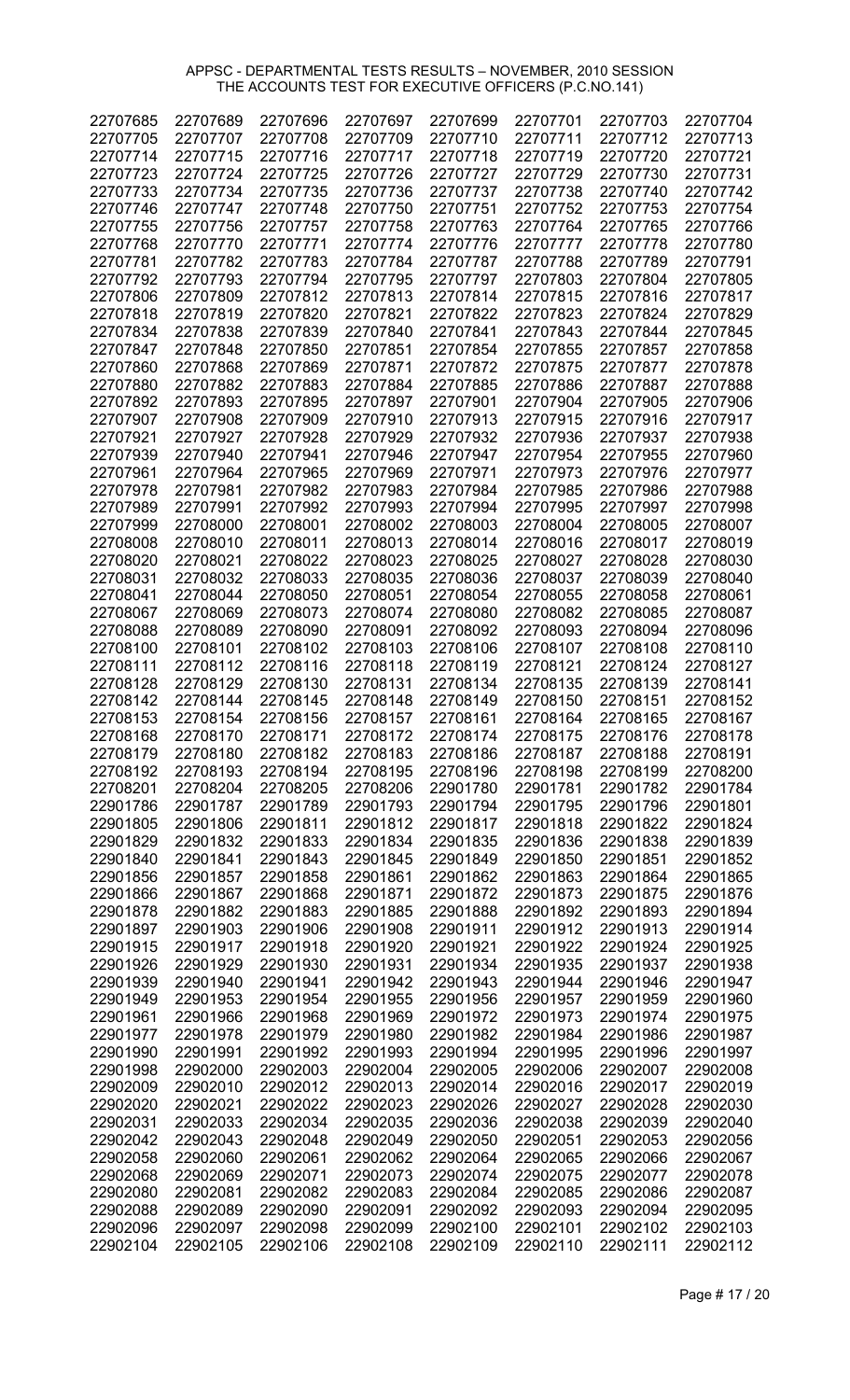| 22902113 | 22902114 | 22902115 | 22902116 | 22902118 | 22902122 | 22902123 | 22902124 |
|----------|----------|----------|----------|----------|----------|----------|----------|
| 22902126 | 22902127 | 22902132 | 22902133 | 22902135 | 22902138 | 22902139 | 22902140 |
| 22902142 | 22902143 | 22902145 | 22902146 | 22902147 | 22902149 | 22902151 | 22902152 |
| 22902154 | 22902156 | 22902160 | 22902162 | 22902164 | 22902165 | 22902166 | 22902167 |
| 22902168 | 22902169 | 22902170 | 22902172 | 22902174 | 22902177 | 22902178 | 22902179 |
| 22902180 | 22902181 | 22902182 | 22902183 | 22902185 | 22902186 | 22902187 | 22902188 |
| 22902189 | 22902190 | 22902191 | 22902193 | 22902194 | 22902195 | 22902197 | 22902198 |
| 22902199 | 22902200 | 22902201 | 22902202 | 22902203 | 22902205 | 22902207 | 22902209 |
|          |          |          |          |          |          |          |          |
| 22902211 | 22902212 | 22902213 | 22902214 | 22902215 | 22902216 | 22902217 | 22902219 |
| 22902220 | 22902221 | 22902222 | 22902223 | 22902224 | 22902225 | 22902226 | 22902227 |
| 22902231 | 22902232 | 22902233 | 22902234 | 22902236 | 22902237 | 22902238 | 22902239 |
| 22902240 | 22902241 | 22902242 | 22902243 | 22902244 | 22902245 | 22902246 | 22902247 |
| 22902248 | 22902249 | 22902250 | 22902251 | 22902252 | 22902253 | 22902254 | 22902255 |
| 22902256 | 22902257 | 22902259 | 22902262 | 22902263 | 22902264 | 22902265 | 22902266 |
| 22902267 | 22902268 | 22902269 | 22902270 | 22902271 | 22902272 | 22902276 | 22902278 |
| 22902280 | 22902283 | 22902284 | 22902285 | 22902287 | 22902288 | 22902289 | 22902291 |
| 22902292 | 22902293 | 22902294 | 22902295 | 22902297 | 22902298 | 22902299 | 22902300 |
| 22902301 | 22902302 | 22902303 | 22902304 | 22902305 | 22902307 | 22902308 | 22902309 |
| 22902310 | 22902312 | 22902313 | 22902314 | 22902315 | 22902316 | 22902317 | 22902318 |
| 22902319 | 22902322 | 22902323 | 22902324 | 22902325 | 22902326 | 22902328 | 22902329 |
| 22902330 | 22902333 | 22902334 | 22902336 | 22902337 | 22902338 | 22902342 | 22902343 |
| 22902345 | 22902346 | 22902347 | 22902348 | 22902350 | 22902351 | 22902353 | 22902354 |
| 22902355 | 22902358 | 22902360 | 22902361 | 22902362 | 22902364 | 22902365 | 22902367 |
| 23002589 | 23002591 | 23002596 | 23002599 | 23002609 | 23002610 | 23002616 | 23002620 |
| 23002621 | 23002625 | 23002628 | 23002631 | 23002633 | 23002637 | 23002645 | 23002646 |
| 23002647 | 23002648 | 23002649 | 23002651 | 23002659 | 23002660 | 23002662 | 23002663 |
| 23002667 | 23002670 | 23002672 | 23002673 | 23002683 | 23002687 | 23002691 | 23002693 |
| 23002696 | 23002697 | 23002699 | 23002702 | 23002703 | 23002706 | 23002710 | 23002712 |
| 23002713 | 23002717 | 23002719 | 23002722 | 23002723 | 23002725 | 23002727 | 23002730 |
| 23002732 | 23002745 | 23002750 | 23002752 | 23002754 | 23002755 | 23002756 | 23002762 |
| 23002766 | 23002767 | 23002770 | 23002772 | 23002773 | 23002775 | 23002778 | 23002779 |
| 23002780 | 23002781 | 23002786 | 23002789 | 23002791 | 23002797 | 23002802 | 23002806 |
| 23002807 | 23002808 | 23002809 | 23002810 | 23002811 | 23002813 | 23002815 | 23002817 |
| 23002818 | 23002821 | 23002822 | 23002823 | 23002824 | 23002826 | 23002829 | 23002832 |
| 23002833 | 23002836 | 23002837 | 23002839 | 23002840 | 23002841 | 23002844 | 23002849 |
| 23002854 | 23002855 | 23002856 | 23002858 | 23002866 | 23002871 | 23002873 | 23002875 |
| 23002876 | 23002877 | 23002880 | 23002881 | 23002882 | 23002883 | 23002884 | 23002885 |
| 23002886 | 23002890 | 23002892 | 23002893 | 23002894 | 23002895 | 23002899 | 23002900 |
| 23002902 | 23002904 | 23002908 | 23002910 | 23002913 | 23002914 | 23002915 | 23002917 |
| 23002919 | 23002920 | 23002921 | 23002928 | 23002929 | 23002932 | 23002933 | 23002935 |
| 23002937 | 23002938 | 23002939 | 23002942 | 23002943 | 23002944 | 23002947 | 23002949 |
| 23002951 | 23002952 | 23002953 | 23002958 | 23002960 | 23002961 | 23002964 | 23002969 |
| 23002974 | 23002977 | 23002979 | 23002980 | 23002981 | 23002982 | 23002983 | 23002985 |
| 23002987 | 23002989 | 23002990 | 23002993 | 23002996 | 23003006 | 23003007 | 23003009 |
| 23003010 | 23003011 | 23003013 | 23003014 | 23003015 | 23003016 | 23003018 | 23003019 |
| 23003022 | 23003023 | 23003024 | 23003025 | 23003026 | 23003031 | 23003033 | 23003034 |
| 23003035 | 23003036 | 23003038 | 23003039 | 23003040 | 23003043 | 23003046 | 23003053 |
| 23003054 | 23003058 | 23003060 | 23003063 | 23003065 | 23003067 | 23003070 | 23003072 |
| 23003073 | 23003076 | 23003078 | 23003087 | 23003089 | 23003091 | 23003092 | 23003093 |
| 23003094 | 23003095 | 23003097 | 23003099 | 23003100 | 23003102 | 23003103 | 23003105 |
| 23003106 | 23003107 | 23003110 | 23003111 | 23003114 | 23003115 | 23003116 | 23003117 |
| 23003118 | 23003120 | 23003122 | 23003123 | 23003124 | 23003126 | 23003127 | 23003128 |
| 23003130 | 23003131 | 23003133 | 23003136 | 23003138 | 23003139 | 23003140 | 23003145 |
|          |          |          |          |          |          |          |          |
| 23003146 | 23003156 | 23003157 | 23003158 | 23003159 | 23003160 | 23003161 | 23003162 |
| 23003163 | 23003164 | 23003167 | 23003169 | 23003171 | 23003172 | 23003173 | 23003174 |
| 23003175 | 23003181 | 23003183 | 23003187 | 23003200 | 23003201 | 23003203 | 23003204 |
| 23003205 | 23003206 | 23003209 | 23003210 | 23003211 | 23003212 | 23003217 | 23003219 |
| 23003220 | 23003223 | 23003224 | 23003225 | 23003226 | 23003228 | 23003229 | 23003230 |
| 23003231 | 23003232 | 23003234 | 23003236 | 23003238 | 23003239 | 23003240 | 23003241 |
| 23003245 | 23003246 | 23003251 | 23003255 | 23003256 | 23003258 | 23003265 | 23003278 |
| 23003280 | 23003281 | 23003282 | 23003283 | 23003284 | 23003292 | 23003294 | 23003297 |
| 23003298 | 23003299 | 23003300 | 23003301 | 23003302 | 23003304 | 23003307 | 23003308 |
| 23003309 | 23003312 | 23003313 | 23003316 | 23003317 | 23003320 | 23003321 | 23003322 |
| 23003327 | 23003328 | 23003333 | 23003334 | 23003335 | 23003336 | 23003339 | 23003342 |
| 23003348 | 23003349 | 23003350 | 23003352 | 23003353 | 23003356 | 23003357 | 23003359 |

Page # 18 / 20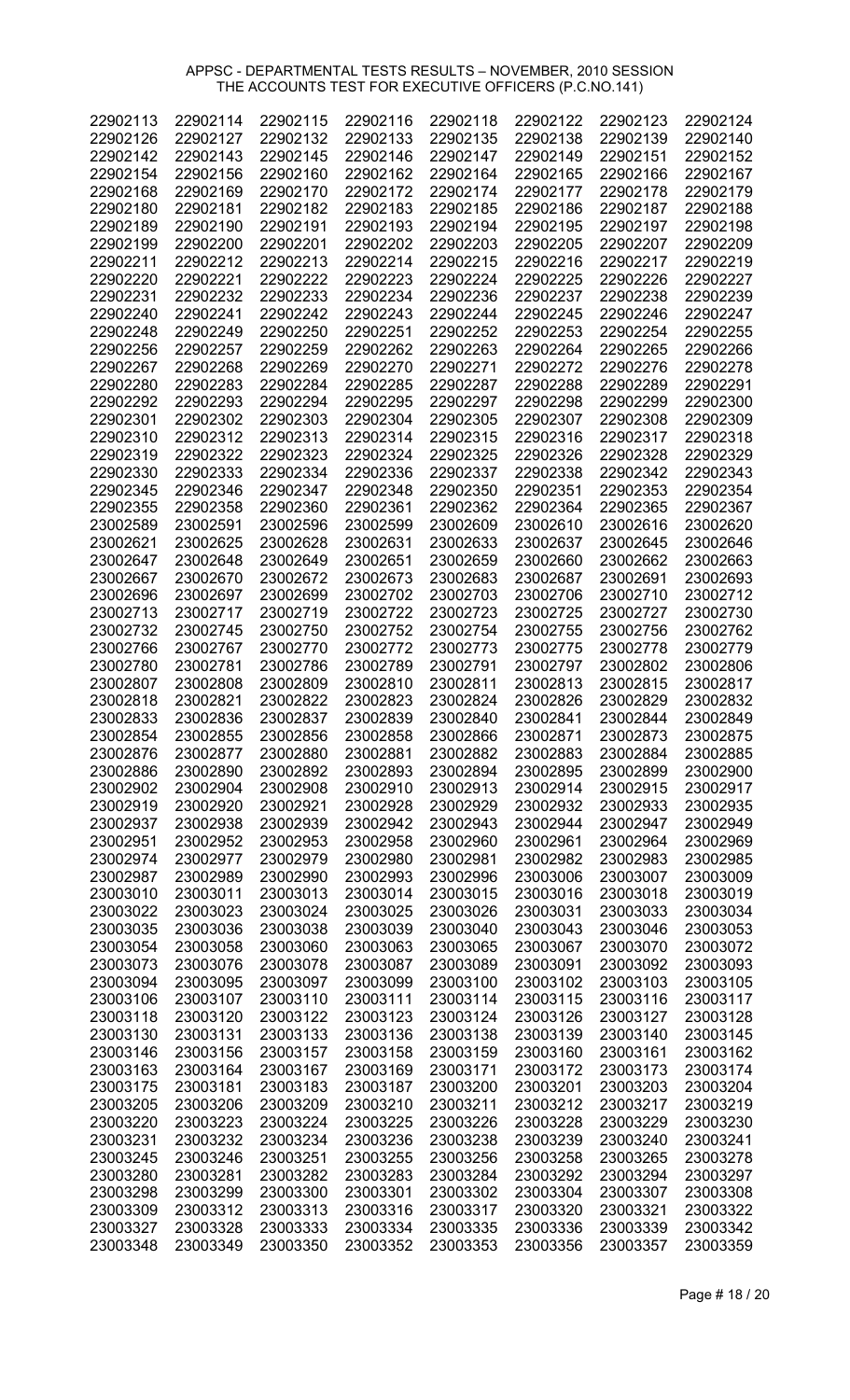| 23003360 | 23003361 | 23003362 | 23003363 | 23003370 | 23003374 | 23003377 | 23003378 |
|----------|----------|----------|----------|----------|----------|----------|----------|
| 23003379 | 23003380 | 23003382 | 23003383 | 23003385 | 23003387 | 23003390 | 23003391 |
| 23003392 | 23003393 | 23003394 | 23003398 | 23003400 | 23003402 | 23003403 | 23003404 |
|          |          |          |          |          |          |          |          |
| 23003405 | 23003406 | 23003410 | 23003411 | 23003417 | 23003418 | 23003422 | 23003425 |
| 23003426 | 23003428 | 23003429 | 23003430 | 23003432 | 23003434 | 23003435 | 23003436 |
| 23003437 | 23003438 | 23003439 | 23003442 | 23003444 | 23003446 | 23003447 | 23003452 |
|          |          |          |          |          |          |          |          |
| 23003453 | 23003456 | 23003457 | 23003458 | 23003462 | 23003463 | 23003465 | 23003466 |
| 23003467 | 23003468 | 23003472 | 23003474 | 23003475 | 23003476 | 23003477 | 23003478 |
| 23003481 | 23003482 | 23003487 | 23003490 | 23003491 | 23003492 | 23003494 | 23003496 |
|          |          |          |          |          |          |          |          |
| 23003497 | 23003498 | 23003499 | 23003500 | 23003502 | 23003503 | 23003505 | 23003506 |
| 23003507 | 23003508 | 23003513 | 23003514 | 23003515 | 23003516 | 23003517 | 23003518 |
| 23003520 | 23003521 | 23003522 | 23003523 | 23003524 | 23003526 | 23003527 | 23003528 |
|          |          |          |          |          |          |          |          |
| 23003529 | 23003530 | 23003531 | 23003534 | 23003536 | 23003538 | 23003539 | 23003540 |
| 23003541 | 23003542 | 23003543 | 23003544 | 23003545 | 23003546 | 23003547 | 23003548 |
| 23003549 | 23003550 | 23003551 | 23003553 | 23003555 | 23003556 | 23003557 | 23003558 |
|          |          |          |          |          |          |          |          |
| 23003560 | 23003561 | 23003562 | 23003563 | 23003564 | 23003565 | 23003566 | 23003567 |
| 23003568 | 23003569 | 23003570 | 23003571 | 23003573 | 23003574 | 23003575 | 23003576 |
| 23101785 | 23101788 | 23101793 | 23101797 | 23101798 | 23101799 | 23101803 | 23101804 |
|          |          |          |          |          |          |          |          |
| 23101805 | 23101812 | 23101813 | 23101818 | 23101819 | 23101821 | 23101823 | 23101825 |
| 23101827 | 23101831 | 23101832 | 23101835 | 23101845 | 23101864 | 23101867 | 23101868 |
| 23101870 | 23101872 | 23101873 | 23101875 | 23101881 | 23101883 | 23101886 | 23101888 |
|          |          | 23101905 |          |          |          | 23101921 | 23101922 |
| 23101895 | 23101902 |          | 23101907 | 23101917 | 23101918 |          |          |
| 23101924 | 23101927 | 23101928 | 23101929 | 23101930 | 23101934 | 23101935 | 23101937 |
| 23101941 | 23101942 | 23101943 | 23101949 | 23101950 | 23101952 | 23101954 | 23101956 |
| 23101958 | 23101959 | 23101960 | 23101961 | 23101964 | 23101968 | 23101974 | 23101978 |
|          |          |          |          |          |          |          |          |
| 23101980 | 23101982 | 23101989 | 23101993 | 23101996 | 23101998 | 23101999 | 23102000 |
| 23102002 | 23102003 | 23102004 | 23102005 | 23102006 | 23102008 | 23102009 | 23102010 |
| 23102011 | 23102012 | 23102015 | 23102016 | 23102017 | 23102019 | 23102020 | 23102023 |
|          |          |          |          |          |          |          |          |
| 23102024 | 23102026 | 23102027 | 23102028 | 23102029 | 23102030 | 23102032 | 23102036 |
| 23102038 | 23102041 | 23102042 | 23102043 | 23102044 | 23102045 | 23102046 | 23102049 |
| 23102050 | 23102052 | 23102056 | 23102057 | 23102058 | 23102059 | 23102061 | 23102062 |
|          |          |          |          |          |          |          |          |
| 23102063 | 23102064 | 23102076 | 23102077 | 23102078 | 23102079 | 23102087 | 23102090 |
| 23102092 | 23102093 | 23102099 | 23102102 | 23102105 | 23102106 | 23102107 | 23102112 |
| 23102113 | 23102120 | 23102122 | 23102126 | 23102127 | 23102128 | 23102129 | 23102131 |
| 23102133 | 23102135 | 23102136 | 23102137 | 23102140 | 23102142 | 23102144 | 23102146 |
|          |          |          |          |          |          |          |          |
| 23102148 | 23102152 | 23102154 | 23102155 | 23102156 | 23102158 | 23102162 | 23102164 |
| 23102167 | 23102168 | 23102171 | 23102172 | 23102173 | 23102175 | 23102176 | 23102177 |
| 23102179 | 23102181 | 23102182 | 23102184 | 23102188 | 23102189 | 23102190 | 23102192 |
|          |          |          |          |          |          |          |          |
| 23102193 | 23102194 | 23102195 | 23102197 | 23102198 | 23102201 | 23102202 | 23102203 |
| 23102204 | 23102205 | 23102206 | 23102208 | 23102209 | 23102210 | 23102212 | 23102213 |
| 23102214 | 23102215 | 23102217 | 23102218 | 23102220 | 23102223 | 23102225 | 23102226 |
|          |          |          |          |          |          |          |          |
| 23102227 | 23102228 | 23102229 | 23102230 | 23102232 | 23102233 | 23102234 | 23102241 |
| 23102243 | 23102244 | 23102245 | 23102247 | 23102248 | 23102251 | 23102252 | 23102253 |
| 23102254 | 23102255 | 23102256 | 23102257 | 23102258 | 23102259 | 23102260 | 23102261 |
|          |          | 23102265 |          | 23102267 | 23102268 |          | 23102271 |
| 23102263 | 23102264 |          | 23102266 |          |          | 23102269 |          |
| 23102273 | 23102275 | 23102276 | 23102278 | 23102279 | 23102280 | 23102282 | 23102284 |
| 23102286 | 23102287 | 23102288 | 23102289 | 23102290 | 23102291 | 23102292 | 23102293 |
| 23102294 | 23102299 | 23102303 | 23102305 | 23102308 | 23102313 | 23102314 | 23102317 |
|          |          |          |          |          |          |          |          |
| 23102318 | 23102319 | 23102320 | 23102322 | 23102324 | 23102326 | 23102327 | 23102328 |
| 23102330 | 23102331 | 23102334 | 23102335 | 23102337 | 23102338 | 23102340 | 23102341 |
| 23102343 | 23102344 | 23102345 | 23102346 | 23102347 | 23102348 | 23102349 | 23102350 |
|          |          |          |          |          |          |          |          |
| 23102351 | 23102353 | 23102357 | 23102358 | 23102359 | 23102360 | 23102364 | 23102365 |
| 23102369 | 23102370 | 23102372 | 23202171 | 23202172 | 23202177 | 23202178 | 23202180 |
| 23202185 | 23202186 | 23202195 | 23202208 | 23202216 | 23202224 | 23202226 | 23202231 |
|          |          |          |          |          |          |          |          |
| 23202232 | 23202235 | 23202241 | 23202243 | 23202244 | 23202245 | 23202246 | 23202247 |
| 23202249 | 23202250 | 23202253 | 23202256 | 23202259 | 23202260 | 23202269 | 23202272 |
| 23202274 | 23202278 | 23202279 | 23202290 | 23202296 | 23202299 | 23202302 | 23202306 |
| 23202314 | 23202316 | 23202319 | 23202322 | 23202325 | 23202338 | 23202339 | 23202344 |
|          |          |          |          |          |          |          |          |
| 23202345 | 23202347 | 23202349 | 23202351 | 23202354 | 23202356 | 23202357 | 23202363 |
| 23202364 | 23202369 | 23202370 | 23202373 | 23202375 | 23202376 | 23202377 | 23202379 |
| 23202383 | 23202386 | 23202390 | 23202391 | 23202393 | 23202394 | 23202395 | 23202396 |
|          |          |          |          |          |          |          |          |
| 23202397 | 23202398 | 23202399 | 23202402 | 23202408 | 23202411 | 23202412 | 23202413 |
| 23202414 | 23202415 | 23202417 | 23202419 | 23202420 | 23202424 | 23202425 | 23202426 |
| 23202427 | 23202428 | 23202429 | 23202430 | 23202431 | 23202432 | 23202434 | 23202452 |
|          |          |          |          |          |          |          |          |
| 23202454 | 23202458 | 23202464 | 23202467 | 23202470 | 23202473 | 23202474 | 23202477 |

Page # 19 / 20